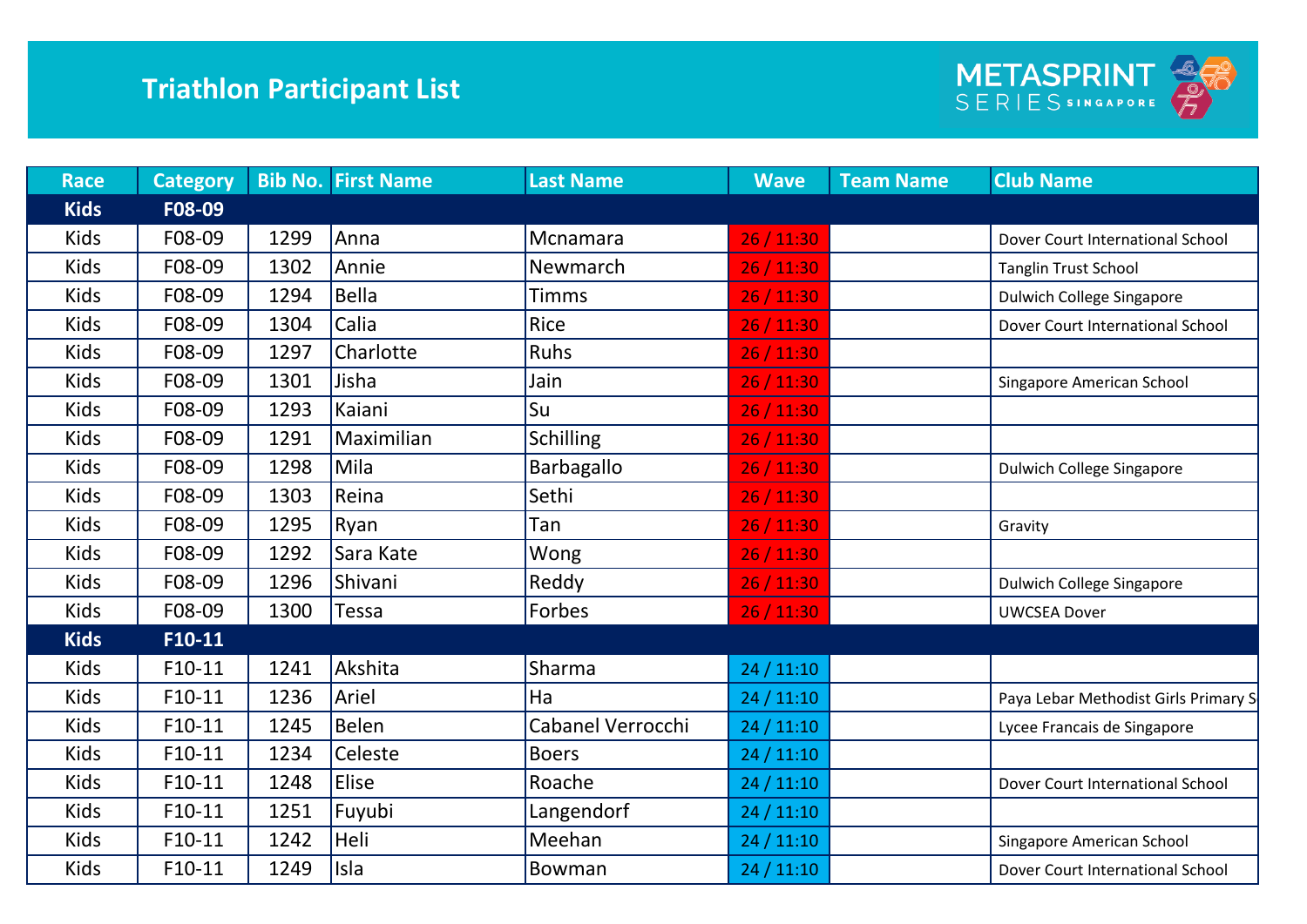

| <b>Race</b> | <b>Category</b> | <b>Bib No.</b> | <b>First Name</b> | <b>Last Name</b>  | <b>Wave</b> | <b>Team Name</b> | <b>Club Name</b>                    |
|-------------|-----------------|----------------|-------------------|-------------------|-------------|------------------|-------------------------------------|
| <b>Kids</b> | $F10-11$        | 1250           | Jasmin            | Roder             | 24/11:10    |                  | Singapore American School           |
| <b>Kids</b> | $F10-11$        | 1239           | Jennifer Maria    | <b>Mascrenhas</b> | 24 / 11:10  |                  |                                     |
| <b>Kids</b> | $F10-11$        | 1247           | Joselle           | Koh               | 24/11:10    |                  |                                     |
| <b>Kids</b> | $F10-11$        | 1232           | Laureline         | Petitdemange      | 24/11:10    |                  |                                     |
| <b>Kids</b> | $F10-11$        | 1244           | Lile              | <b>Tierney</b>    | 24/11:10    |                  | <b>Tanglin Trust School</b>         |
| <b>Kids</b> | $F10-11$        | 1235           | Lucy              | <b>Butler</b>     | 24 / 11:10  |                  |                                     |
| <b>Kids</b> | $F10-11$        | 1233           | Miho              | Tanaka            | 24/11:10    |                  | <b>Dulwich College Singapore</b>    |
| <b>Kids</b> | $F10-11$        | 1246           | Nur Isabella      | <b>Schiering</b>  | 24/11:10    |                  | <b>Fishlike Singapore</b>           |
| <b>Kids</b> | $F10-11$        | 1240           | Pippa             | Hall              | 24/11:10    |                  |                                     |
| <b>Kids</b> | $F10-11$        | 1231           | Savannah          | Orme              | 24/11:10    |                  | Dulwich College Singapore           |
| <b>Kids</b> | $F10-11$        | 1237           | Tanya             | Chainani          | 24/11:10    |                  | St Joseph Institution International |
| <b>Kids</b> | $F10-11$        | 1243           | Zara Ava          | Serrao Araujo     | 24/11:10    |                  | <b>Tanglin Trust School</b>         |
| <b>Kids</b> | $F10-11$        | 1238           | <b>Zoe</b>        | <b>Brooks</b>     | 24 / 11:10  |                  | <b>Dulwich College Singapore</b>    |
| <b>Kids</b> | M08-09          |                |                   |                   |             |                  |                                     |
| <b>Kids</b> | M08-09          | 1263           | Ali               | Begimkulov        | 25/11:20    |                  | 360 Gravity Fitness                 |
| <b>Kids</b> | M08-09          | 1270           | <b>Baptiste</b>   | Le Goff           | 25/11:20    |                  |                                     |
| <b>Kids</b> | M08-09          | 1261           | Ben               | <b>Bacon</b>      | 25/11:20    |                  | MetaSport Club                      |
| <b>Kids</b> | M08-09          | 1271           | <b>Bilis</b>      | Tang              | 25/11:20    |                  | <b>Fishlike Singapore</b>           |
| <b>Kids</b> | M08-09          | 1269           | Carter            | <b>Wallis</b>     | 25/11:20    |                  | <b>UWCSEA East</b>                  |
| <b>Kids</b> | M08-09          | 1262           | Felix             | Lepez             | 25/11:20    |                  |                                     |
| <b>Kids</b> | M08-09          | 1275           | Flynn             | Kehoe             | 25/11:20    |                  |                                     |
| <b>Kids</b> | M08-09          | 1274           | Henry             | Kehoe             | 25/11:20    |                  |                                     |
| Kids        | M08-09          | 1266           | Isaac             | <b>Timms</b>      | 25/11:20    |                  | <b>Dulwich College Singapore</b>    |
| <b>Kids</b> | M08-09          | 1279           | Jiro              | Katayama          | 25/11:20    |                  | Gravity                             |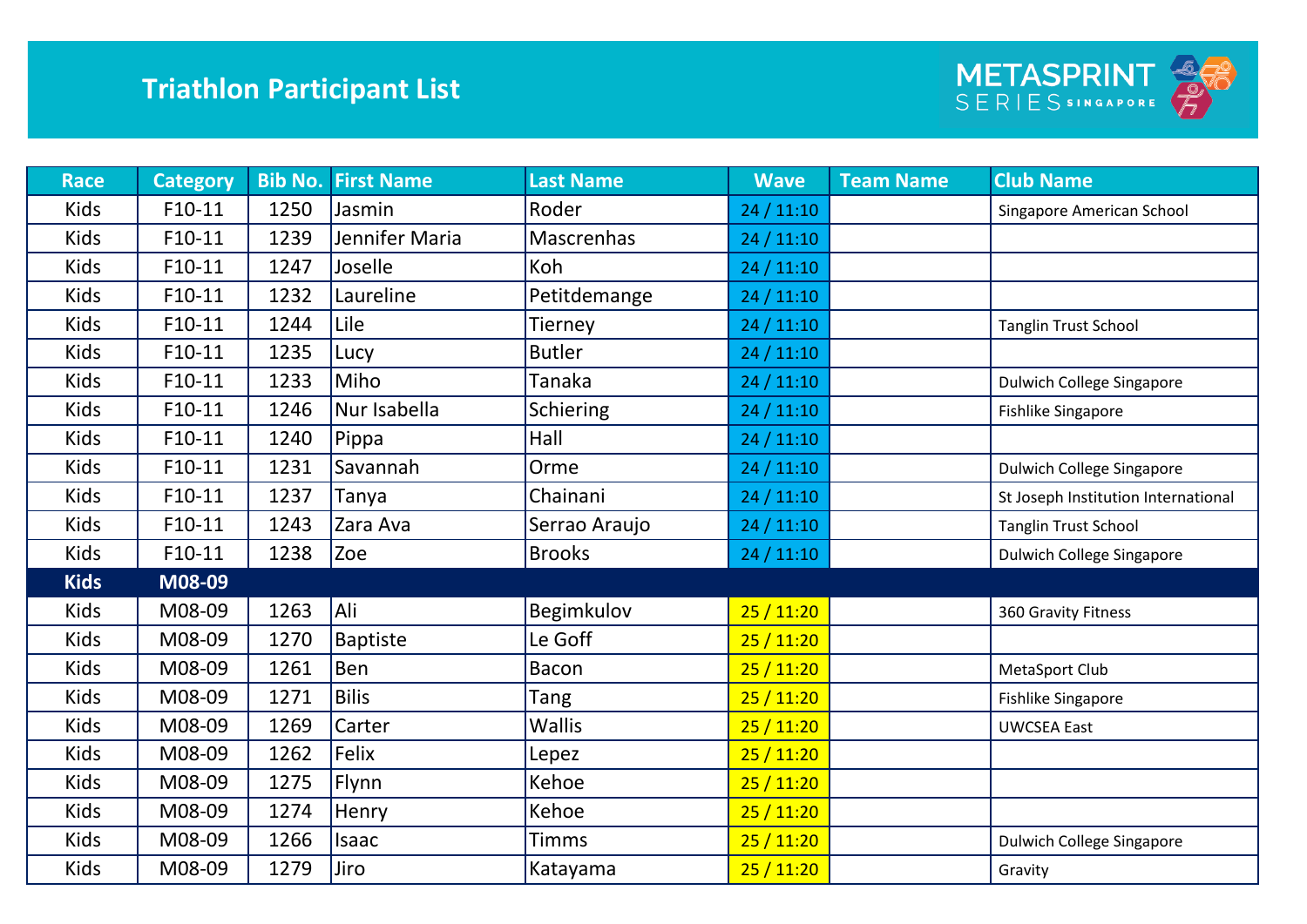

| <b>Race</b> | <b>Category</b> |      | <b>Bib No. First Name</b> | <b>Last Name</b>           | <b>Wave</b> | <b>Team Name</b> | <b>Club Name</b>                 |
|-------------|-----------------|------|---------------------------|----------------------------|-------------|------------------|----------------------------------|
| <b>Kids</b> | M08-09          | 1268 | Kaize                     | Lin                        | 25/11:20    |                  | Team Cicada                      |
| Kids        | M08-09          | 1276 | Keith                     | Chan                       | 25/11:20    |                  |                                  |
| Kids        | M08-09          | 1278 | Kian                      | Daga                       | 25/11:20    |                  | Fishlike swim school             |
| <b>Kids</b> | M08-09          | 1265 | Mahé                      | Douay                      | 25/11:20    |                  |                                  |
| Kids        | M08-09          | 1277 | Matthew                   | Rake                       | 25/11:20    |                  |                                  |
| <b>Kids</b> | M08-09          | 1273 | Maximilian                | Gilmour                    | 25/11:20    |                  |                                  |
| Kids        | M08-09          | 1281 | <b>Nico</b>               | Verlaine                   | 25/11:20    |                  |                                  |
| <b>Kids</b> | M08-09          | 1272 | Nirvaan                   | Kothari                    | 25/11:20    |                  |                                  |
| Kids        | M08-09          | 1280 | Sean David Teng Jin       | Khoo                       | 25/11:20    |                  | <b>FISHLIKE SINGAPORE</b>        |
| <b>Kids</b> | M08-09          | 1264 | Victor                    | Tomballe                   | 25/11:20    |                  |                                  |
| Kids        | M08-09          | 1267 | Yu Bin                    | Chun                       | 25 / 11:20  |                  |                                  |
| <b>Kids</b> | M10-11          |      |                           |                            |             |                  |                                  |
| Kids        | M10-11          | 1201 | Alfie                     | Nicholson                  | 23/11:00    |                  | Dulwich College Singapore        |
| <b>Kids</b> | M10-11          | 1285 | Antoine                   | Trombetta                  | 25/11:20    |                  | Chatsworth                       |
| Kids        | M10-11          | 1203 | Archer                    | Lim                        | 23/11:00    |                  | Qifa Primary School              |
| Kids        | M10-11          | 1284 | Arif Liu Zhi Xiang        | <b>Bin Mohamed Shahrul</b> | 25/11:20    |                  |                                  |
| Kids        | M10-11          | 1208 | <b>Atticus</b>            | <b>Bocquet</b>             | 23 / 11:00  |                  |                                  |
| Kids        | M10-11          | 1219 | Benjamin                  | Lester                     | 23 / 11:00  |                  |                                  |
| Kids        | M10-11          | 1287 | <b>Blake</b>              | Allender                   | 25/11:20    |                  |                                  |
| Kids        | M10-11          | 1282 | <b>Bogian</b>             | Wang                       | 25/11:20    |                  |                                  |
| Kids        | M10-11          | 1215 | Caleb                     | Bowman                     | 23/11:00    |                  |                                  |
| Kids        | M10-11          | 1216 | Carter                    | Kneale                     | 23/11:00    |                  | <b>Dulwich College Singapore</b> |
| <b>Kids</b> | M10-11          | 1204 | Daiki                     | Tomita                     | 23/11:00    |                  |                                  |
| <b>Kids</b> | M10-11          | 1207 | Ezra                      | Dowey                      | 23/11:00    |                  |                                  |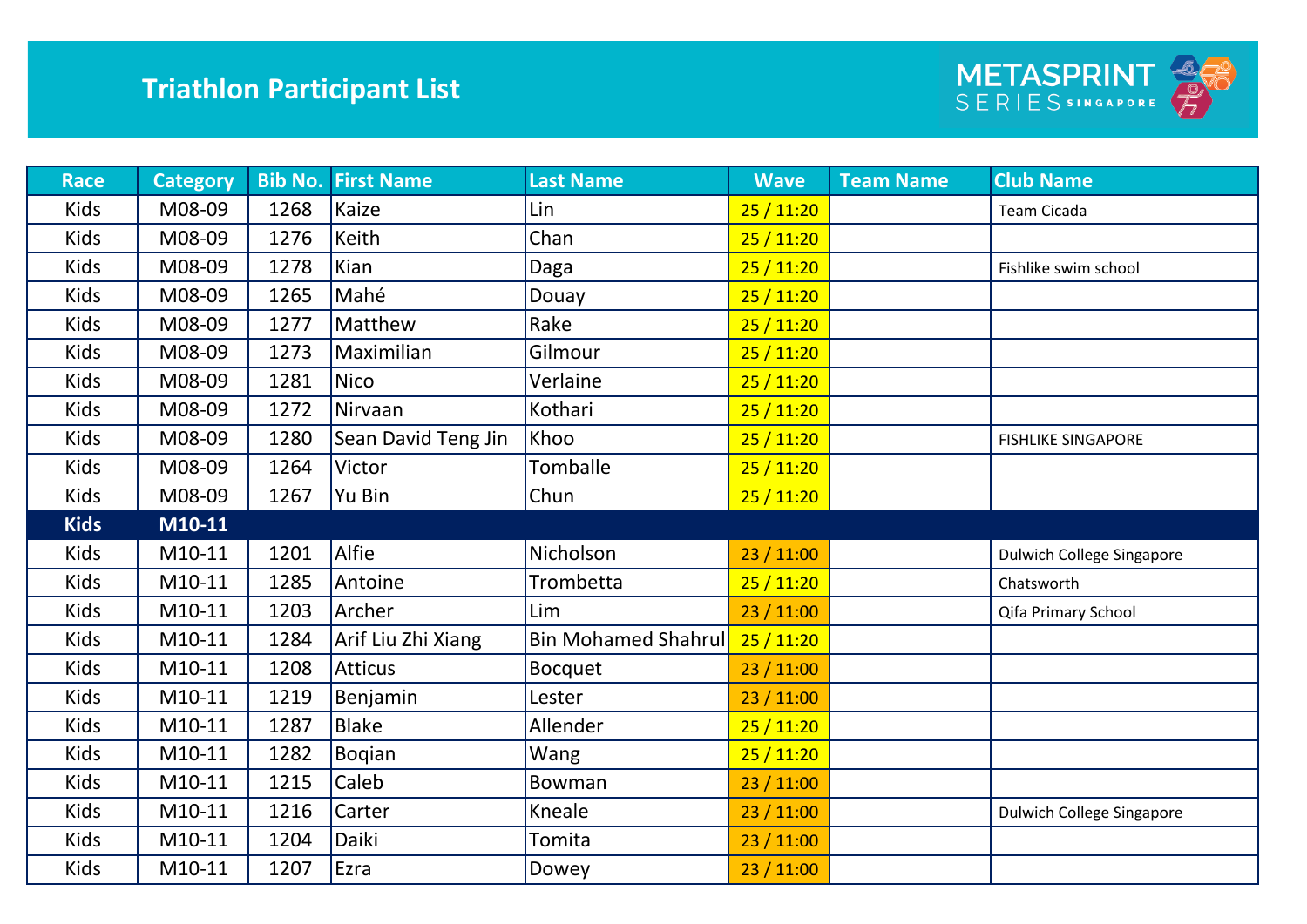

| <b>Race</b> | <b>Category</b> |      | <b>Bib No. First Name</b> | <b>Last Name</b> | <b>Wave</b> | <b>Team Name</b> | <b>Club Name</b>                 |
|-------------|-----------------|------|---------------------------|------------------|-------------|------------------|----------------------------------|
| <b>Kids</b> | M10-11          | 1218 | Finn                      | <b>Stokes</b>    | 23 / 11:00  |                  |                                  |
| <b>Kids</b> | M10-11          | 1220 | Jack                      | Mcnamara         | 23 / 11:00  |                  | Dover Court International School |
| Kids        | M10-11          | 1209 | James                     | Hurley           | 23 / 11:00  |                  |                                  |
| <b>Kids</b> | M10-11          | 1227 | Jasper                    | Morgan-Cheng     | 23 / 11:00  |                  |                                  |
| <b>Kids</b> | M10-11          | 1230 | Jean                      | Tomballe         | 23 / 11:00  |                  |                                  |
| <b>Kids</b> | M10-11          | 1288 | Jonas                     | Pierobon         | 25/11:20    |                  |                                  |
| <b>Kids</b> | M10-11          | 1228 | Jun Jie                   | Chen             | 23 / 11:00  |                  |                                  |
| Kids        | M10-11          | 1286 | Kai                       | <b>Brown</b>     | 25/11:20    |                  | Matador racing                   |
| Kids        | M10-11          | 1202 | Khush                     | Kumar            | 23 / 11:00  |                  | Fishlike                         |
| Kids        | M10-11          | 1205 | Leo                       | Crow             | 23 / 11:00  |                  |                                  |
| Kids        | M10-11          | 1225 | Luke                      | <b>Hegarty</b>   | 23 / 11:00  |                  |                                  |
| Kids        | M10-11          | 1226 | Manveer                   | Dodani           | 23 / 11:00  |                  | <b>NPS International</b>         |
| Kids        | M10-11          | 1223 | Meet                      | Bhanushali       | 23 / 11:00  |                  |                                  |
| Kids        | M10-11          | 1283 | Noah                      | Vijverberg       | 25/11:20    |                  | MetaSport Club                   |
| Kids        | M10-11          | 1214 | Pranav                    | Bakshi           | 23 / 11:00  |                  |                                  |
| Kids        | M10-11          | 1213 | Raakesh555                | Kanagarajah      | 23 / 11:00  |                  | Tri Makkal                       |
| Kids        | M10-11          | 1222 | Rafe                      | Forbes           | 23 / 11:00  |                  | <b>UWCSEA Dover</b>              |
| Kids        | M10-11          | 1217 | Rahul                     | O'Dwyer          | 23 / 11:00  |                  | Singapore American School        |
| Kids        | M10-11          | 1229 | Rufus                     | Denton           | 23 / 11:00  |                  | <b>Tanglin Trust School</b>      |
| Kids        | M10-11          | 1210 | William                   | Kim              | 23 / 11:00  |                  | <b>UWCSEA East</b>               |
| Kids        | M10-11          | 1212 | William                   | Litt             | 23/11:00    |                  |                                  |
| Kids        | M10-11          | 1221 | William                   | <b>Clark</b>     | 23 / 11:00  |                  | Dover Court International School |
| Kids        | M10-11          | 1224 | Zac                       | Gladstone        | 23 / 11:00  |                  | Dover Court International School |
| <b>Kids</b> | M10-11          | 1206 | Zafeerul                  | Ilhan            | 23/11:00    |                  |                                  |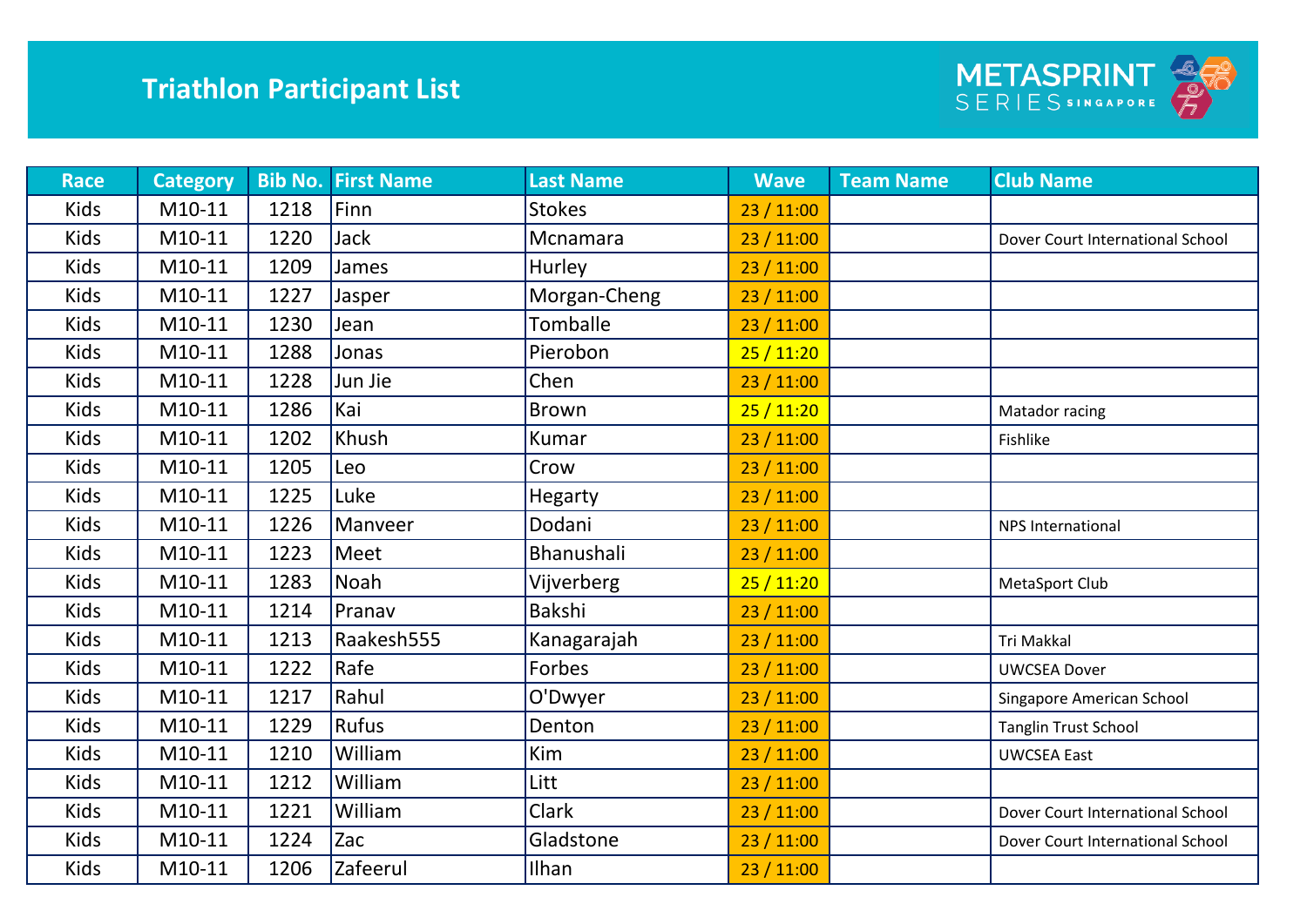

| <b>Race</b> | <b>Category</b> |      | <b>Bib No. First Name</b> | <b>Last Name</b> | <b>Wave</b> | <b>Team Name</b> | <b>Club Name</b>                     |
|-------------|-----------------|------|---------------------------|------------------|-------------|------------------|--------------------------------------|
| <b>Kids</b> | M10-11          | 1211 | Zubin                     | Khanna           | 23/11:00    |                  |                                      |
| Youth       | F12-13          |      |                           |                  |             |                  |                                      |
| Youth       | $F12-13$        | 952  | Amaria                    | Peel             | 18/10:10    |                  |                                      |
| Youth       | $F12-13$        | 965  | Antonia                   | Hall             | 18/10:10    |                  |                                      |
| Youth       | $F12-13$        | 953  | Charlotte                 | <b>Bateman</b>   | 18/10:10    |                  | Australian International School      |
| Youth       | $F12-13$        | 955  | Janine                    | Ha               | 18/10:10    |                  | Paya Lebar Methodist Girls Primary S |
| Youth       | $F12-13$        | 956  | Layla                     | Dural            | 18 / 10:10  |                  | <b>UWCSEA Dover</b>                  |
| Youth       | $F12-13$        | 959  | Lola                      | Barbagallo       | 18/10:10    |                  | <b>Dulwich College Singapore</b>     |
| Youth       | $F12-13$        | 951  | Louise                    | Sauve            | 18 / 10:10  |                  | <b>International French School</b>   |
| Youth       | $F12-13$        | 960  | Luisa                     | Palmer           | 18/10:10    |                  |                                      |
| Youth       | $F12-13$        | 964  | Mia                       | Bowman           | 18 / 10:10  |                  |                                      |
| Youth       | $F12-13$        | 961  | Mikayla                   | <b>Ng</b>        | 18/10:10    |                  | Singapore Womens Triathlon Club      |
| Youth       | $F12-13$        | 962  | Ruby                      | <b>Brooks</b>    | 18 / 10:10  |                  | <b>Dulwich College Singapore</b>     |
| Youth       | $F12-13$        | 963  | Shloka                    | <b>Kartik</b>    | 18/10:10    |                  |                                      |
| Youth       | $F12-13$        | 957  | Skye                      | Dowey            | 18 / 10:10  |                  |                                      |
| Youth       | $F12-13$        | 954  | Zhou                      | Luye             | 18/10:10    |                  |                                      |
| Youth       | $F12-13$        | 958  | Zilin (Freja)             | Lu               | 18/10:10    |                  |                                      |
| Youth       | F14-15          |      |                           |                  |             |                  |                                      |
| Youth       | $F14-15$        | 972  | Anelotte                  | <b>Espeskog</b>  | 18/10:10    |                  |                                      |
| Youth       | $F14-15$        | 971  | Astrid                    | Møller           | 18/10:10    |                  | Dover Court International School     |
| Youth       | $F14-15$        | 974  | Clara                     | <b>Kim</b>       | 18/10:10    |                  | <b>UWCSEA East</b>                   |
| Youth       | $F14-15$        | 969  | Eloise                    | Kerleroux        | 18/10:10    |                  | A4 SPORTS                            |
| Youth       | $F14-15$        | 970  | Flora                     | Denton           | 18/10:10    |                  | <b>Tanglin Trust School</b>          |
| Youth       | $F14-15$        | 973  | Georgina                  | Harrison         | 18/10:10    |                  |                                      |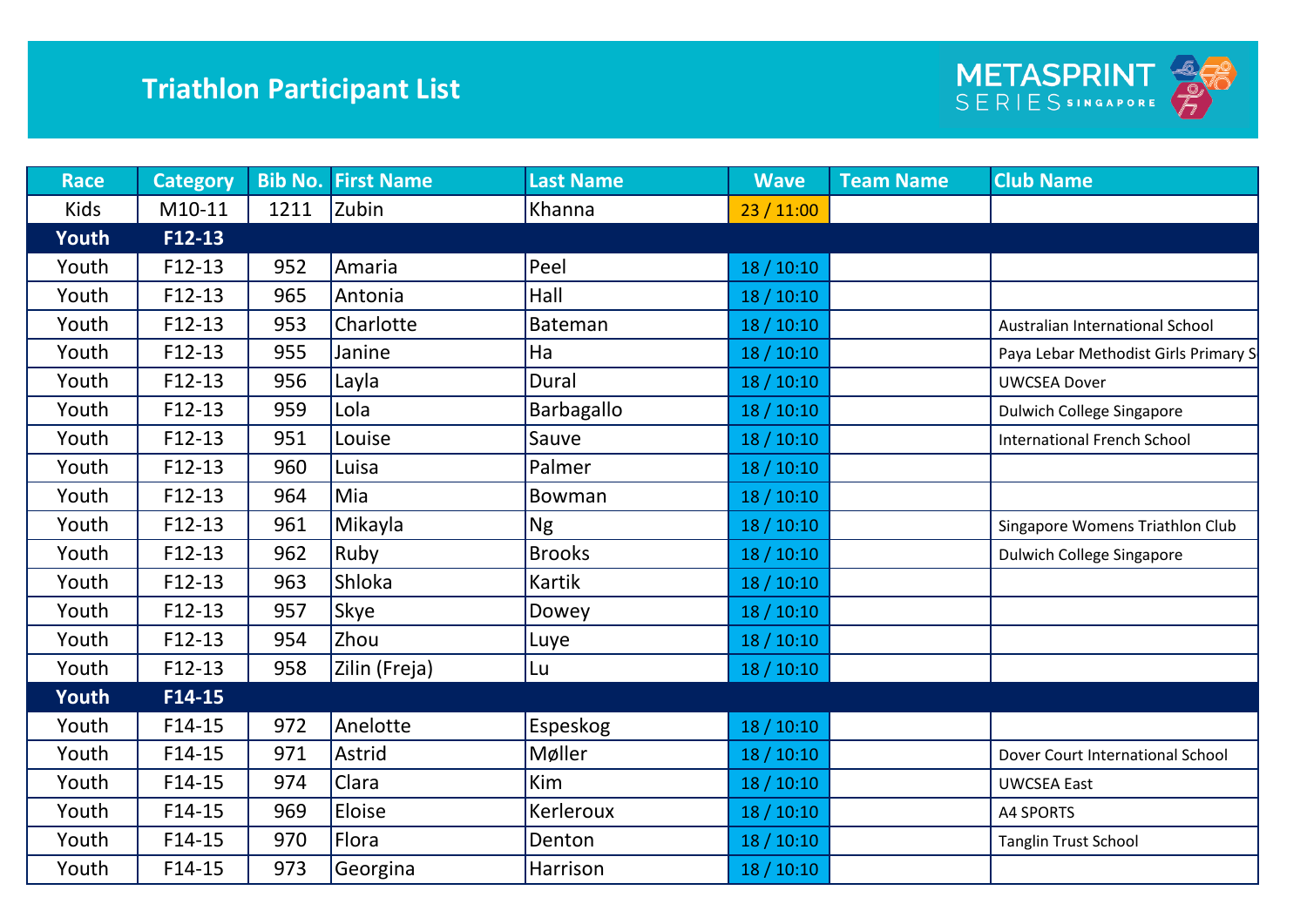

| <b>Race</b> | <b>Category</b> | <b>Bib No.</b> | <b>First Name</b> | <b>Last Name</b> | <b>Wave</b> | <b>Team Name</b> | <b>Club Name</b>                    |
|-------------|-----------------|----------------|-------------------|------------------|-------------|------------------|-------------------------------------|
| Youth       | $F14-15$        | 966            | Keira Liu         | Hauske           | 18 / 10:10  |                  |                                     |
| Youth       | $F14-15$        | 967            | Mirthe            | Gaytant          | 18 / 10:10  |                  |                                     |
| Youth       | $F14-15$        | 968            | Ruby              | Barbagallo       | 18/10:10    |                  | <b>Dulwich College Singapore</b>    |
| Youth       | M12-13          |                |                   |                  |             |                  |                                     |
| Youth       | M12-13          | 1003           | Asher             | Quah             | 19/10:20    |                  | Nanyang Primary School              |
| Youth       | M12-13          | 1014           | Aziz              | Begimkulov       | 19 / 10:20  |                  | 360 Gravity Fitness                 |
| Youth       | M12-13          | 1021           | Benjamin          | Tan              | 19 / 10:20  |                  | <b>Atlas Racing</b>                 |
| Youth       | M12-13          | 1001           | Elio              | <b>Bonnet</b>    | 19 / 10:20  |                  |                                     |
| Youth       | M12-13          | 1005           | Emil              | <b>Faehnders</b> | 19 / 10:20  |                  |                                     |
| Youth       | M12-13          | 1011           | Ethan             | Kwan             | 19 / 10:20  |                  | Well Bred Tri                       |
| Youth       | M12-13          | 1008           | Harvey            | <b>Bocquet</b>   | 19 / 10:20  |                  |                                     |
| Youth       | M12-13          | 1002           | Hugo              | Tan              | 19 / 10:20  |                  | TeamTime                            |
| Youth       | <b>MXXXXX</b>   | 1050           | Iskandar          | Moollan          | 19 / 10:20  |                  | <b>A4 SPORTS</b>                    |
| Youth       | M12-13          | 1024           | Jaiveer           | Somaya           | 19 / 10:20  |                  | Dover Court International School    |
| Youth       | M12-13          | 1013           | Joseph            | <b>Kastanis</b>  | 19 / 10:20  |                  | A4 SPORTS                           |
| Youth       | M12-13          | 1016           | Kaveesh555        | Kanagarajah      | 19 / 10:20  |                  | Tri Makkal                          |
| Youth       | M12-13          | 1010           | Keiki             | Tanaka           | 19 / 10:20  |                  | A4 SPORTS                           |
| Youth       | M12-13          | 1019           | Leehann           | Kim              | 19 / 10:20  |                  |                                     |
| Youth       | M12-13          | 1023           | Liam              | Hu               | 19 / 10:20  |                  | <b>Elevate Performance Coaching</b> |
| Youth       | M12-13          | 1015           | Maxime            | Kerleroux        | 19 / 10:20  |                  | A4 SPORTS                           |
| Youth       | M12-13          | 1006           | Reyhan            | Mishra           | 19 / 10:20  |                  |                                     |
| Youth       | M12-13          | 1020           | Rocco             | Rotheram         | 19 / 10:20  |                  | <b>Tanglin Trust School</b>         |
| Youth       | M12-13          | 1004           | Ryutaro           | Katayama         | 19 / 10:20  |                  | Gravity                             |
| Youth       | M12-13          | 1022           | Samuel            | Gazal            | 19 / 10:20  |                  |                                     |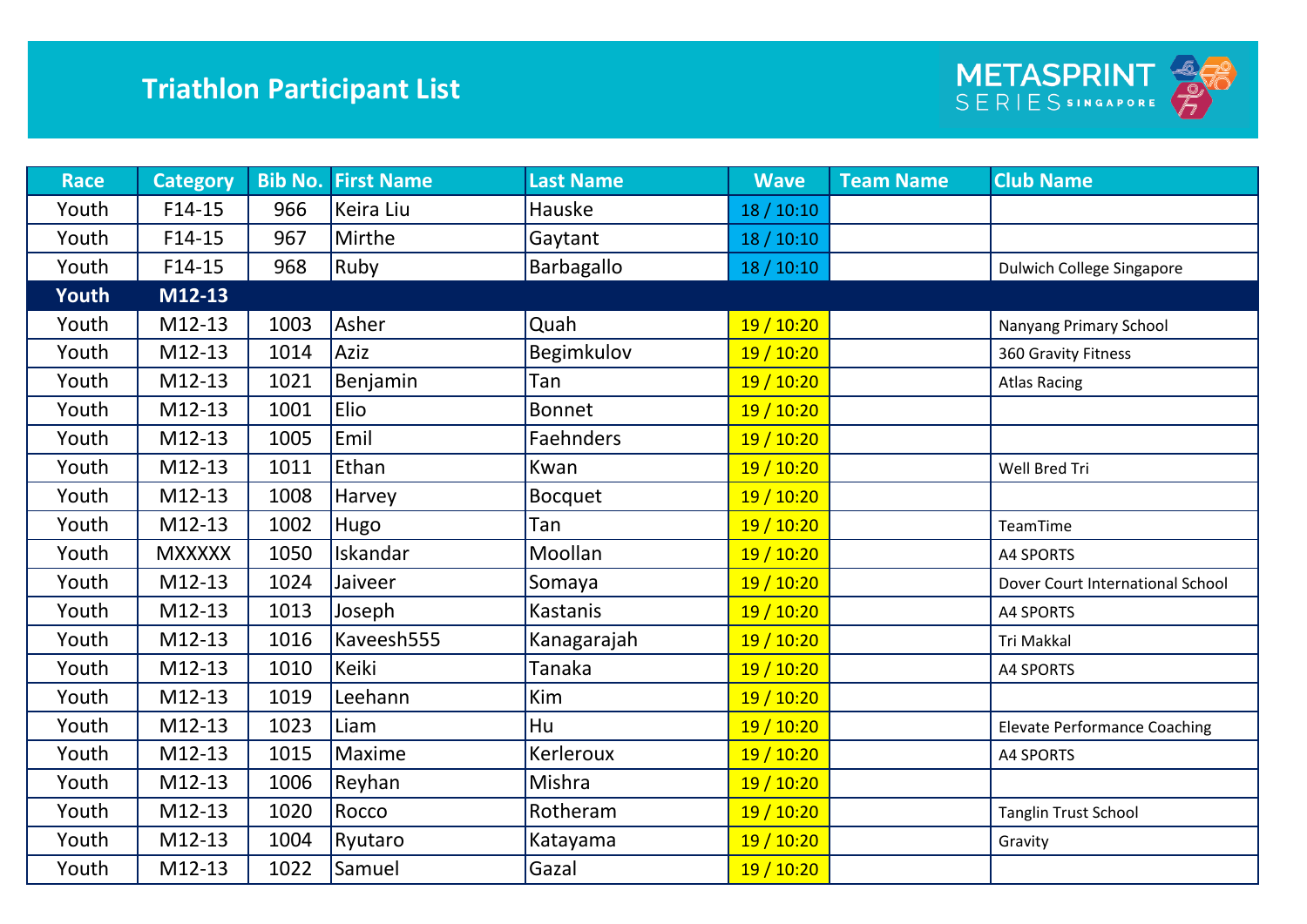

| <b>Race</b> | <b>Category</b> |      | <b>Bib No. First Name</b> | <b>Last Name</b> | <b>Wave</b> | <b>Team Name</b> | <b>Club Name</b>                    |
|-------------|-----------------|------|---------------------------|------------------|-------------|------------------|-------------------------------------|
| Youth       | M12-13          | 1017 | Santiago                  | Juarez Gil       | 19 / 10:20  |                  |                                     |
| Youth       | M12-13          | 1018 | Soma                      | Kaneko           | 19 / 10:20  |                  | <b>Nexus International School</b>   |
| Youth       | M12-13          | 1007 | William                   | Kim              | 19 / 10:20  |                  | <b>UWCSEA East</b>                  |
| Youth       | M12-13          | 1012 | Yannis                    | Gomes Da Rosa    | 19 / 10:20  |                  |                                     |
| Youth       | M12-13          | 1009 | Zachary                   | Wong             | 19 / 10:20  |                  |                                     |
| Youth       | M14-15          |      |                           |                  |             |                  |                                     |
| Youth       | M14-15          | 910  | Aarya                     | Mishra           | 17/10:00    |                  |                                     |
| Youth       | M14-15          | 920  | Albert                    | Bullworthy       | 17/10:00    |                  | Dover Court International School    |
| Youth       | M14-15          | 907  | Alexander                 | Novikov          | 17 / 10:00  |                  |                                     |
| Youth       | M14-15          | 917  | Christian                 | Catlin           | 17/10:00    |                  | TriRacing                           |
| Youth       | M14-15          | 927  | David                     | Goh              | 17 / 10:00  |                  |                                     |
| Youth       | M14-15          | 924  | Dharmik555                | Kanagarajah      | 17/10:00    |                  | Tri Makkal                          |
| Youth       | M14-15          | 928  | Dheeraj                   | Prakash          | 17/10:00    |                  |                                     |
| Youth       | M14-15          | 925  | <b>Dhilan</b>             | Kundamal         | 17/10:00    |                  | Gravity                             |
| Youth       | M14-15          | 901  | Edan                      | Hiew             | 17 / 10:00  |                  | <b>Tribal Triathlon Singapore</b>   |
| Youth       | M14-15          | 912  | Ethan                     | Chan             | 17/10:00    |                  | <b>Elevate Performance Coaching</b> |
| Youth       | M14-15          | 915  | Ethan, Yik Chong          | Tan              | 17/10:00    |                  |                                     |
| Youth       | M14-15          | 908  | George                    | <b>Brennan</b>   | 17/10:00    |                  | Dover Court International School    |
| Youth       | M14-15          | 921  | Hongyu                    | Xu               | 17/10:00    |                  |                                     |
| Youth       | M14-15          | 926  | Krit                      | Chaipatamanont   | 17 / 10:00  |                  | <b>Tribal Triathlon Singapore</b>   |
| Youth       | M14-15          | 918  | Kyan                      | Low              | 17/10:00    |                  | <b>Atlas Racing</b>                 |
| Youth       | M14-15          | 909  | Lucas                     | Araujo           | 17/10:00    |                  |                                     |
| Youth       | M14-15          | 929  | Lucas                     | Bateman          | 17/10:00    |                  | Australian International School     |
| Youth       | M14-15          | 922  | Martin                    | Lepez            | 17/10:00    |                  |                                     |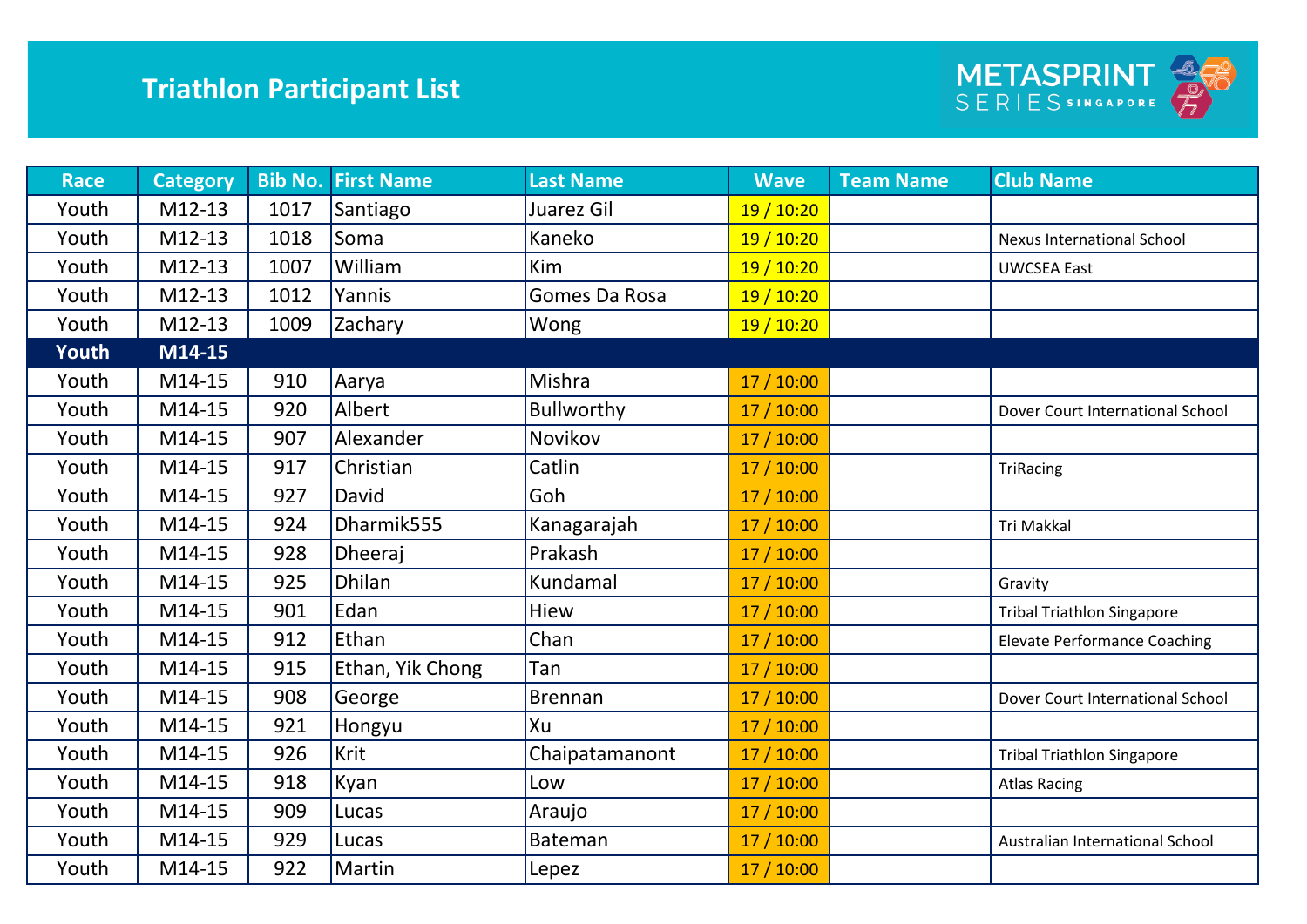

| <b>Race</b>      | <b>Category</b> |      | <b>Bib No. First Name</b>        | <b>Last Name</b> | <b>Wave</b> | <b>Team Name</b> | <b>Club Name</b>                    |
|------------------|-----------------|------|----------------------------------|------------------|-------------|------------------|-------------------------------------|
| Youth            | M14-15          | 911  | Max                              | Carlbom          | 17 / 10:00  |                  |                                     |
| Youth            | M14-15          | 905  | <b>Mike</b>                      | Lee              | 17 / 10:00  |                  |                                     |
| Youth            | M14-15          | 903  | <b>Miles</b>                     | Cuthbert         | 17 / 10:00  |                  |                                     |
| Youth            | M14-15          | 916  | Muhammad Akid                    | Muhammad Najib   | 17 / 10:00  |                  |                                     |
| Youth            | M14-15          | 904  | Oliver                           | Parkin           | 17 / 10:00  |                  |                                     |
| Youth            | M14-15          | 902  | Ranveer                          | Lalwani          | 17 / 10:00  |                  |                                     |
| Youth            | M14-15          | 914  | Samuel                           | <b>Bowman</b>    | 17 / 10:00  |                  | Dover Court International School    |
| Youth            | M14-15          | 930  | Tanmay                           | Rai              | 17 / 10:00  |                  |                                     |
| Youth            | M14-15          | 913  | Val                              | Schweitzer       | 17 / 10:00  |                  |                                     |
| Youth            | M14-15          | 906  | Xuhao                            | Lin              | 17 / 10:00  |                  |                                     |
| Youth            | M14-15          | 923  | Zachary                          | Tan              | 17 / 10:00  |                  |                                     |
| Youth            | M14-15          | 919  | Zoilo Miguel Iv Losari Castrillo |                  | 17 / 10:00  |                  | St Joseph Institution International |
| <b>Discovery</b> | F16-39          |      |                                  |                  |             |                  |                                     |
| Discovery        | F16-39          | 1178 | Angeline                         | Yong             | 21 / 10:40  |                  |                                     |
| <b>Discovery</b> | F16-39          | 1200 | Ariel                            | <b>Mccormack</b> | 21/10:40    |                  |                                     |
| Discovery        | F16-39          | 1158 | Cadence                          | Chang            | 21/10:40    |                  | <b>Tribal Triathlon Singapore</b>   |
| <b>Discovery</b> | F16-39          | 1171 | Christina                        | Teo              | 21/10:40    |                  |                                     |
| Discovery        | F16-39          | 1170 | Clarisse                         | Lavenant         | 21/10:40    |                  |                                     |
| <b>Discovery</b> | F16-39          | 1151 | Elaine                           | <b>Ng</b>        | 21/10:40    |                  |                                     |
| Discovery        | F16-39          | 1162 | Ellyse                           | Chong            | 21/10:40    |                  |                                     |
| <b>Discovery</b> | F16-39          | 1172 | Emer                             | Dolan            | 21/10:40    |                  |                                     |
| Discovery        | F16-39          | 1174 | Gercelane                        | Dioquino         | 21/10:40    |                  |                                     |
| Discovery        | F16-39          | 1166 | Gwendelyn                        | Ong              | 21/10:40    |                  |                                     |
| <b>Discovery</b> | F16-39          | 1156 | lona                             | Bevan            | 21 / 10:40  |                  | <b>Nexus International School</b>   |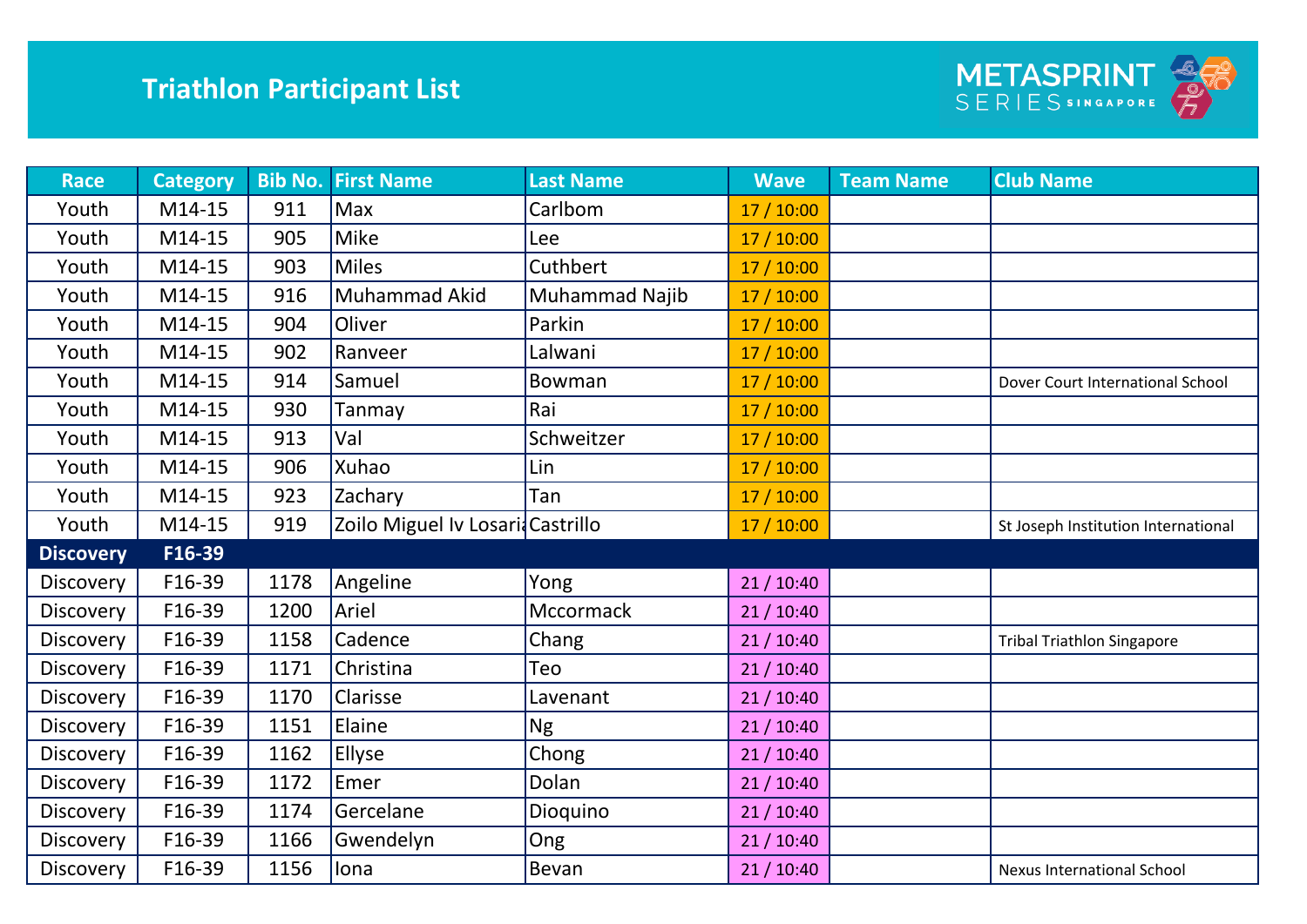

| <b>Race</b>      | <b>Category</b> | <b>Bib No.</b> | <b>First Name</b>   | <b>Last Name</b>   | <b>Wave</b> | <b>Team Name</b> | <b>Club Name</b>                     |
|------------------|-----------------|----------------|---------------------|--------------------|-------------|------------------|--------------------------------------|
| <b>Discovery</b> | F16-39          | 1177           | Josephine           | Ho Xiuying         | 21/10:40    |                  |                                      |
| <b>Discovery</b> | F16-39          | 1176           | Kimberley           | Macdonald          | 21/10:40    |                  |                                      |
| <b>Discovery</b> | F16-39          | 1160           | Kira                | <b>Bailey</b>      | 21/10:40    |                  | Dover Court International School     |
| Discovery        | F16-39          | 1175           | Lilla               | <b>Nyisalovits</b> | 21/10:40    |                  |                                      |
| <b>Discovery</b> | F16-39          | 1168           | Mayada              | Demashkieh         | 21/10:40    |                  |                                      |
| <b>Discovery</b> | F16-39          | 1161           | Nikki               | Lovati             | 21/10:40    |                  | <b>Tribal Triathlon Singapore</b>    |
| <b>Discovery</b> | F16-39          | 1173           | Nikki               | Macgregor          | 21/10:40    |                  |                                      |
| <b>Discovery</b> | F16-39          | 1179           | Nor Azura Binte Moh |                    | 21/10:40    |                  |                                      |
| <b>Discovery</b> | F16-39          | 1169           | Rita                | Loh                | 21/10:40    |                  | Atomic26                             |
| <b>Discovery</b> | F16-39          | 1159           | Samantha            | <b>Buchan</b>      | 21/10:40    |                  |                                      |
| <b>Discovery</b> | F16-39          | 1150           | Sarah               | Gowdey             | 21/10:40    |                  |                                      |
| <b>Discovery</b> | F16-39          | 1163           | Tatiana             | Mueller            | 21/10:40    |                  |                                      |
| <b>Discovery</b> | F16-39          | 1167           | Valerie             | Foo                | 21/10:40    |                  |                                      |
| <b>Discovery</b> | F16-39          | 1152           | Willyn              | Goh                | 21/10:40    |                  |                                      |
| <b>Discovery</b> | F16-39          | 1157           | Yuma                | Kaneko             | 21/10:40    |                  | <b>Nexus International School</b>    |
| <b>Discovery</b> | F16-39          | 1165           | <b>Yun Ting</b>     | Ong                | 21/10:40    |                  | <b>Tribal Triathlon Singapore</b>    |
| Discovery        | F16-39          | 1164           | Zeya                | Ding               | 21/10:40    |                  | National University of Singapore (NU |
| <b>Discovery</b> | $F40+$          |                |                     |                    |             |                  |                                      |
| Discovery        | $F40+$          | 1180           | Amandine            | Lecoustre          | 21/10:40    |                  |                                      |
| <b>Discovery</b> | $F40+$          | 1193           | Andrea              | Hall               | 21/10:40    |                  |                                      |
| <b>Discovery</b> | $F40+$          | 1181           | Carol               | Tan                | 21/10:40    |                  |                                      |
| Discovery        | $F40+$          | 1190           | Caroline            | Litt               | 21/10:40    |                  |                                      |
| <b>Discovery</b> | $F40+$          | 1188           | Cheryl              | Chan               | 21/10:40    |                  |                                      |
| Discovery        | $F40+$          | 1185           | Efthymia            | Pavlidou           | 21/10:40    |                  |                                      |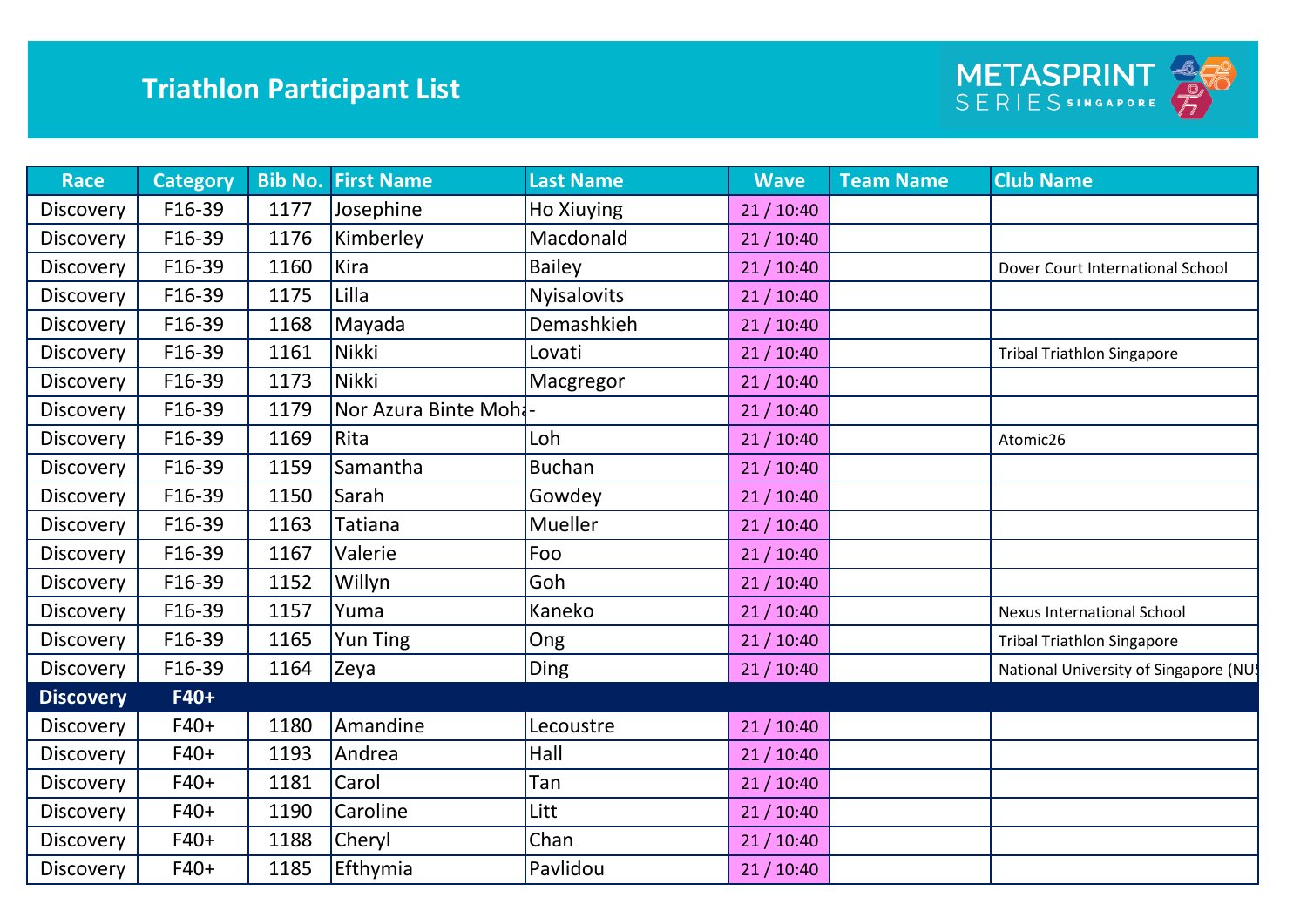

| <b>Race</b>      | <b>Category</b> | <b>Bib No.</b> | <b>First Name</b> | <b>Last Name</b> | <b>Wave</b> | <b>Team Name</b> | <b>Club Name</b>                 |
|------------------|-----------------|----------------|-------------------|------------------|-------------|------------------|----------------------------------|
| Discovery        | $F40+$          | 1198           | Elizabeth         | Haenle           | 21/10:40    |                  |                                  |
| <b>Discovery</b> | $F40+$          | 1199           | Ellen             | Blondeau-Freuler | 21/10:40    |                  |                                  |
| <b>Discovery</b> | $F40+$          | 1196           | Foong Leng Debbie | Wong             | 21/10:40    |                  |                                  |
| Discovery        | $F40+$          | 1184           | Gillian           | Bowman           | 21/10:40    |                  | Sport Ready Netball Academy      |
| <b>Discovery</b> | $F40+$          | 1194           | Ivy               | Li               | 21/10:40    |                  | Well Bred Tri                    |
| <b>Discovery</b> | $F40+$          | 1192           | Joanna            | Bevan            | 21/10:40    |                  |                                  |
| <b>Discovery</b> | $F40+$          | 1187           | Joanne            | <b>Ng</b>        | 21/10:40    |                  |                                  |
| <b>Discovery</b> | $F40+$          | 1195           | Josephine         | Tay              | 21/10:40    |                  |                                  |
| <b>Discovery</b> | $F40+$          | 1197           | Kara              | Owen             | 21/10:40    |                  |                                  |
| Discovery        | $F40+$          | 1191           | Karin             | Nilsdotter       | 21/10:40    |                  |                                  |
| <b>Discovery</b> | $F40+$          | 1155           | Kayo              | Ikeda            | 21/10:40    |                  | <b>Tribe Singapore</b>           |
| Discovery        | $F40+$          | 1182           | Laurence          | <b>Beuker</b>    | 21/10:40    |                  |                                  |
| <b>Discovery</b> | $F40+$          | 1154           | Manuela           | Fremy            | 21/10:40    |                  | <b>A4 SPORTS</b>                 |
| Discovery        | $F40+$          | 1186           | Miyuki            | Yoshizumi        | 21/10:40    |                  |                                  |
| <b>Discovery</b> | $F40+$          | 1153           | Nastasha          | Anthony          | 21/10:40    |                  | MetaSport Club                   |
| <b>Discovery</b> | $F40+$          | 1189           | Siew Peng         | Lim Agnes        | 21/10:40    |                  |                                  |
| Discovery        | $F40+$          | 1183           | Tsara             | Chiappini        | 21/10:40    |                  | <b>Dulwich College Singapore</b> |
| <b>Discovery</b> | M16-39          |                |                   |                  |             |                  |                                  |
| <b>Discovery</b> | M16-39          | 1059           | Boyan             | Lai              | 20 / 10:30  |                  |                                  |
| Discovery        | M16-39          | 1067           | Divyanshu         | Arora            | 20 / 10:30  |                  |                                  |
| <b>Discovery</b> | M16-39          | 1066           | Duong             | Van Doan         | 20 / 10:30  |                  |                                  |
| <b>Discovery</b> | M16-39          | 1057           | Elijah Mark       | Chua             | 20 / 10:30  |                  | Club Breakaway                   |
| <b>Discovery</b> | M16-39          | 1106           | Erwan             | Kermaïdic        | 20 / 10:30  |                  | Dover Court International School |
| Discovery        | M16-39          | 1056           | lan               | Loh              | 20 / 10:30  |                  |                                  |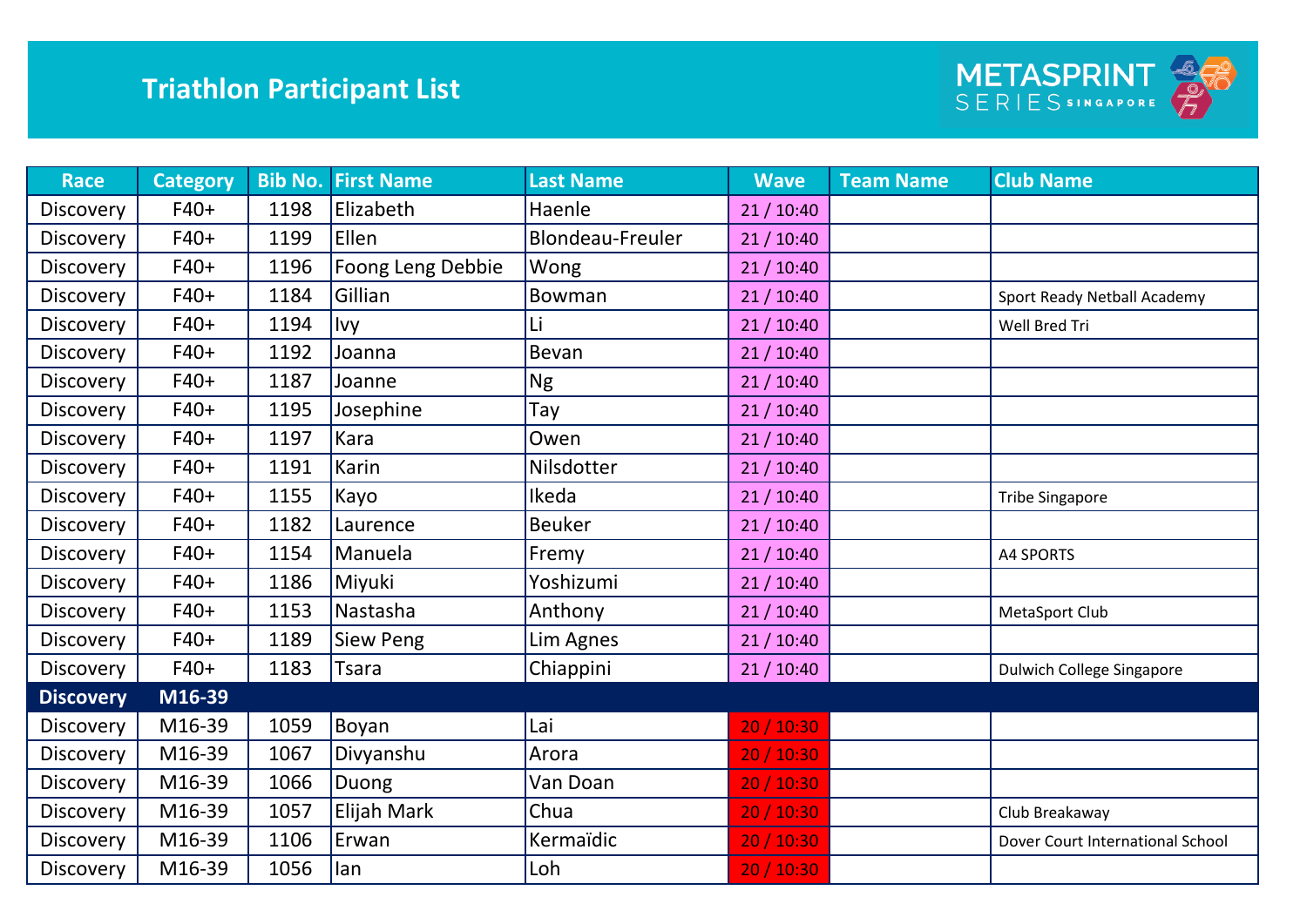

| <b>Race</b>      | <b>Category</b> |      | <b>Bib No. First Name</b> | <b>Last Name</b>   | <b>Wave</b> | <b>Team Name</b> | <b>Club Name</b>                    |
|------------------|-----------------|------|---------------------------|--------------------|-------------|------------------|-------------------------------------|
| <b>Discovery</b> | M16-39          | 1107 | Jacob                     | Kiwanuka           | 20 / 10:30  |                  |                                     |
| <b>Discovery</b> | M16-39          | 1072 | Jerome                    | Schneider          | 20 / 10:30  |                  |                                     |
| <b>Discovery</b> | M16-39          | 1069 | John Dominic              | Crisostomo         | 20 / 10:30  |                  |                                     |
| Discovery        | M16-39          | 1068 | Jon                       | Ne Win             | 20 / 10:30  |                  |                                     |
| <b>Discovery</b> | M16-39          | 1052 | Ken                       | Liew               | 20 / 10:30  |                  |                                     |
| Discovery        | M16-39          | 1054 | Kobe                      | Gaytant            | 20 / 10:30  |                  |                                     |
| Discovery        | M16-39          | 1055 | Koh                       | Sheng Kai          | 20 / 10:30  |                  | <b>Tribal Triathlon Singapore</b>   |
| <b>Discovery</b> | M16-39          | 1061 | Max                       | Lam                | 20 / 10:30  |                  |                                     |
| <b>Discovery</b> | M16-39          | 1070 | Muhammad                  | Jazlan             | 20 / 10:30  |                  |                                     |
| Discovery        | M16-39          | 1071 | <b>Muhammad Firdaus</b>   | <b>Bin Ramli</b>   | 20 / 10:30  |                  |                                     |
| <b>Discovery</b> | M16-39          | 1063 | Muhammad Sufi             | <b>Mohd Hussin</b> | 20 / 10:30  |                  |                                     |
| Discovery        | M16-39          | 1051 | <b>Nicholas</b>           | Tang               | 20 / 10:30  |                  | St Joseph Institution International |
| <b>Discovery</b> | M16-39          | 1060 | Ramadhan                  | Rajab              | 20 / 10:30  |                  |                                     |
| Discovery        | M16-39          | 1064 | Sam                       | Gan                | 20 / 10:30  |                  |                                     |
| <b>Discovery</b> | M16-39          | 1065 | Thorsten                  | <b>Schaeff</b>     | 20 / 10:30  |                  |                                     |
| <b>Discovery</b> | M16-39          | 1062 | Yong Cheng                | Low                | 20 / 10:30  |                  |                                     |
| <b>Discovery</b> | M16-39          | 1058 | Yu Han                    | Chua               | 20/10:30    |                  |                                     |
| <b>Discovery</b> | M40+            |      |                           |                    |             |                  |                                     |
| <b>Discovery</b> | $M40+$          | 1075 | Aidil                     | <b>Ishak</b>       | 20 / 10:30  |                  |                                     |
| Discovery        | M40+            | 1095 | Akira                     | Goto               | 20 / 10:30  |                  |                                     |
| <b>Discovery</b> | $M40+$          | 1073 | Allen                     | Tan                | 20 / 10:30  |                  |                                     |
| <b>Discovery</b> | $M40+$          | 1079 | Aries                     | Lozano             | 20 / 10:30  |                  |                                     |
| <b>Discovery</b> | M40+            | 1096 | <b>Bachtiar Husnean</b>   | Thamrin            | 20 / 10:30  |                  |                                     |
| Discovery        | M40+            | 1092 | Damien York Wai           | Hon                | 20 / 10:30  |                  |                                     |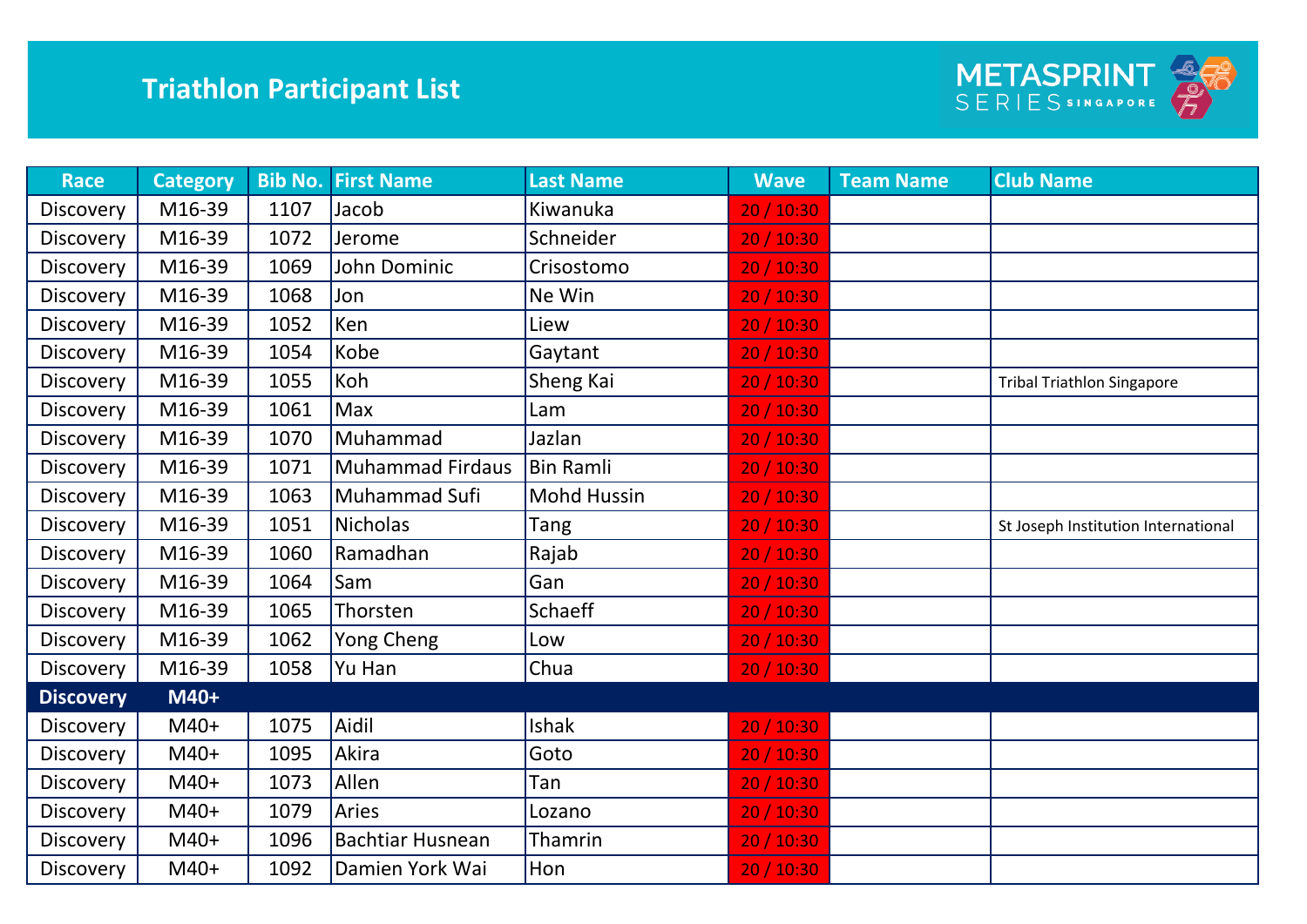

| <b>Race</b>      | <b>Category</b> | <b>Bib No.</b> | <b>First Name</b> | <b>Last Name</b> | <b>Wave</b> | <b>Team Name</b> | <b>Club Name</b>                    |
|------------------|-----------------|----------------|-------------------|------------------|-------------|------------------|-------------------------------------|
| <b>Discovery</b> | $M40+$          | 1081           | Daniel            | Gustavsson       | 20 / 10:30  |                  |                                     |
| <b>Discovery</b> | $M40+$          | 1094           | Dennis            | Tay              | 20 / 10:30  |                  |                                     |
| Discovery        | $M40+$          | 1099           | Edwin             | Seah             | 20 / 10:30  |                  |                                     |
| Discovery        | $M40+$          | 1085           | Eugene            | Beh              | 20 / 10:30  |                  |                                     |
| <b>Discovery</b> | $M40+$          | 1105           | Frederick         | Francis          | 20/10:30    |                  |                                     |
| Discovery        | $M40+$          | 1078           | Gabriel           | Kaprielian       | 20 / 10:30  |                  |                                     |
| <b>Discovery</b> | $M40+$          | 1077           | Gibson            | Ang              | 20 / 10:30  |                  |                                     |
| Discovery        | $M40+$          | 1090           | Gregory           | Low              | 20 / 10:30  |                  |                                     |
| Discovery        | $M40+$          | 1098           | Indra Bahadur     | Gurung           | 20 / 10:30  |                  |                                     |
| Discovery        | $M40+$          | 1053           | Ivan              | Perfiliev        | 20 / 10:30  |                  | Tribal                              |
| Discovery        | $M40+$          | 1083           | Jef               | Hu               | 20 / 10:30  |                  | <b>Elevate Performance Coaching</b> |
| <b>Discovery</b> | $M40+$          | 1086           | John              | <b>Ng</b>        | 20 / 10:30  |                  |                                     |
| Discovery        | $M40+$          | 1084           | Kaytha Ya         | Maw              | 20 / 10:30  |                  |                                     |
| Discovery        | $M40+$          | 1087           | Ken               | Lie              | 20 / 10:30  |                  |                                     |
| <b>Discovery</b> | $M40+$          | 1091           | Kenneth           | Tan              | 20 / 10:30  |                  |                                     |
| Discovery        | $M40+$          | 1076           | <b>Kris</b>       | Martenstyn       | 20 / 10:30  |                  | <b>Newbie Triathletes</b>           |
| <b>Discovery</b> | $M40+$          | 1089           | Lionel            | Gomes Da Rosa    | 20 / 10:30  |                  |                                     |
| Discovery        | $M40+$          | 1103           | Meng Hue          | Chu              | 20 / 10:30  |                  |                                     |
| Discovery        | $M40+$          | 1088           | Michael           | Goh              | 20 / 10:30  |                  |                                     |
| Discovery        | $M40+$          | 1102           | Paul              | Haenle           | 20 / 10:30  |                  |                                     |
| Discovery        | $M40+$          | 1093           | Prakash           | Thirunavakarasu  | 20 / 10:30  |                  |                                     |
| Discovery        | $M40+$          | 1100           | Robert            | Quek             | 20 / 10:30  |                  |                                     |
| <b>Discovery</b> | $M40+$          | 1097           | Ronald            | Gillies          | 20 / 10:30  |                  | JS Athletics                        |
| Discovery        | $M40+$          | 1074           | <b>Shinya</b>     | Tomita           | 20 / 10:30  |                  |                                     |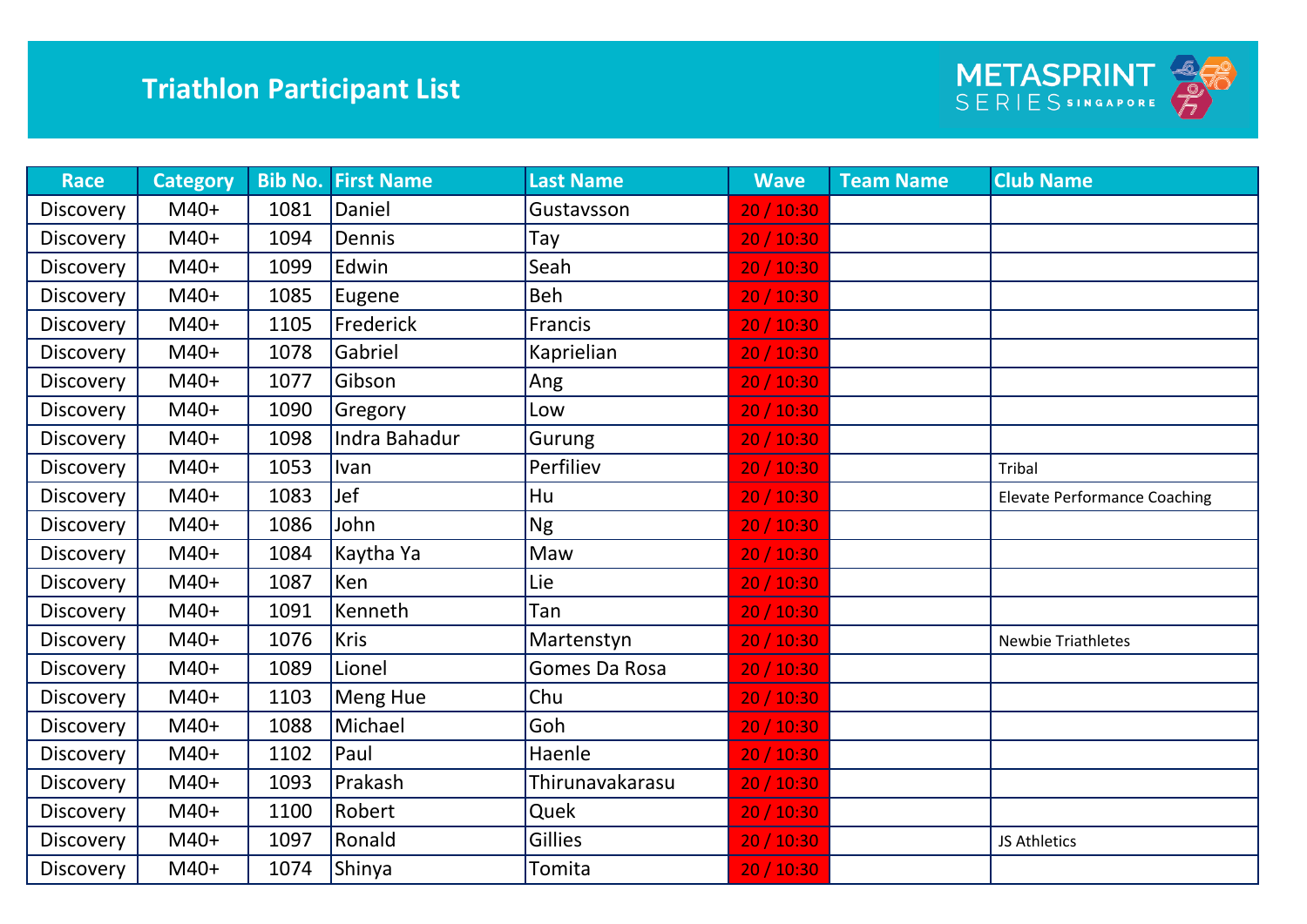

| <b>Race</b>      | <b>Category</b> | <b>Bib No.</b> | <b>First Name</b> | <b>Last Name</b>    | <b>Wave</b> | <b>Team Name</b> | <b>Club Name</b>                  |
|------------------|-----------------|----------------|-------------------|---------------------|-------------|------------------|-----------------------------------|
| Discovery        | $M40+$          | 1082           | Sylvester         | Chong               | 20 / 10:30  |                  |                                   |
| Discovery        | M40+            | 1101           | Takayuki          | Kaneko              | 20 / 10:30  |                  |                                   |
| <b>Discovery</b> | $M40+$          | 1104           | Tan               | <b>Yoke Chang</b>   | 20 / 10:30  |                  |                                   |
| Discovery        | $M40+$          | 1080           | Thomas            | Mann                | 20 / 10:30  |                  |                                   |
| <b>Sprint</b>    | F16-19          |                |                   |                     |             |                  |                                   |
| Sprint           | F16-19          | 610            | Clemence          | Chomienne           | 12/9:00     |                  |                                   |
| Sprint           | F16-19          | 17             | Janel             | Susastra            | 1/7:15      |                  | Well Bred Triathlon               |
| <b>Sprint</b>    | F20-24          |                |                   |                     |             |                  |                                   |
| Sprint           | F20-24          | 253            | Bernice           | Tan                 | 6/8:00      |                  |                                   |
| Sprint           | F20-24          | 602            | Jillian           | See                 | 12/9:00     |                  |                                   |
| Sprint           | F20-24          | 254            | Jing Min          | Tan                 | 6/8:00      |                  |                                   |
| Sprint           | F20-24          | 14             | Regine            | Goh                 | 1/7:15      |                  |                                   |
| Sprint           | F20-24          | 252            | Tiffany           | Leng                | 6/8:00      |                  |                                   |
| <b>Sprint</b>    | F25-29          |                |                   |                     |             |                  |                                   |
| Sprint           | F25-29          | 181            | Alissa            | Lim                 | 5/7:50      |                  |                                   |
| Sprint           | F25-29          | 671            | Amanda            | Ang                 | 13/9:10     |                  |                                   |
| Sprint           | F25-29          | 259            | Annabelle         | Johnson             | 6/8:00      |                  |                                   |
| Sprint           | F25-29          | 258            | Chloe             | <b>Matthews</b>     | 6/8:00      |                  |                                   |
| Sprint           | F25-29          | 137            | Gladys            | Molino              | 4/7:40      |                  |                                   |
| Sprint           | F25-29          | 256            | Hilary            | <b>Samuels</b>      | 6/8:00      |                  | Dulwich College Singapore         |
| Sprint           | F25-29          | 121            | Isabella          | <b>Rudd Rossler</b> | 4/7:40      |                  |                                   |
| Sprint           | F25-29          | 554            | <b>Jess</b>       | <b>Barnes</b>       | 11/8:50     |                  |                                   |
| Sprint           | F25-29          | 260            | Jocelyn           | <b>Kessels</b>      | 6/8:00      |                  |                                   |
| Sprint           | F25-29          | 438            | Joy               | Phan                | 9/8:30      |                  | <b>Tribal Triathlon Singapore</b> |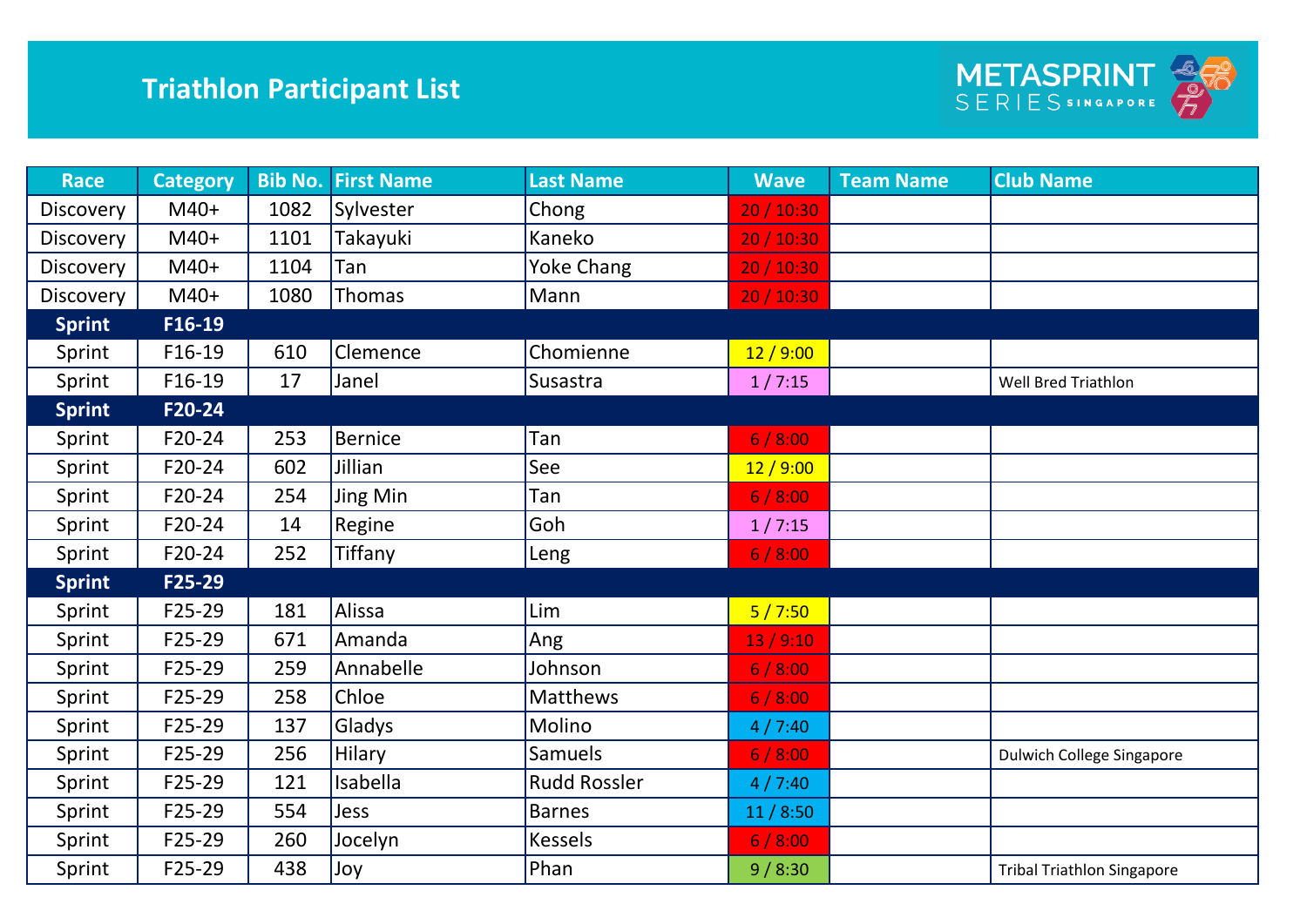

| <b>Race</b>   | <b>Category</b> | <b>Bib No.</b> | <b>First Name</b> | <b>Last Name</b>   | <b>Wave</b> | <b>Team Name</b> | <b>Club Name</b>                    |
|---------------|-----------------|----------------|-------------------|--------------------|-------------|------------------|-------------------------------------|
| Sprint        | F25-29          | 20             | Meryl             | Zucco              | 1/7:15      |                  |                                     |
| Sprint        | F25-29          | 255            | Rachel            | Hew                | 6/8:00      |                  | <b>Tribal Triathlon Singapore</b>   |
| Sprint        | F25-29          | 611            | Rocío             | Salazar Casajus    | 12/9:00     |                  |                                     |
| <b>Sprint</b> | F30-34          |                |                   |                    |             |                  |                                     |
| Sprint        | F30-34          | 15             | Aimee             | Pink               | 1/7:15      |                  | Coached                             |
| Sprint        | F30-34          | 375            | Anastasia         | Potter             | 8/8:20      |                  |                                     |
| Sprint        | F30-34          | 612            | Anastasija        | Horoscuka          | 12/9:00     |                  |                                     |
| Sprint        | F30-34          | 182            | Andrea            | Tongco             | 5/7:50      |                  |                                     |
| Sprint        | F30-34          | 262            | Ee Von            | Loo                | 6/8:00      |                  | <b>Elevate Performance Coaching</b> |
| Sprint        | F30-34          | 362            | Hayley            | Reid               | 8/8:20      |                  | Singapore Womens Triathlon Club     |
| Sprint        | F30-34          | 376            | Jeanette          | Lek                | 8/8:20      |                  |                                     |
| Sprint        | F30-34          | 11             | Jennifer          | Henderson          | 1/7:15      |                  |                                     |
| Sprint        | F30-34          | 601            | Jolene            | <b>Ng</b>          | 12/9:00     |                  | MetaSport Club                      |
| Sprint        | F30-34          | 613            | Lidia             | Cammack            | 12/9:00     |                  |                                     |
| Sprint        | F30-34          | 555            | Lilla             | <b>Nyisalovits</b> | 11/8:50     |                  |                                     |
| Sprint        | F30-34          | 672            | Lisa Bloksgaard   | Markussen          | 13/9:10     |                  |                                     |
| Sprint        | F30-34          | 122            | Mc                | Delorme            | 4/7:40      |                  | <b>ANZA</b>                         |
| Sprint        | F30-34          | 61             | Niamh             | Walsh              | 3/7:30      |                  |                                     |
| Sprint        | F30-34          | 242            | Priscilla         | Goh                | 6/8:00      |                  | <b>Tribal Triathlon Singapore</b>   |
| Sprint        | F30-34          | 70             | Samantha          | Lindars            | 3/7:30      |                  | Dover Court International School    |
| Sprint        | F30-34          | 263            | <b>Shafira</b>    | Zailani            | 6/8:00      |                  |                                     |
| Sprint        | F30-34          | 439            | Shauna            | <b>Bull</b>        | 9/8:30      |                  |                                     |
| Sprint        | F30-34          | 361            | Stefanie          | Mehl               | 8/8:20      |                  |                                     |
| Sprint        | F30-34          | 241            | Stephanie         | Chin               | 6/8:00      |                  | <b>Elevate Performance Coaching</b> |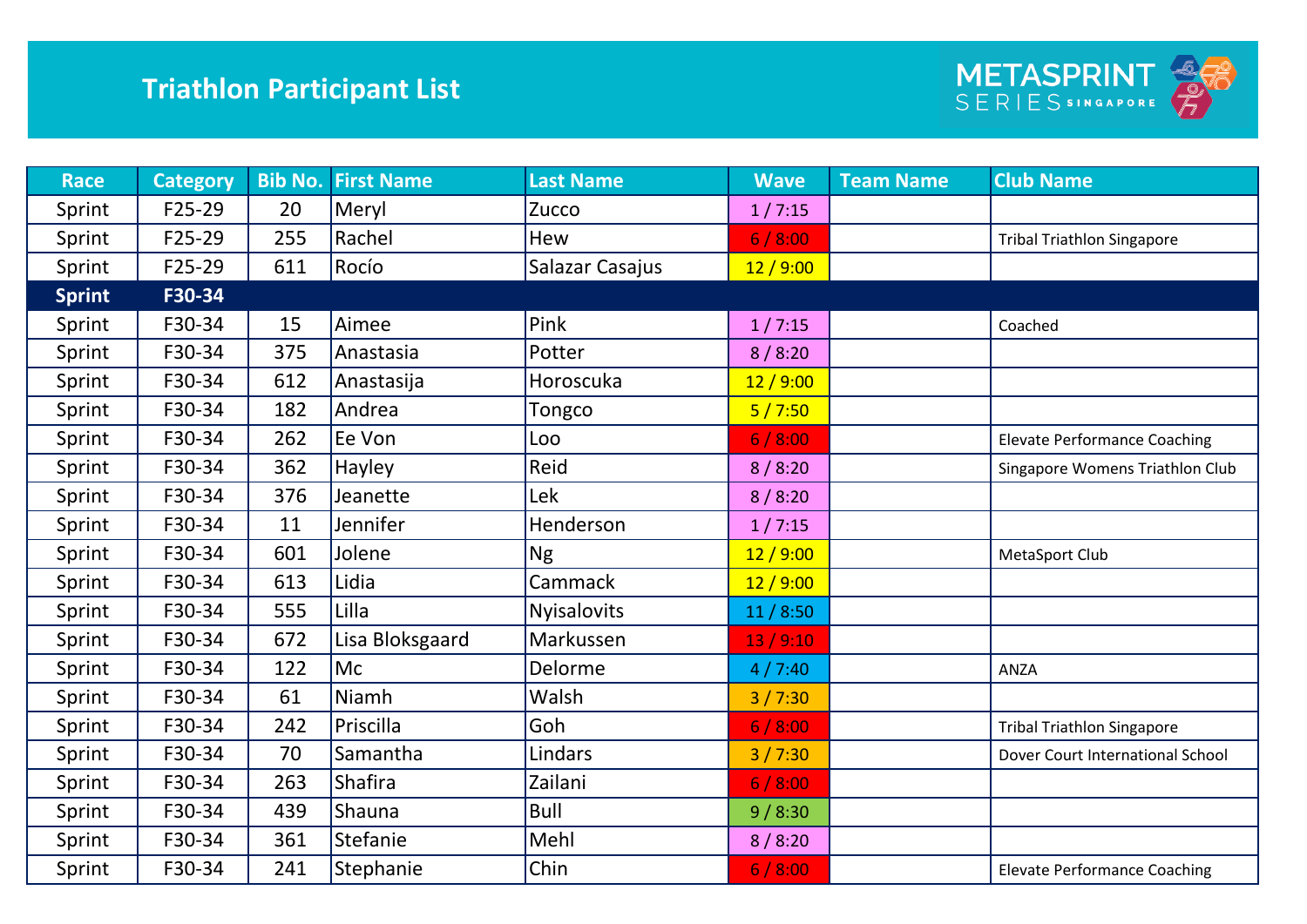

| <b>Race</b>   | <b>Category</b> |     | <b>Bib No. First Name</b> | <b>Last Name</b> | <b>Wave</b> | <b>Team Name</b> | <b>Club Name</b>                    |
|---------------|-----------------|-----|---------------------------|------------------|-------------|------------------|-------------------------------------|
| Sprint        | F30-34          | 261 | <b>Ting Fang</b>          | Ho               | 6/8:00      |                  |                                     |
| <b>Sprint</b> | F35-39          |     |                           |                  |             |                  |                                     |
| Sprint        | F35-39          | 141 | Alma Joy                  | Madalo           | 4/7:40      |                  | <b>Triathlon Philippines</b>        |
| Sprint        | F35-39          | 615 | Anni                      | Wang             | 12/9:00     |                  | Singapore Womens Triathlon Club     |
| Sprint        | F35-39          | 267 | April                     | Porteous         | 6/8:00      |                  |                                     |
| Sprint        | F35-39          | 603 | <b>Brigid</b>             | Deacon           | 12/9:00     |                  |                                     |
| Sprint        | F35-39          | 268 | Chrystella                | Chai             | 6/8:00      |                  |                                     |
| Sprint        | F35-39          | 71  | Dorothy                   | Peng             | 3/7:30      |                  |                                     |
| Sprint        | F35-39          | 363 | Hollie                    | Gunn             | 8/8:20      |                  | Singapore Womens Triathlon Club     |
| Sprint        | F35-39          | 194 | Jen                       | Chai             | 5/7:50      |                  |                                     |
| Sprint        | F35-39          | 269 | Joanna                    | Mycroft          | 6/8:00      |                  | MetaSport Club                      |
| Sprint        | F35-39          | 271 | Kamilla                   | Yu               | 6/8:00      |                  |                                     |
| Sprint        | F35-39          | 266 | Karen                     | Yau              | 6/8:00      |                  | Coached                             |
| Sprint        | F35-39          | 243 | Lena                      | <b>Brantmark</b> | 6/8:00      |                  |                                     |
| Sprint        | F35-39          | 62  | Lindsey                   | Weller           | 3/7:30      |                  |                                     |
| Sprint        | F35-39          | 821 | Lydia                     | <b>Myers</b>     | 15/9:30     |                  | <b>Elevate Performance Coaching</b> |
| Sprint        | F35-39          | 13  | Man Yun                   | Yong             | 1/7:15      |                  |                                     |
| Sprint        | F35-39          | 673 | Maria Bloksgaard          | Markussen        | 13/9:10     |                  |                                     |
| Sprint        | F35-39          | 605 | Maureen                   | Lim              | 12/9:00     |                  |                                     |
| Sprint        | F35-39          | 19  | Melanie                   | Speet            | 1/7:15      |                  | ANZA                                |
| Sprint        | F35-39          | 265 | <b>Nicole</b>             | Iman             | 6/8:00      |                  |                                     |
| Sprint        | F35-39          | 270 | Niken                     | Ritnani          | 6/8:00      |                  |                                     |
| Sprint        | F35-39          | 614 | <b>Nur Yusrina</b>        | Yaakob           | 12/9:00     |                  |                                     |
| Sprint        | F35-39          | 193 | Rebecca                   | Hatten           | 5/7:50      |                  | Singapore Womens Triathlon Club     |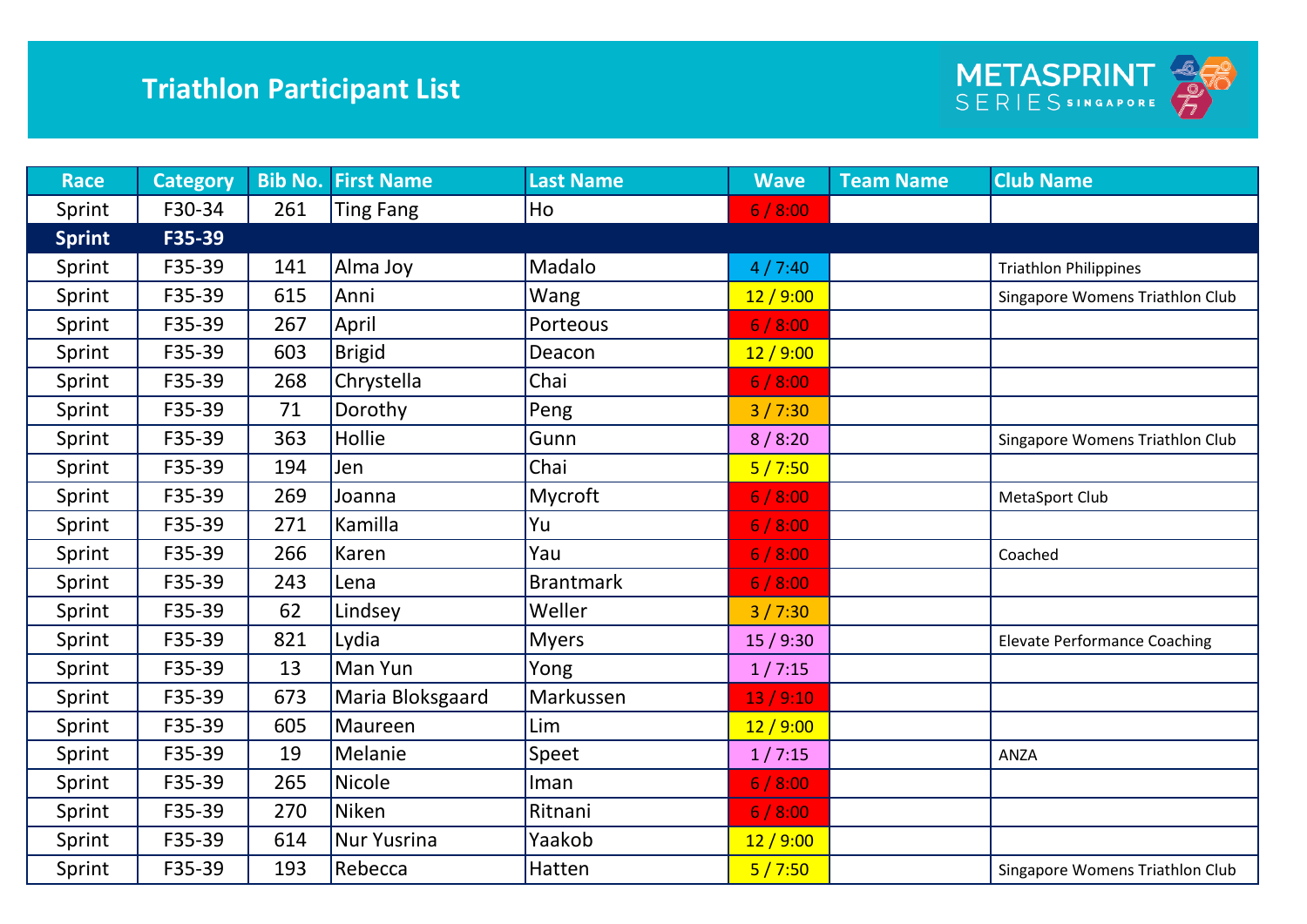

| <b>Race</b>   | <b>Category</b> | <b>Bib No.</b> | <b>First Name</b> | <b>Last Name</b>       | <b>Wave</b> | <b>Team Name</b> | <b>Club Name</b>                    |
|---------------|-----------------|----------------|-------------------|------------------------|-------------|------------------|-------------------------------------|
| Sprint        | F35-39          | 272            | Siti Noorimah     | Mohd Salleh            | 6/8:00      |                  |                                     |
| Sprint        | F35-39          | 264            | Stellar           | Chauhan                | 6/8:00      |                  |                                     |
| Sprint        | F35-39          | 556            | Stephanie         | Chan                   | 11/8:50     |                  |                                     |
| Sprint        | F35-39          | 608            | Sumiko            | Tan                    | 12/9:00     |                  |                                     |
| Sprint        | F35-39          | $\overline{2}$ | <b>Suzie</b>      | <b>Bacon</b>           | 1/7:15      |                  | MetaSport Club                      |
| Sprint        | F35-39          | 273            | Tan               | Grace                  | 6/8:00      |                  |                                     |
| Sprint        | F35-39          | 6              | Ung               | Socheata               | 1/7:15      |                  | <b>West Coast Riders</b>            |
| <b>Sprint</b> | F40-44          |                |                   |                        |             |                  |                                     |
| Sprint        | F40-44          | 440            | Adeline           | Goh                    | 9/8:30      |                  |                                     |
| Sprint        | F40-44          | 675            | Alena             | <b>Fournier Carrie</b> | 13/9:10     |                  |                                     |
| Sprint        | F40-44          | 184            | Alice             | <b>Braesch</b>         | 5/7:50      |                  | ANZA                                |
| Sprint        | F40-44          | $\mathbf{1}$   | April             | Rice                   | 1/7:15      |                  | Singapore Womens Triathlon Club     |
| Sprint        | F40-44          | 274            | Catherine         | Epinat                 | 6/8:00      |                  |                                     |
| Sprint        | F40-44          | 72             | Claire            | Dacombe                | 3/7:30      |                  |                                     |
| Sprint        | F40-44          | 244            | Claire            | Jedrek                 | 6/8:00      |                  |                                     |
| Sprint        | F40-44          | 4              | Crystal           | Madsen                 | 1/7:15      |                  | Singapore Womens Triathlon Club     |
| Sprint        | F40-44          | 604            | Debbie            | Egeland                | 12/9:00     |                  |                                     |
| Sprint        | F40-44          | 142            | Eleri             | Connor                 | 4/7:40      |                  |                                     |
| Sprint        | F40-44          | 280            | Emma              | Graham                 | 6/8:00      |                  |                                     |
| Sprint        | F40-44          | 277            | Germain           | Goh                    | 6/8:00      |                  | Singapore Womens Triathlon Club     |
| Sprint        | F40-44          | 616            | Ida               | Hermidha               | 12/9:00     |                  |                                     |
| Sprint        | F40-44          | 489            | Irina             | Ermeneanu              | 10/8:40     |                  |                                     |
| Sprint        | F40-44          | 279            | Katie             | Peace                  | 6/8:00      |                  | MetaSport Club                      |
| Sprint        | F40-44          | 278            | Mae               | Ong Gmira              | 6/8:00      |                  | <b>Elevate Performance Coaching</b> |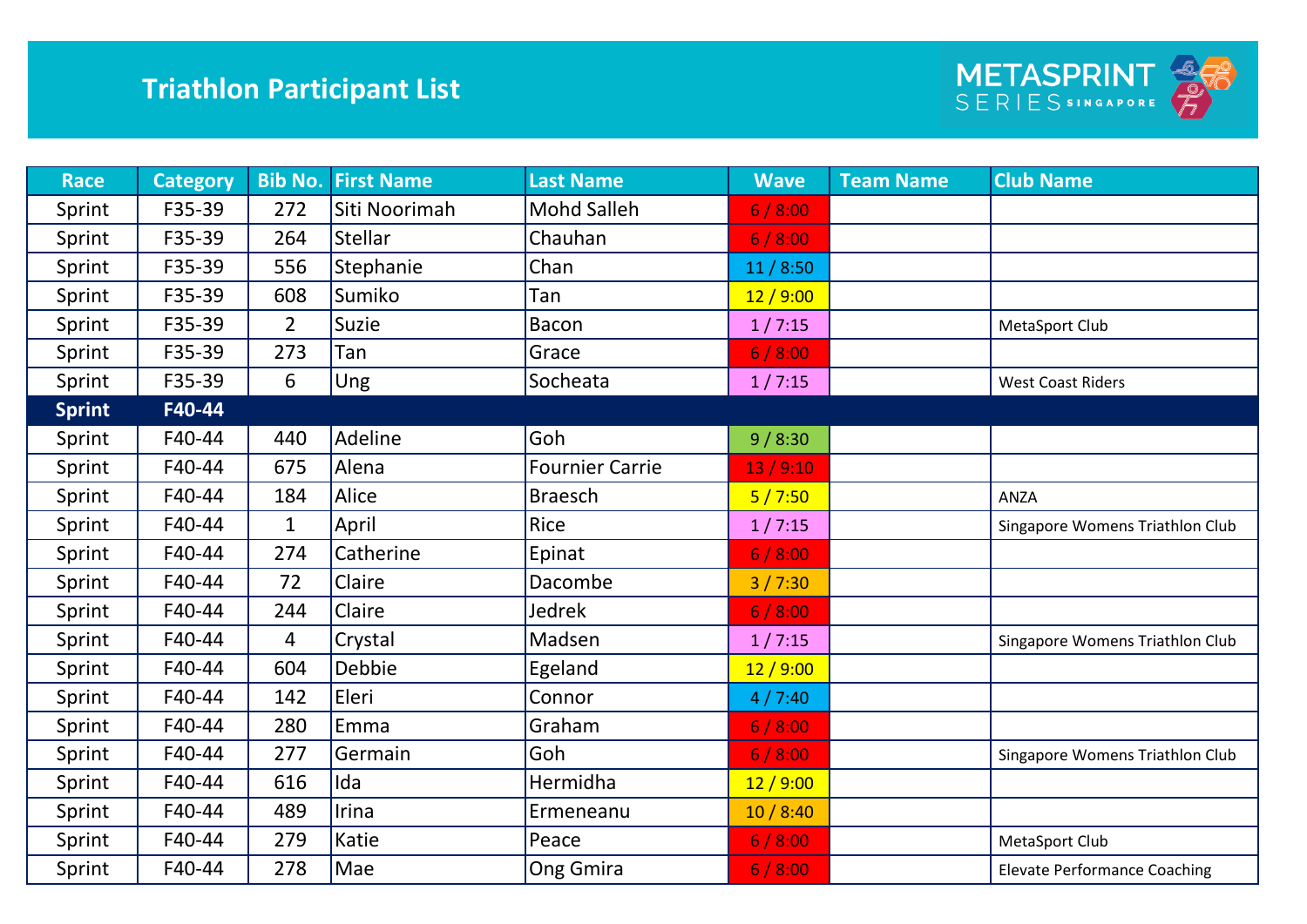

| <b>Race</b>   | <b>Category</b> | <b>Bib No.</b> | <b>First Name</b> | <b>Last Name</b> | <b>Wave</b> | <b>Team Name</b> | <b>Club Name</b>                 |
|---------------|-----------------|----------------|-------------------|------------------|-------------|------------------|----------------------------------|
| Sprint        | F40-44          | 9              | Marie-Louise      | Philippe         | 1/7:15      |                  | <b>COS Coaching</b>              |
| Sprint        | F40-44          | 18             | Mary              | Moran            | 1/7:15      |                  |                                  |
| Sprint        | F40-44          | 312            | Mary Bernadette   | Espina           | 7/8:10      |                  |                                  |
| Sprint        | F40-44          | 606            | Meagan            | Walsh            | 12/9:00     |                  | MetaSport Club                   |
| Sprint        | F40-44          | 557            | Meilanih          | Benjamin         | 11/8:50     |                  |                                  |
| Sprint        | F40-44          | 275            | Natalya           | Marusich         | 6/8:00      |                  |                                  |
| Sprint        | F40-44          | 195            | Nov               | Oscar            | 5/7:50      |                  |                                  |
| Sprint        | F40-44          | 276            | Rashmi            | Ramakrishnan     | 6/8:00      |                  | Singapore Womens Triathlon Club  |
| Sprint        | F40-44          | 607            | Reina             | Murai            | 12/9:00     |                  |                                  |
| Sprint        | F40-44          | 183            | Sarah             | <b>Aldous</b>    | 5/7:50      |                  | Singapore Womens Triathlon Club  |
| Sprint        | F40-44          | 674            | <b>Silvia</b>     | Bordoni          | 13/9:10     |                  | Singapore Womens Triathlon Club  |
| Sprint        | F40-44          | 377            | <b>Tsara</b>      | Chiappini        | 8/8:20      |                  | <b>Dulwich College Singapore</b> |
| Sprint        | F40-44          | 245            | Tse Chi           | Grace            | 6/8:00      |                  |                                  |
| <b>Sprint</b> | F45-49          |                |                   |                  |             |                  |                                  |
| Sprint        | F45-49          | 247            | Adriana           | Viejo            | 6/8:00      |                  |                                  |
| Sprint        | F45-49          | 287            | Ali               | Lott             | 6/8:00      |                  | Singapore Womens Triathlon Club  |
| Sprint        | F45-49          | 617            | Caroline          | Chomienne        | 12/9:00     |                  |                                  |
| Sprint        | F45-49          | 196            | Daniela           | Monteiro         | 5/7:50      |                  |                                  |
| Sprint        | F45-49          | 284            | Florie            | Mancel           | 6/8:00      |                  |                                  |
| Sprint        | F45-49          | 784            | Jessica           | So               | 15/9:30     |                  |                                  |
| Sprint        | F45-49          | 441            | Jinella           | Chua             | 9/8:30      |                  | Singapore Womens Triathlon Club  |
| Sprint        | F45-49          | 676            | Jose Andres       | Pascual Sendino  | 13/9:10     |                  |                                  |
| Sprint        | F45-49          | 8              | Juliana           | Lustosa          | 1/7:15      |                  |                                  |
| Sprint        | F45-49          | 490            | Kelli             | Shoemaker        | 10/8:40     |                  |                                  |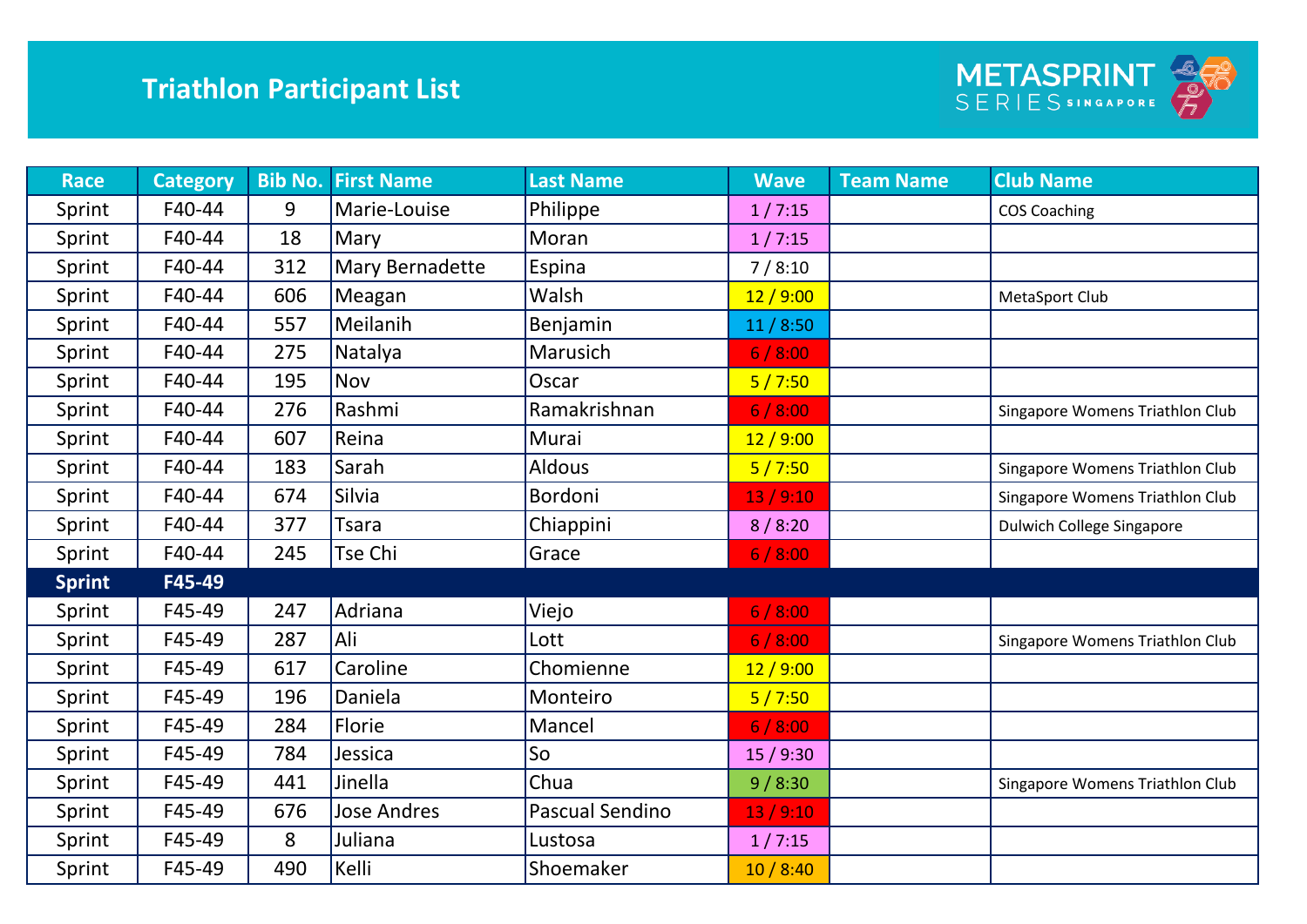

| <b>Race</b>   | <b>Category</b> | <b>Bib No.</b> | <b>First Name</b> | <b>Last Name</b>   | <b>Wave</b> | <b>Team Name</b> | <b>Club Name</b>                    |
|---------------|-----------------|----------------|-------------------|--------------------|-------------|------------------|-------------------------------------|
| Sprint        | F45-49          | 12             | Lena              | <b>Bodewein</b>    | 1/7:15      |                  | Singapore Womens Triathlon Club     |
| Sprint        | F45-49          | 282            | Lesley            | Roache             | 6/8:00      |                  |                                     |
| Sprint        | F45-49          | 283            | Linda             | Lim                | 6/8:00      |                  | <b>Elevate Performance Coaching</b> |
| Sprint        | F45-49          | 301            | Lotta             | Patrickson         | 7/8:10      |                  |                                     |
| Sprint        | F45-49          | 285            | Marcela           | Mihanovich         | 6/8:00      |                  |                                     |
| Sprint        | F45-49          | 286            | Marliny           | <b>Abdul Samad</b> | 6/8:00      |                  | MetaSport Club                      |
| Sprint        | F45-49          | 3              | Mireille          | Couture            | 1/7:15      |                  | MetaSport Club                      |
| Sprint        | F45-49          | 10             | <b>Natalie</b>    | Ritchie            | 1/7:15      |                  | Singapore Shufflers                 |
| Sprint        | F45-49          | 281            | Pei Loo           | Ang                | 6/8:00      |                  |                                     |
| Sprint        | F45-49          | 246            | Rebecca           | Fowler             | 6/8:00      |                  | MetaSport Club                      |
| Sprint        | F45-49          | 185            | Silvia            | Meloni             | 5/7:50      |                  | Coached                             |
| Sprint        | F45-49          | 442            | Sook              | Havercroft         | 9/8:30      |                  |                                     |
| <b>Sprint</b> | F50-54          |                |                   |                    |             |                  |                                     |
| Sprint        | F50-54          | 618            | April             | Cheong             | 12/9:00     |                  |                                     |
| Sprint        | F50-54          | 16             | Christelle        | Foucault           | 1/7:15      |                  | FIT (Friends in Triathlon)          |
| Sprint        | F50-54          | 144            | Delaena           | Ganske             | 4/7:40      |                  |                                     |
| Sprint        | F50-54          | 248            | Karin             | Kariya             | 6/8:00      |                  |                                     |
| Sprint        | F50-54          | 288            | Katherine         | Fleming            | 6/8:00      |                  |                                     |
| Sprint        | F50-54          | 123            | Khoon Hsing       | Ling               | 4/7:40      |                  | MetaSport Club                      |
| Sprint        | F50-54          | 313            | Marcella          | Pesce              | 7/8:10      |                  |                                     |
| Sprint        | F50-54          | 5              | <b>Natalie</b>    | Anderson           | 1/7:15      |                  | <b>Elevate Performance Coaching</b> |
| Sprint        | F50-54          | 302            | Pamela Min Ya     | Chua               | 7/8:10      |                  |                                     |
| Sprint        | F50-54          | 559            | Rebecca           | Herbst             | 11/8:50     |                  |                                     |
| Sprint        | F50-54          | 289            | Serene            | <b>Kwek</b>        | 6/8:00      |                  |                                     |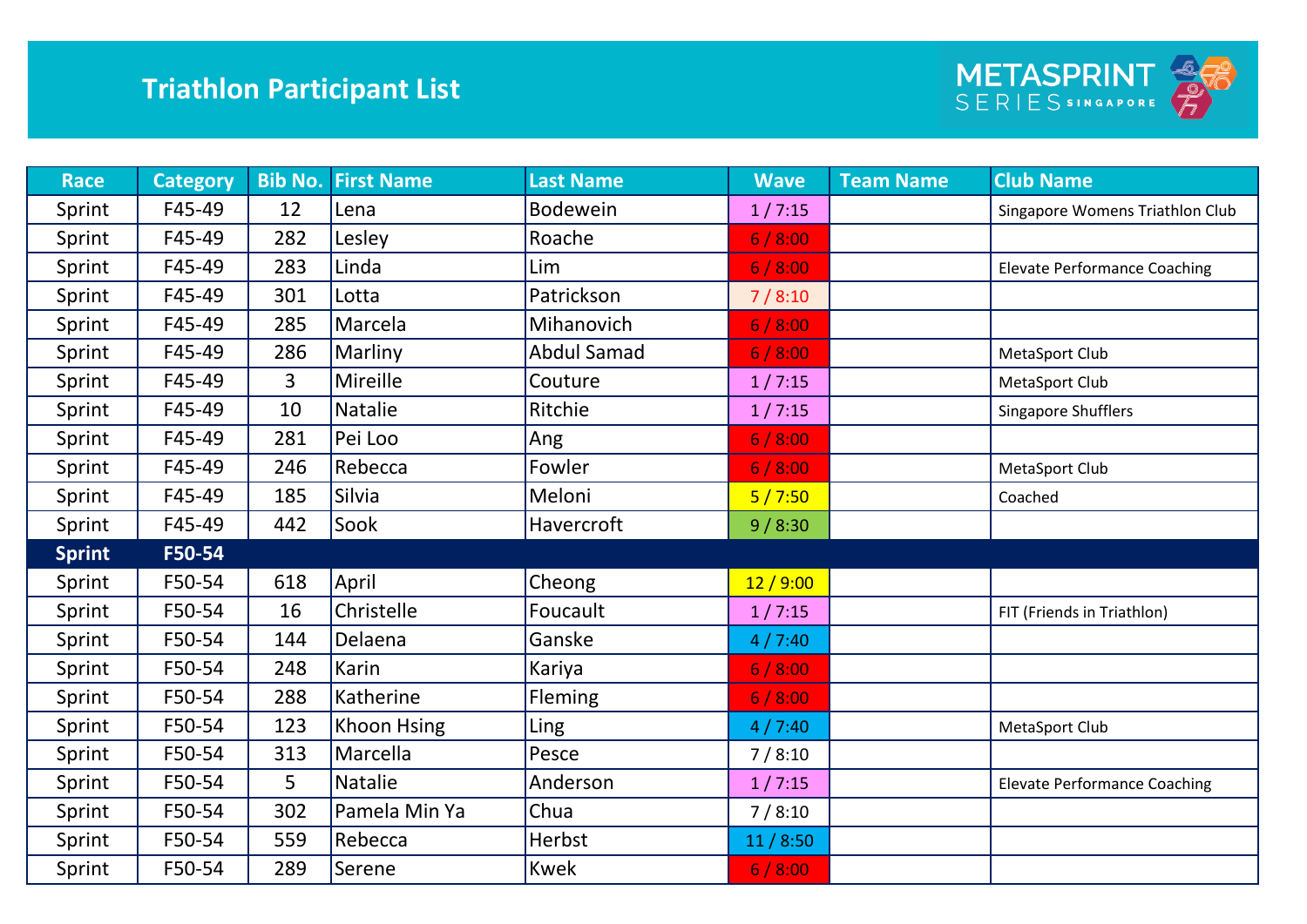

| <b>Race</b>   | <b>Category</b> | <b>Bib No.</b> | <b>First Name</b> | <b>Last Name</b> | <b>Wave</b> | <b>Team Name</b> | <b>Club Name</b>                     |
|---------------|-----------------|----------------|-------------------|------------------|-------------|------------------|--------------------------------------|
| Sprint        | F50-54          | 558            | Talia             | Webb             | 11/8:50     |                  |                                      |
| <b>Sprint</b> | F55-59          |                |                   |                  |             |                  |                                      |
| Sprint        | F55-59          | 249            | Angeline          | Poon             | 6/8:00      |                  |                                      |
| Sprint        | F55-59          | 292            | Sarah             | Tan              | 6/8:00      |                  | <b>Elevate Performance Coaching</b>  |
| Sprint        | F55-59          | 291            | Sharon            | Wright           | 6/8:00      |                  |                                      |
| Sprint        | F55-59          | 197            | Sonja             | Eastment         | 5/7:50      |                  |                                      |
| Sprint        | F55-59          | 290            | Susan             | Logan            | 6/8:00      |                  | National University of Singapore (NU |
| Sprint        | F55-59          | 293            | Tanya             | Lee-Parker       | 6/8:00      |                  | Singapore Womens Triathlon Club      |
| Sprint        | F55-59          | 677            | Yukari            | Takesawa         | 13/9:10     |                  |                                      |
| <b>Sprint</b> | F60-64          |                |                   |                  |             |                  |                                      |
| Sprint        | F60-64          | 294            | Louise            | Donaldson        | 6/8:00      |                  | ANZA                                 |
| Sprint        | F60-64          | 295            | Margaret          | Sine             | 6/8:00      |                  |                                      |
| <b>Sprint</b> | F65-69          |                |                   |                  |             |                  |                                      |
| Sprint        | F65-69          | 296            | Sowfong           | Lee              | 6/8:00      |                  | <b>Elevate Performance Coaching</b>  |
| <b>Sprint</b> | M16-19          |                |                   |                  |             |                  |                                      |
| Sprint        | M16-19          | 443            | Asher             | Poh              | 9/8:30      |                  |                                      |
| Sprint        | M16-19          | 378            | David             | Choo             | 8/8:20      |                  |                                      |
| Sprint        | M16-19          | 379            | Jayden            | Lim              | 8/8:20      |                  |                                      |
| Sprint        | <b>MXXXXX</b>   | 56             | Lachlan           | El-Ansary        | 2/7:20      |                  | <b>Nexus International School</b>    |
| Sprint        | M16-19          | 53             | Lucas             | Eichaker         | 2/7:20      |                  | A4 SPORTS                            |
| Sprint        | M16-19          | 55             | Sean              | Patrick          | 2/7:20      |                  |                                      |
| Sprint        | M16-19          | 314            | Win               | Liu              | 7/8:10      |                  |                                      |
| <b>Sprint</b> | M20-24          |                |                   |                  |             |                  |                                      |
| Sprint        | M20-24          | 740            | Andrew            | Edds             | 14/9:20     |                  |                                      |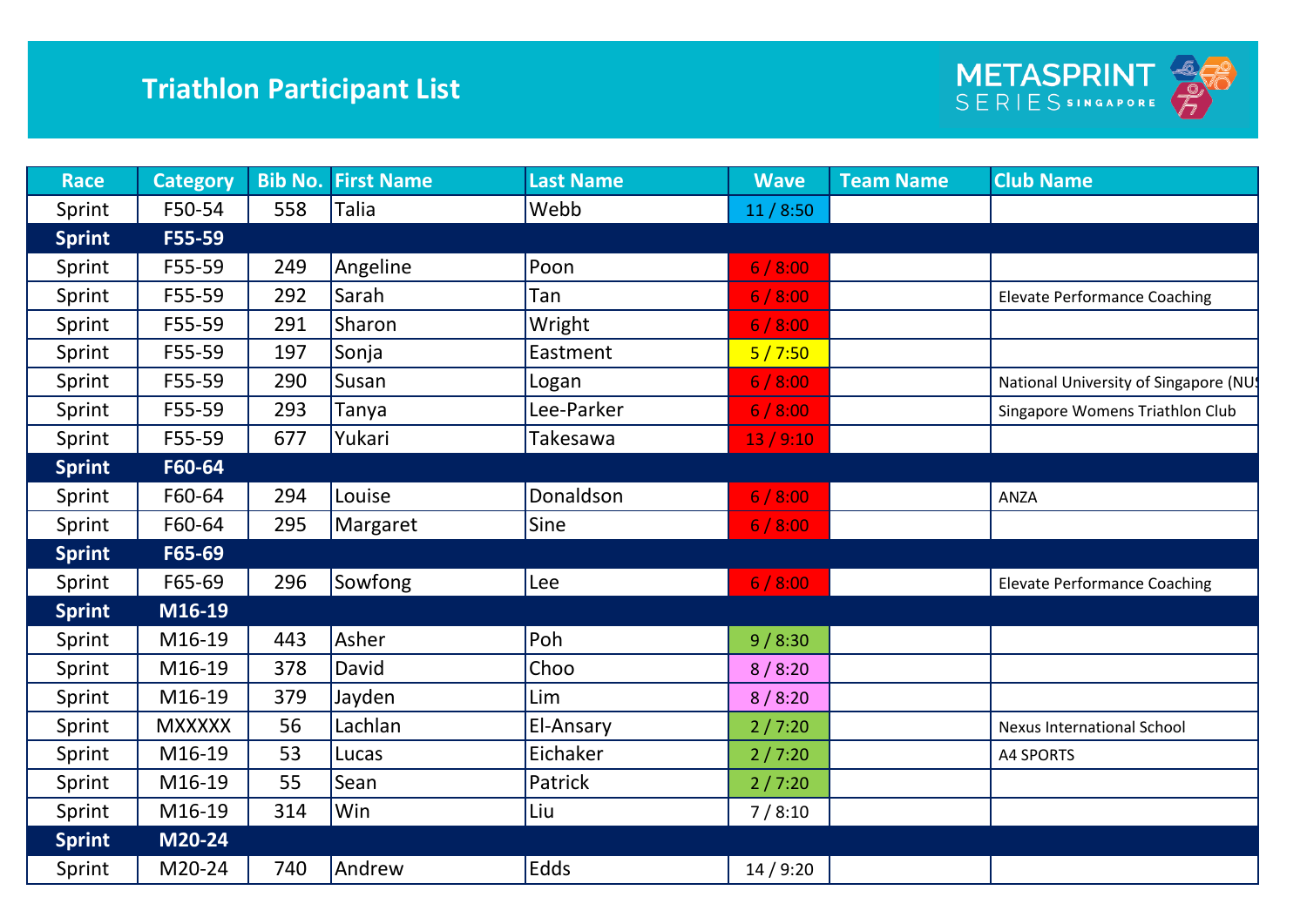

| <b>Race</b>   | <b>Category</b> | <b>Bib No.</b> | <b>First Name</b> | <b>Last Name</b> | <b>Wave</b> | <b>Team Name</b> | <b>Club Name</b>                      |
|---------------|-----------------|----------------|-------------------|------------------|-------------|------------------|---------------------------------------|
| Sprint        | M20-24          | 44             | Cedric            | Chua             | 2/7:20      |                  | Club Breakaway                        |
| Sprint        | M20-24          | 763            | Changhao          | Tian             | 14/9:20     |                  | Nanyang Technological University      |
| Sprint        | M20-24          | 560            | Chua              | Wei Jie Max      | 11/8:50     |                  | National University of Singapore (NU  |
| Sprint        | M20-24          | 57             | Crispin           | Hu               | 2/7:20      |                  | Well Bred Tri                         |
| Sprint        | M20-24          | 58             | Dylan             | Ang              | 2/7:20      |                  | Well Bred Triathlon                   |
| Sprint        | M20-24          | 315            | Eesan             | Lee              | 7/8:10      |                  |                                       |
| Sprint        | M20-24          | 562            | Eugene            | Hadjisophocleous | 11/8:50     |                  |                                       |
| Sprint        | M20-24          | 52             | Fang Yu           | Hoo              | 2/7:20      |                  | Club Breakaway                        |
| Sprint        | M20-24          | 446            | James             | Kartadinata      | 9/8:30      |                  | <b>Tribal Triathlon Singapore</b>     |
| Sprint        | M20-24          | 445            | Jeffery           | Lau              | 9/8:30      |                  | <b>Tribal Triathlon Singapore</b>     |
| Sprint        | M20-24          | 492            | Jethwee           | Toh              | 10/8:40     |                  |                                       |
| Sprint        | M20-24          | 316            | Jun De            | Koay             | 7/8:10      |                  | <b>Elevate Performance Coaching</b>   |
| Sprint        | M20-24          | 198            | Liam              | Chan             | 5/7:50      |                  | National University of Singapore (NU  |
| Sprint        | M20-24          | 33             | Luke              | Chua             | 2/7:20      |                  | New Moon KHcycle                      |
| Sprint        | M20-24          | 444            | Marc              | Ong              | 9/8:30      |                  | <b>Tribal Triathlon Singapore</b>     |
| Sprint        | M20-24          | 561            | <b>Nicholas</b>   | Halim            | 11/8:50     |                  | National University of Singapore (NU! |
| Sprint        | M20-24          | 34             | <b>Nicholas</b>   | Rachmadi         | 2/7:20      |                  | <b>Tribal Triathlon Singapore</b>     |
| Sprint        | M20-24          | 59             | Tan               | Jiahao           | 2/7:20      |                  | Club Breakaway                        |
| Sprint        | M20-24          | 380            | Xin Yang          | Soo              | 8/8:20      |                  | Nanyang Technological University      |
| Sprint        | M20-24          | 491            | Xunuo             | Zheng            | 10/8:40     |                  | National University of Singapore (NU  |
| Sprint        | M20-24          | 563            | Yao Zhu           | <b>Ng</b>        | 11/8:50     |                  | <b>Tribal Triathlon Singapore</b>     |
| <b>Sprint</b> | M25-29          |                |                   |                  |             |                  |                                       |
| Sprint        | M25-29          | 450            | Aaron             | Phua             | 9/8:30      |                  | <b>Tribal Triathlon Singapore</b>     |
| Sprint        | M25-29          | 152            | Aaron             | Seah             | 4/7:40      |                  |                                       |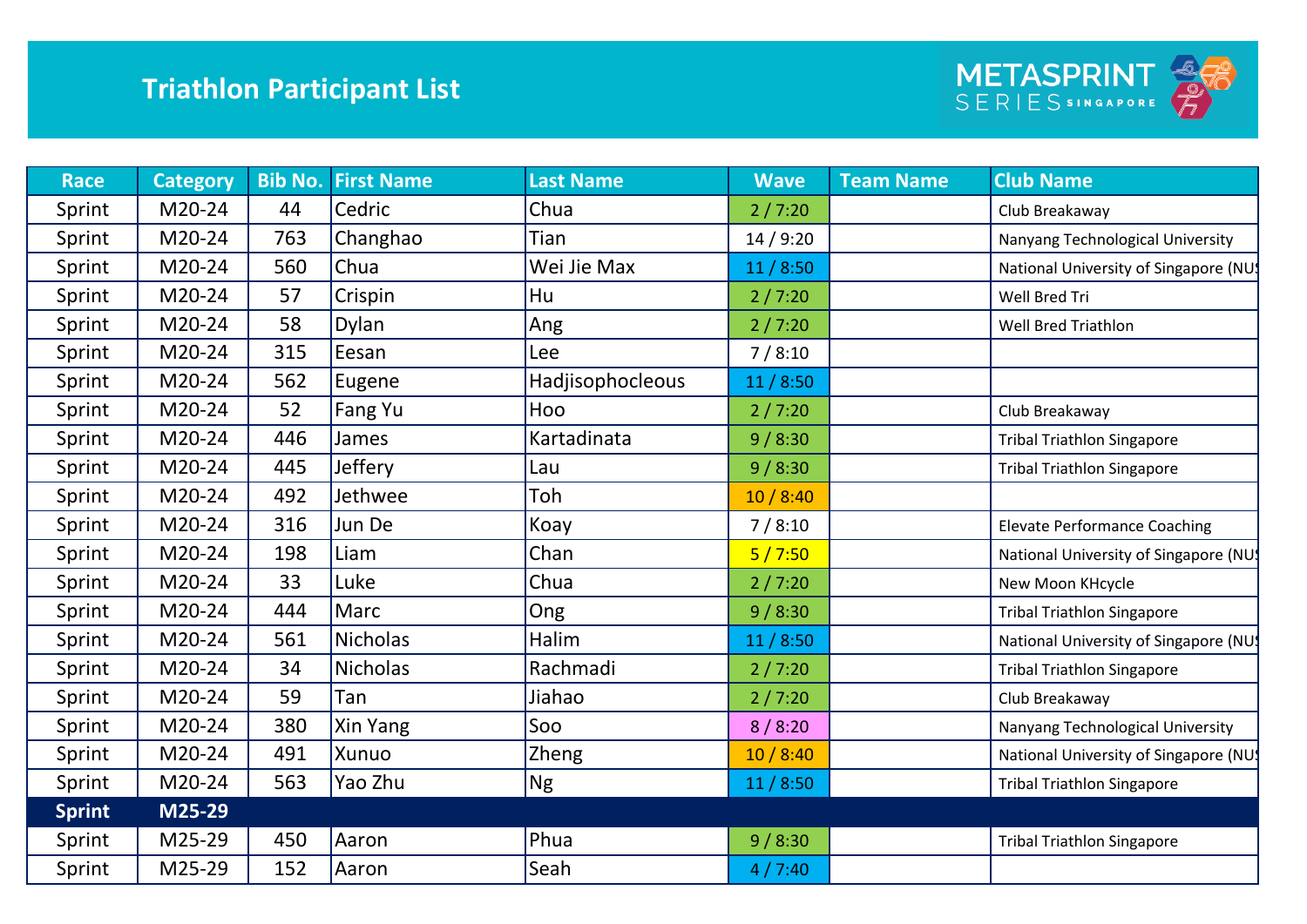

| <b>Race</b> | <b>Category</b> | <b>Bib No.</b> | <b>First Name</b> | <b>Last Name</b> | <b>Wave</b> | <b>Team Name</b> | <b>Club Name</b>                  |
|-------------|-----------------|----------------|-------------------|------------------|-------------|------------------|-----------------------------------|
| Sprint      | M25-29          | 147            | Andre             | Cheow            | 4/7:40      |                  |                                   |
| Sprint      | M25-29          | 43             | <b>Benoit</b>     | <b>Besnier</b>   | 2/7:20      |                  | The Tribe                         |
| Sprint      | M25-29          | 32             | Bryce             | Chong            | 2/7:20      |                  | Club Breakaway                    |
| Sprint      | M25-29          | 447            | Chin Chee         | Ho               | 9/8:30      |                  | <b>Tribal Triathlon Singapore</b> |
| Sprint      | M25-29          | 680            | Chin Yong         | Tan              | 13/9:10     |                  | <b>Tribal Triathlon Singapore</b> |
| Sprint      | M25-29          | 76             | Ed                | <b>Barker</b>    | 3/7:30      |                  |                                   |
| Sprint      | M25-29          | 494            | Frank             | Wu               | 10/8:40     |                  | <b>Tribal Triathlon Singapore</b> |
| Sprint      | M25-29          | 448            | Glenn             | Lee              | 9/8:30      |                  |                                   |
| Sprint      | M25-29          | 150            | Haseeb            | Ahmed            | 4/7:40      |                  | MetaSport Club                    |
| Sprint      | M25-29          | 566            | Jacob Timothy     | <b>Burgess</b>   | 11/8:50     |                  |                                   |
| Sprint      | M25-29          | 149            | Johnson           | Cheah            | 4/7:40      |                  | Singapore Institute of Management |
| Sprint      | M25-29          | 423            | Justin            | Tan              | 9/8:30      |                  | <b>Tribal Triathlon Singapore</b> |
| Sprint      | M25-29          | 681            | Kai Shou          | Chng             | 13/9:10     |                  |                                   |
| Sprint      | M25-29          | 151            | Kamalesh          | Logarajan        | 4/7:40      |                  |                                   |
| Sprint      | M25-29          | 679            | Kenn              | <b>Kurzbock</b>  | 13/9:10     |                  |                                   |
| Sprint      | M25-29          | 381            | Kenny             | Ang              | 8/8:20      |                  |                                   |
| Sprint      | M25-29          | 682            | <b>Kun Rong</b>   | Li               | 13/9:10     |                  |                                   |
| Sprint      | M25-29          | 449            | Leonard           | <b>Ng</b>        | 9/8:30      |                  | <b>Tribal Triathlon Singapore</b> |
| Sprint      | M25-29          | 678            | Manivannan        | Devendran        | 13/9:10     |                  |                                   |
| Sprint      | M25-29          | 802            | Matthew           | Rumsby           | 15/9:30     |                  |                                   |
| Sprint      | M25-29          | 318            | Myke              | Wong             | 7/8:10      |                  |                                   |
| Sprint      | M25-29          | 75             | <b>Nicholas</b>   | Tan Chin Hui     | 3/7:30      |                  | <b>Tribal Triathlon Singapore</b> |
| Sprint      | M25-29          | 481            | Owen              | Chambers         | 10/8:40     |                  |                                   |
| Sprint      | M25-29          | 493            | Qin Ming          | Chin             | 10/8:40     |                  |                                   |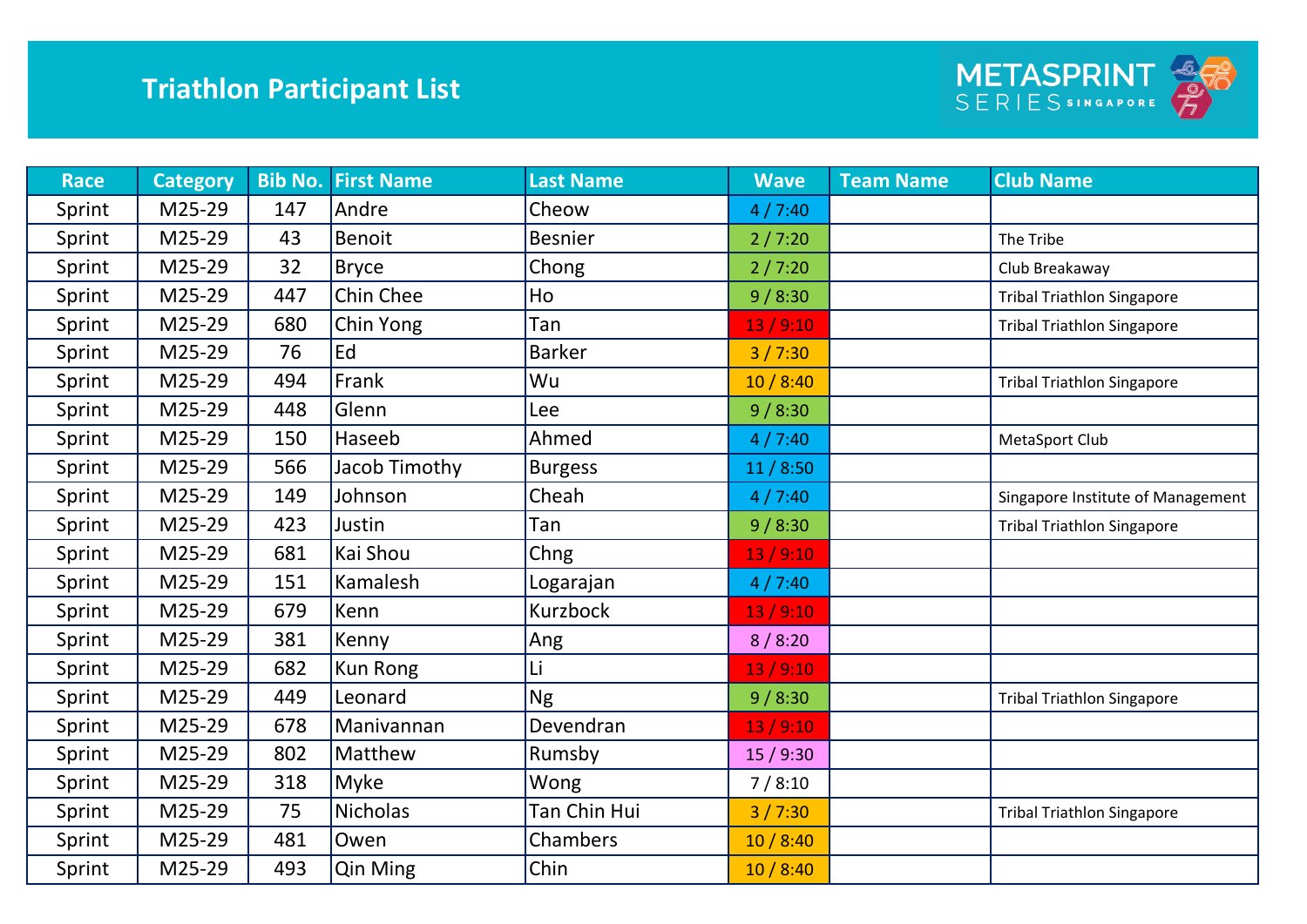

| <b>Race</b>   | <b>Category</b> |     | <b>Bib No. First Name</b> | <b>Last Name</b> | <b>Wave</b> | <b>Team Name</b> | <b>Club Name</b>                    |
|---------------|-----------------|-----|---------------------------|------------------|-------------|------------------|-------------------------------------|
| Sprint        | M25-29          | 60  | Raphael                   | Chau             | 2/7:20      |                  | <b>Well Bred Triathlon</b>          |
| Sprint        | M25-29          | 568 | Samuel                    | Lim              | 11/8:50     |                  |                                     |
| Sprint        | M25-29          | 424 | Samuel                    | Wong             | 9/8:30      |                  | Hwa Chong Institution               |
| Sprint        | M25-29          | 684 | Shao Tao                  | Tan              | 13/9:10     |                  |                                     |
| Sprint        | M25-29          | 564 | Soh                       | Gerald           | 11/8:50     |                  |                                     |
| Sprint        | M25-29          | 201 | Sulaimi                   | Thagif           | 5/7:50      |                  |                                     |
| Sprint        | M25-29          | 683 | Tajul                     | Isfahan          | 13/9:10     |                  |                                     |
| Sprint        | M25-29          | 565 | Toby                      | Seah             | 11/8:50     |                  |                                     |
| Sprint        | M25-29          | 567 | <b>Tze Chien</b>          | Wong             | 11/8:50     |                  |                                     |
| Sprint        | M25-29          | 49  | Wei Quan                  | <b>Ng</b>        | 2/7:20      |                  | <b>SMU Aquathlon</b>                |
| Sprint        | M25-29          | 153 | Yi Heng                   | Chew             | 4/7:40      |                  | <b>Tribal Triathlon Singapore</b>   |
| Sprint        | M25-29          | 317 | Zachary                   | Goh              | 7/8:10      |                  |                                     |
| <b>Sprint</b> | M30-34          |     |                           |                  |             |                  |                                     |
| Sprint        | M30-34          | 154 | Adam                      | Smith            | 4/7:40      |                  |                                     |
| Sprint        | M30-34          | 382 | Adrian                    | Tam              | 8/8:20      |                  |                                     |
| Sprint        | M30-34          | 78  | Ahmad                     | Mimi             | 3/7:30      |                  |                                     |
| Sprint        | M30-34          | 597 | Alan                      | Lai              | 11/8:50     |                  |                                     |
| Sprint        | M30-34          | 303 | Alden                     | Toh              | 7/8:10      |                  | <b>Elevate Performance Coaching</b> |
| Sprint        | M30-34          | 125 | Alex                      | Pilgrim          | 4/7:40      |                  | <b>Dulwich College Singapore</b>    |
| Sprint        | M30-34          | 320 | Alexander                 | Kotzev           | 7/8:10      |                  |                                     |
| Sprint        | M30-34          | 727 | Alfred                    | Lua              | 14/9:20     |                  |                                     |
| Sprint        | M30-34          | 202 | Amos                      | Chew             | 5/7:50      |                  |                                     |
| Sprint        | M30-34          | 63  | Andrew                    | Harvey           | 3/7:30      |                  | MetaSport Club                      |
| Sprint        | M30-34          | 384 | Avner                     | Shultz           | 8/8:20      |                  |                                     |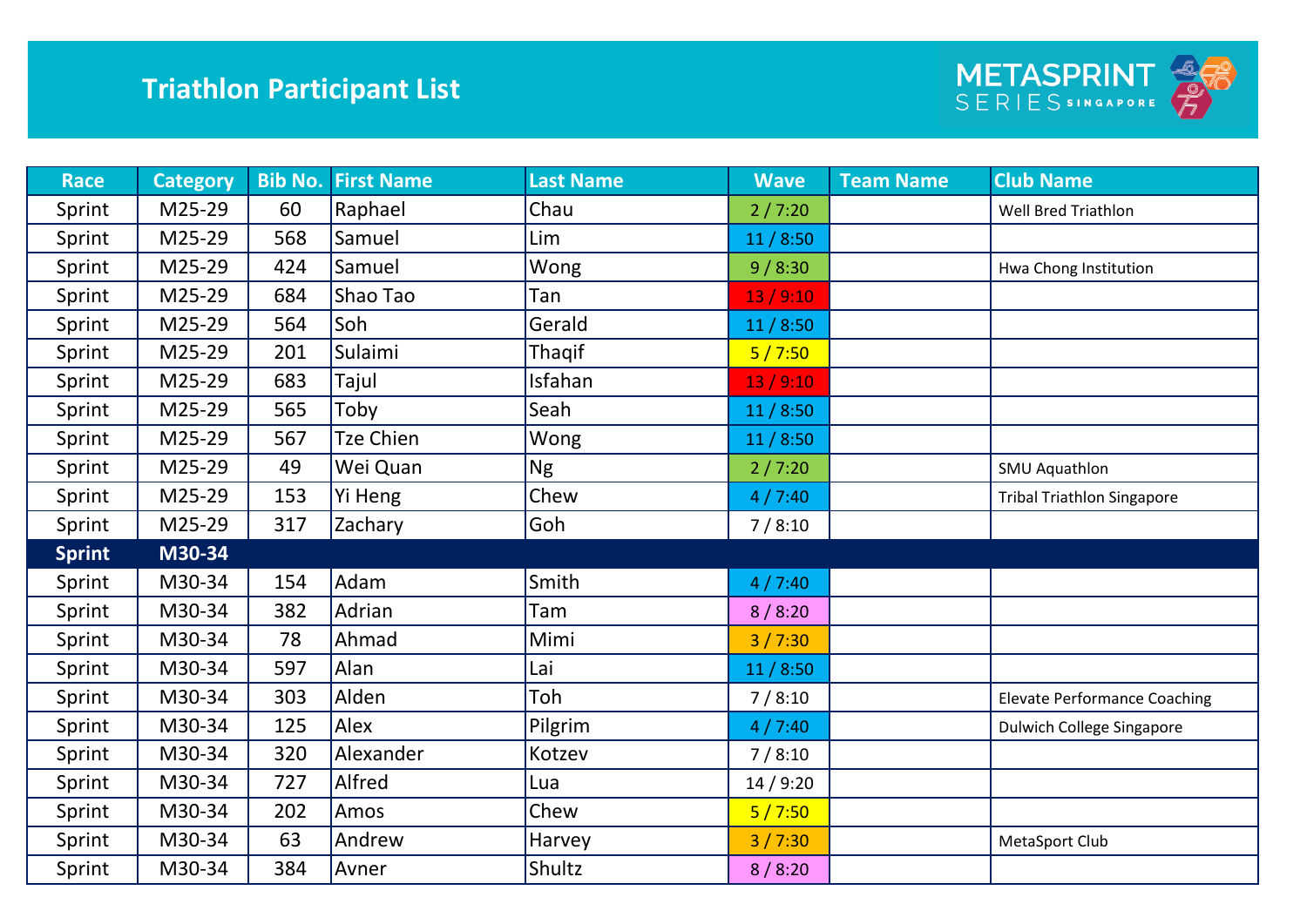

| <b>Race</b> | <b>Category</b> |     | <b>Bib No. First Name</b> | <b>Last Name</b>   | <b>Wave</b> | <b>Team Name</b> | <b>Club Name</b>                    |
|-------------|-----------------|-----|---------------------------|--------------------|-------------|------------------|-------------------------------------|
| Sprint      | M30-34          | 51  | Ben                       | Khoo               | 2/7:20      |                  | New Moon KHcycle                    |
| Sprint      | M30-34          | 425 | Bervyn                    | <b>Ng</b>          | 9/8:30      |                  | <b>Tribal Triathlon Singapore</b>   |
| Sprint      | M30-34          | 156 | <b>Chong Ming</b>         | Teo                | 4/7:40      |                  |                                     |
| Sprint      | M30-34          | 685 | Chong Soon                | <b>Ng</b>          | 13/9:10     |                  |                                     |
| Sprint      | M30-34          | 541 | Dan                       | Lim                | 11/8:50     |                  |                                     |
| Sprint      | M30-34          | 81  | David                     | Evans              | 3/7:30      |                  |                                     |
| Sprint      | M30-34          | 126 | Dwayne                    | Stewart            | 4/7:40      |                  | New Moon KHcycle                    |
| Sprint      | M30-34          | 203 | Gabriel                   | Goh                | 5/7:50      |                  | Well Bred Triathlon                 |
| Sprint      | M30-34          | 364 | Hexun                     | Lee                | 8/8:20      |                  |                                     |
| Sprint      | M30-34          | 426 | James                     | Farley             | 9/8:30      |                  | <b>Tribal Triathlon Singapore</b>   |
| Sprint      | M30-34          | 451 | James                     | Winderam           | 9/8:30      |                  | <b>Elevate Performance Coaching</b> |
| Sprint      | M30-34          | 497 | Jeremy                    | Chan               | 10/8:40     |                  |                                     |
| Sprint      | M30-34          | 571 | June Liang                | Lim                | 11/8:50     |                  |                                     |
| Sprint      | M30-34          | 795 | Kenneth                   | Pang               | 15/9:30     |                  |                                     |
| Sprint      | M30-34          | 80  | Kien                      | Tran               | 3/7:30      |                  | Faber X                             |
| Sprint      | M30-34          | 453 | Kok Wei                   | <b>Ng</b>          | 9/8:30      |                  | <b>Tribal Triathlon Singapore</b>   |
| Sprint      | M30-34          | 454 | Kristijonas               | <b>Kabasinskas</b> | 9/8:30      |                  |                                     |
| Sprint      | M30-34          | 79  | Leong Sheng               | Chong              | 3/7:30      |                  |                                     |
| Sprint      | M30-34          | 798 | Lukasz                    | Lamparski          | 15/9:30     |                  |                                     |
| Sprint      | M30-34          | 570 | Marc                      | Westgate           | 11/8:50     |                  |                                     |
| Sprint      | M30-34          | 800 | Mark                      | Yeo                | 15/9:30     |                  |                                     |
| Sprint      | M30-34          | 804 | Maurice                   | Lee                | 15/9:30     |                  |                                     |
| Sprint      | M30-34          | 383 | Maximilian                | Tenius             | 8/8:20      |                  |                                     |
| Sprint      | M30-34          | 158 | Mikhail                   | Manuel             | 4/7:40      |                  |                                     |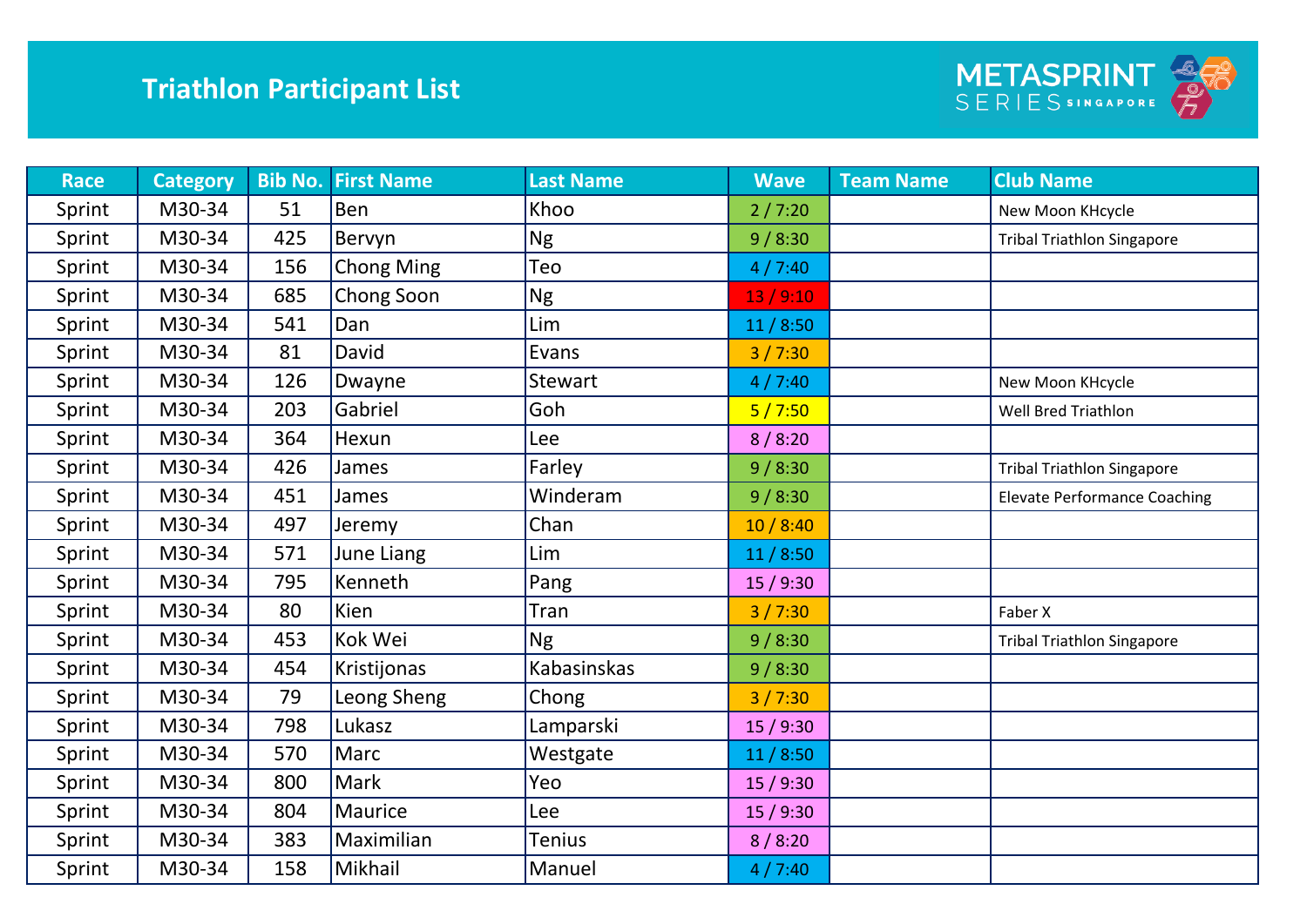

| <b>Race</b>   | <b>Category</b> | <b>Bib No.</b> | <b>First Name</b> | <b>Last Name</b> | <b>Wave</b> | <b>Team Name</b> | <b>Club Name</b>                      |
|---------------|-----------------|----------------|-------------------|------------------|-------------|------------------|---------------------------------------|
| Sprint        | M30-34          | 805            | Muhammad Ayub     | Mohd Sahari      | 15 / 9:30   |                  |                                       |
| Sprint        | M30-34          | 809            | <b>Nicholas</b>   | Yale             | 15 / 9:30   |                  |                                       |
| Sprint        | M30-34          | 495            | <b>Nick</b>       | Kehoe            | 10/8:40     |                  |                                       |
| Sprint        | M30-34          | 813            | Robert            | <b>Fields</b>    | 15/9:30     |                  |                                       |
| Sprint        | M30-34          | 319            | Ronn              | Hipolito         | 7/8:10      |                  |                                       |
| Sprint        | M30-34          | 496            | Salihin           | Juma'At          | 10/8:40     |                  |                                       |
| Sprint        | M30-34          | 569            | Sam               | Gan              | 11/8:50     |                  |                                       |
| Sprint        | M30-34          | 385            | <b>Shamus</b>     | Tung             | 8/8:20      |                  |                                       |
| Sprint        | M30-34          | 124            | Stefan            | Rossler          | 4/7:40      |                  |                                       |
| Sprint        | M30-34          | 816            | Taylor            | Johnson          | 15/9:30     |                  |                                       |
| Sprint        | M30-34          | 686            | <b>Thomas</b>     | Allen            | 13/9:10     |                  |                                       |
| Sprint        | M30-34          | 741            | Tom               | Weaving          | 14/9:20     |                  |                                       |
| Sprint        | M30-34          | 427            | Vianney           | Graffan          | 9/8:30      |                  |                                       |
| Sprint        | M30-34          | 452            | Wei Chong         | Yap              | 9/8:30      |                  |                                       |
| Sprint        | M30-34          | 482            | Wei Nian          | Chan             | 10/8:40     |                  |                                       |
| Sprint        | M30-34          | 155            | Wouter            | Duyck            | 4/7:40      |                  | <b>COS Coaching</b>                   |
| Sprint        | M30-34          | 688            | Yinghui           | Phua             | 13/9:10     |                  |                                       |
| Sprint        | M30-34          | 157            | Yong Sheng        | Koh              | 4/7:40      |                  |                                       |
| <b>Sprint</b> | M35-39          |                |                   |                  |             |                  |                                       |
| Sprint        | M35-39          | 390            | Abhishek          | Kothari          | 8/8:20      |                  |                                       |
| Sprint        | M35-39          | 209            | Aden              | Seow             | 5/7:50      |                  |                                       |
| Sprint        | M35-39          | 89             | Adler             | Sho              | 3/7:30      |                  |                                       |
| Sprint        | M35-39          | 574            | Alexander         | Beazley          | 11/8:50     |                  | <b>GEMS World Academy (Singapore)</b> |
| Sprint        | M35-39          | 721            | Alexandre         | Parlange         | 14/9:20     |                  |                                       |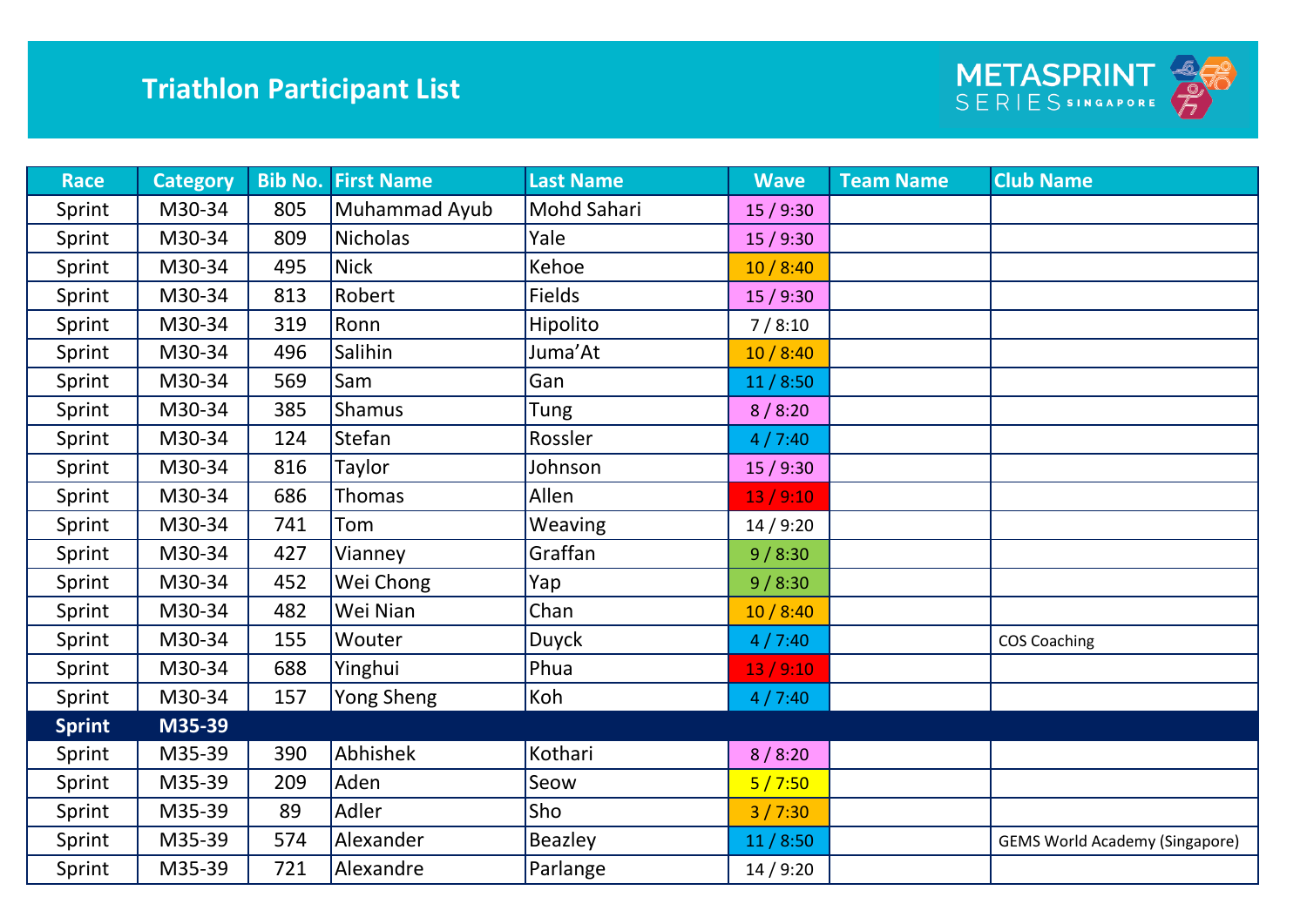

| <b>Race</b> | <b>Category</b> |     | <b>Bib No. First Name</b> | <b>Last Name</b>  | <b>Wave</b> | <b>Team Name</b> | <b>Club Name</b> |
|-------------|-----------------|-----|---------------------------|-------------------|-------------|------------------|------------------|
| Sprint      | M35-39          | 577 | <b>Alexis</b>             | Lhoyer            | 11/8:50     |                  |                  |
| Sprint      | M35-39          | 503 | Allen                     | Chote             | 10/8:40     |                  |                  |
| Sprint      | M35-39          | 692 | Ammiel                    | Poh               | 13/9:10     |                  |                  |
| Sprint      | M35-39          | 159 | Anders                    | Jonsson           | 4/7:40      |                  | Equinor          |
| Sprint      | M35-39          | 428 | Andrew                    | <b>Ng</b>         | 9/8:30      |                  | MetaSport Club   |
| Sprint      | M35-39          | 511 | Arib                      | Muhammad          | 10/8:40     |                  |                  |
| Sprint      | M35-39          | 575 | Ashwin                    | <b>Batra</b>      | 11/8:50     |                  |                  |
| Sprint      | M35-39          | 305 | <b>Bastien</b>            | Touzeau           | 7/8:10      |                  | <b>UFIT</b>      |
| Sprint      | M35-39          | 208 | <b>Baz</b>                | Lee               | 5/7:50      |                  |                  |
| Sprint      | M35-39          | 429 | <b>Ben</b>                | Hanrahan          | 9/8:30      |                  |                  |
| Sprint      | M35-39          | 218 | Benjamin                  | Phey              | 5/7:50      |                  |                  |
| Sprint      | M35-39          | 572 | <b>Billy</b>              | <b>Desmoulins</b> | 11/8:50     |                  |                  |
| Sprint      | M35-39          | 206 | <b>Bo</b>                 | Zhang             | 5/7:50      |                  |                  |
| Sprint      | M35-39          | 88  | <b>Brady</b>              | Ambler            | 3 / 7:30    |                  |                  |
| Sprint      | M35-39          | 764 | Cheong Heng               | Chan              | 14/9:20     |                  |                  |
| Sprint      | M35-39          | 500 | Christophe                | Vantet            | 10/8:40     |                  |                  |
| Sprint      | M35-39          | 215 | Clement                   | Parazon           | 5/7:50      |                  |                  |
| Sprint      | M35-39          | 389 | Daniel                    | Heng              | 8/8:20      |                  |                  |
| Sprint      | M35-39          | 129 | David                     | Prigent           | 4/7:40      |                  |                  |
| Sprint      | M35-39          | 386 | Dennis                    | Lampe             | 8/8:20      |                  |                  |
| Sprint      | M35-39          | 392 | Ding He                   | Chia              | 8/8:20      |                  |                  |
| Sprint      | M35-39          | 742 | Eng Pin                   | Loo               | 14/9:20     |                  |                  |
| Sprint      | M35-39          | 455 | Faisal                    | Roslee            | 9/8:30      |                  | Tri E Fitness    |
| Sprint      | M35-39          | 691 | Federico                  | Vassallo          | 13/9:10     |                  |                  |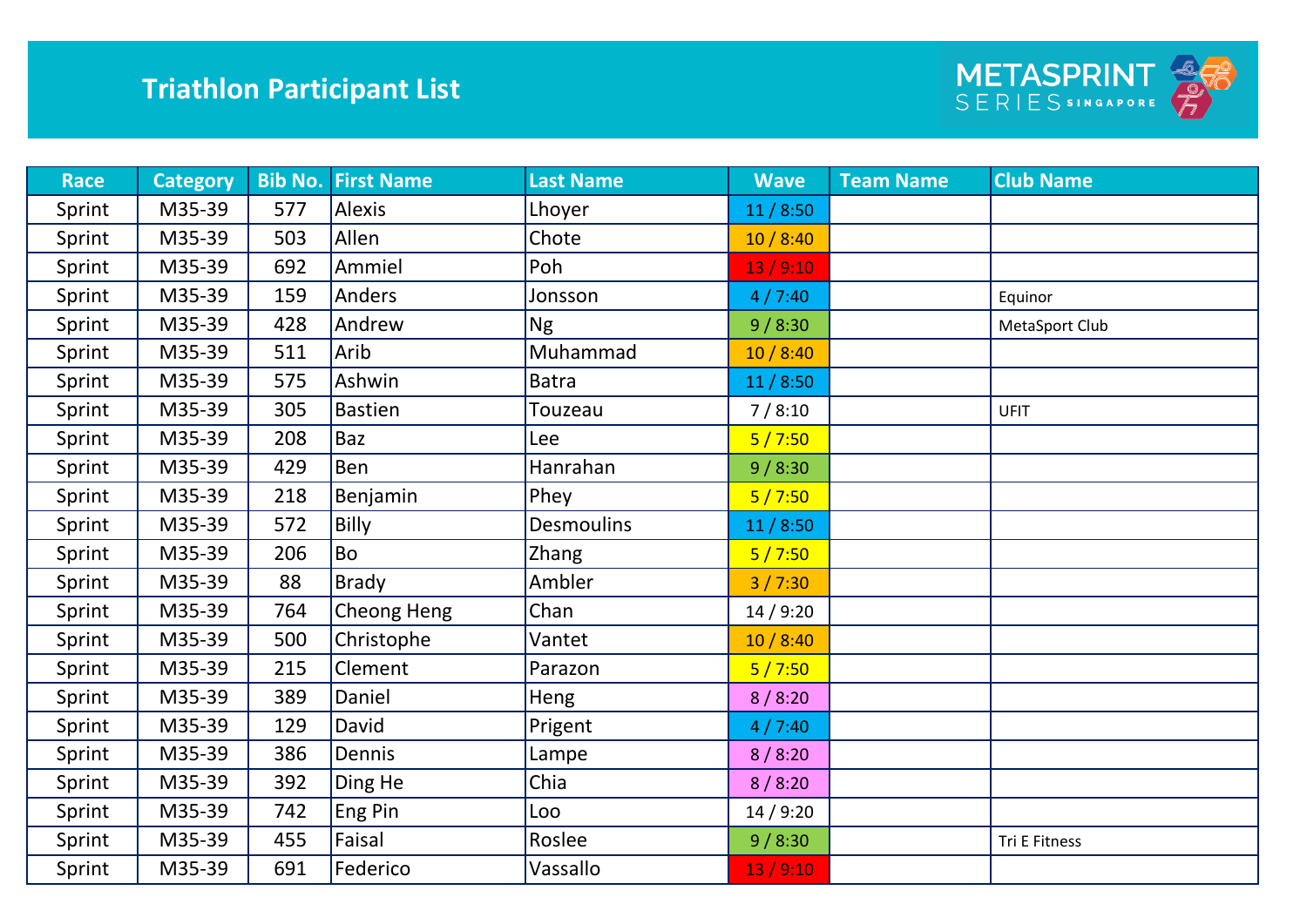

| <b>Race</b> | <b>Category</b> |     | <b>Bib No. First Name</b> | <b>Last Name</b> | <b>Wave</b> | <b>Team Name</b> | <b>Club Name</b>                  |
|-------------|-----------------|-----|---------------------------|------------------|-------------|------------------|-----------------------------------|
| Sprint      | M35-39          | 204 | Filippo                   | Lombardi         | 5/7:50      |                  |                                   |
| Sprint      | M35-39          | 128 | Fin                       | Macrae           | 4/7:40      |                  |                                   |
| Sprint      | M35-39          | 499 | Gareth                    | Jones            | 10/8:40     |                  |                                   |
| Sprint      | M35-39          | 40  | Gen Lin                   | Foo              | 2/7:20      |                  |                                   |
| Sprint      | M35-39          | 217 | Gin Meng                  | Toh              | 5/7:50      |                  |                                   |
| Sprint      | M35-39          | 130 | Guaika                    | Rodriguez        | 4/7:40      |                  | <b>EQUINOR</b>                    |
| Sprint      | M35-39          | 64  | Guillaume                 | Lannes           | 3/7:30      |                  |                                   |
| Sprint      | M35-39          | 207 | Guillem                   | Segarra          | 5/7:50      |                  |                                   |
| Sprint      | M35-39          | 502 | Hairul                    | <b>Nizam</b>     | 10/8:40     |                  |                                   |
| Sprint      | M35-39          | 507 | Haiyu                     | Dong             | 10/8:40     |                  |                                   |
| Sprint      | M35-39          | 498 | Husayn                    | Reza             | 10/8:40     |                  | <b>Tribal Triathlon Singapore</b> |
| Sprint      | M35-39          | 662 | Iliya                     | Slavchev         | 13/9:10     |                  |                                   |
| Sprint      | M35-39          | 322 | James                     | Grummitt         | 7/8:10      |                  |                                   |
| Sprint      | M35-39          | 394 | Jeffry                    | Jeffry           | 8/8:20      |                  |                                   |
| Sprint      | M35-39          | 186 | Jerko                     | Grom             | 5/7:50      |                  | <b>COS Coaching</b>               |
| Sprint      | M35-39          | 785 | Jesher                    | Loi              | 15/9:30     |                  |                                   |
| Sprint      | M35-39          | 216 | John                      | Glynn            | 5/7:50      |                  |                                   |
| Sprint      | M35-39          | 501 | Jonas                     | <b>Thuerig</b>   | 10/8:40     |                  | <b>COS Coaching</b>               |
| Sprint      | M35-39          | 393 | Jonathan                  | Chen             | 8/8:20      |                  |                                   |
| Sprint      | M35-39          | 85  | Joseph Zexeong            | Tan              | 3/7:30      |                  | <b>Newbie Triathletes</b>         |
| Sprint      | M35-39          | 46  | Joshua                    | Li               | 2/7:20      |                  | New Moon KHcycle                  |
| Sprint      | M35-39          | 483 | Juan Miguel               | Martinez Arroyo  | 10/8:40     |                  |                                   |
| Sprint      | M35-39          | 533 | Kalaivanan                | Balakrishnan     | 10/8:40     |                  |                                   |
| Sprint      | M35-39          | 794 | Kenichiro                 | Kubo             | 15/9:30     |                  |                                   |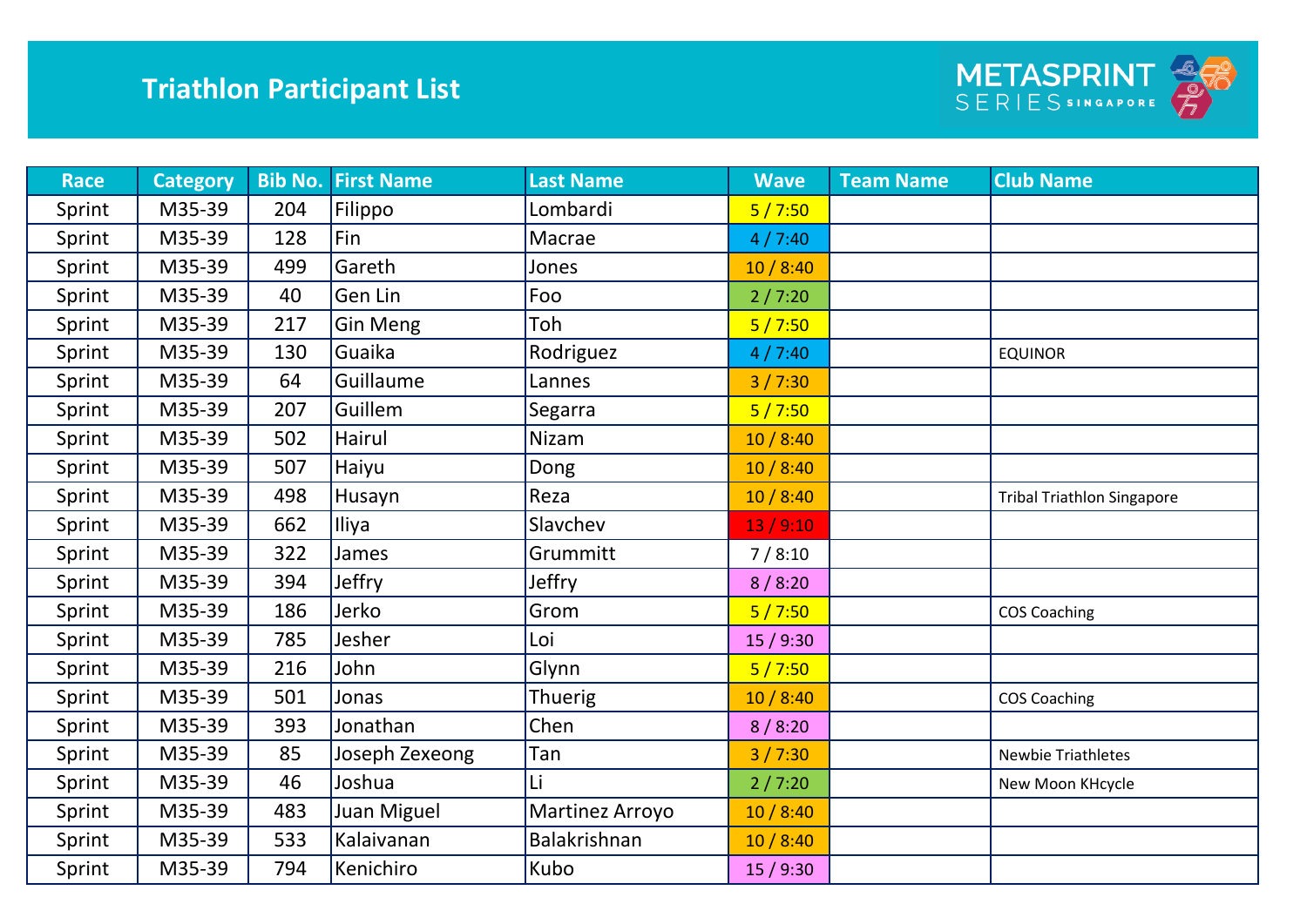

| <b>Race</b> | <b>Category</b> |     | <b>Bib No. First Name</b> | <b>Last Name</b>  | <b>Wave</b> | <b>Team Name</b> | <b>Club Name</b>      |
|-------------|-----------------|-----|---------------------------|-------------------|-------------|------------------|-----------------------|
| Sprint      | M35-39          | 786 | Kenny                     | Liao              | 15/9:30     |                  |                       |
| Sprint      | M35-39          | 743 | Keshav                    | Sishta            | 14/9:20     |                  |                       |
| Sprint      | M35-39          | 38  | Kyle                      | Arnold            | 2/7:20      |                  | <b>COS Coaching</b>   |
| Sprint      | M35-39          | 542 | Kyle                      | Junkin            | 11/8:50     |                  |                       |
| Sprint      | M35-39          | 663 | Laurens                   | Koppelaar         | 13/9:10     |                  |                       |
| Sprint      | M35-39          | 689 | <b>Marc</b>               | De Megille        | 13/9:10     |                  |                       |
| Sprint      | M35-39          | 694 | Marco                     | Milanesi          | 13/9:10     |                  |                       |
| Sprint      | M35-39          | 213 | Mark                      | Crennan           | 5/7:50      |                  | MetaSport Club        |
| Sprint      | M35-39          | 321 | Marlon                    | Sy                | 7/8:10      |                  |                       |
| Sprint      | M35-39          | 87  | Martin                    | Lawrence          | 3/7:30      |                  |                       |
| Sprint      | M35-39          | 211 | Mathieu                   | <b>Braconnier</b> | 5/7:50      |                  | Coached               |
| Sprint      | M35-39          | 509 | Matt                      | Farrington        | 10/8:40     |                  |                       |
| Sprint      | M35-39          | 86  | Matteo                    | Vezzosi           | 3/7:30      |                  |                       |
| Sprint      | M35-39          | 803 | Matthew                   | <b>Baker</b>      | 15 / 9:30   |                  | MetaSport Club        |
| Sprint      | M35-39          | 31  | Michael                   | Cassinides        | 2/7:20      |                  | <b>Brave Coaching</b> |
| Sprint      | M35-39          | 127 | Michael                   | Ford              | 4/7:40      |                  |                       |
| Sprint      | M35-39          | 543 | Michel                    | Petitdemange      | 11/8:50     |                  | ANZA                  |
| Sprint      | M35-39          | 510 | <b>Mike</b>               | Babiy             | 10/8:40     |                  | MetaSport Club        |
| Sprint      | M35-39          | 214 | Muhammad                  | Fairuz            | 5/7:50      |                  | Wellbred Tri          |
| Sprint      | M35-39          | 504 | Muhammad Rauff            | Razali            | 10/8:40     |                  |                       |
| Sprint      | M35-39          | 806 | Mun Foong                 | Yap               | 15/9:30     |                  |                       |
| Sprint      | M35-39          | 83  | Nathaniel                 | Tan               | 3/7:30      |                  |                       |
| Sprint      | M35-39          | 808 | Nerijus                   | <b>Zemgulys</b>   | 15/9:30     |                  |                       |
| Sprint      | M35-39          | 576 | <b>Nicholas</b>           | Chia              | 11/8:50     |                  |                       |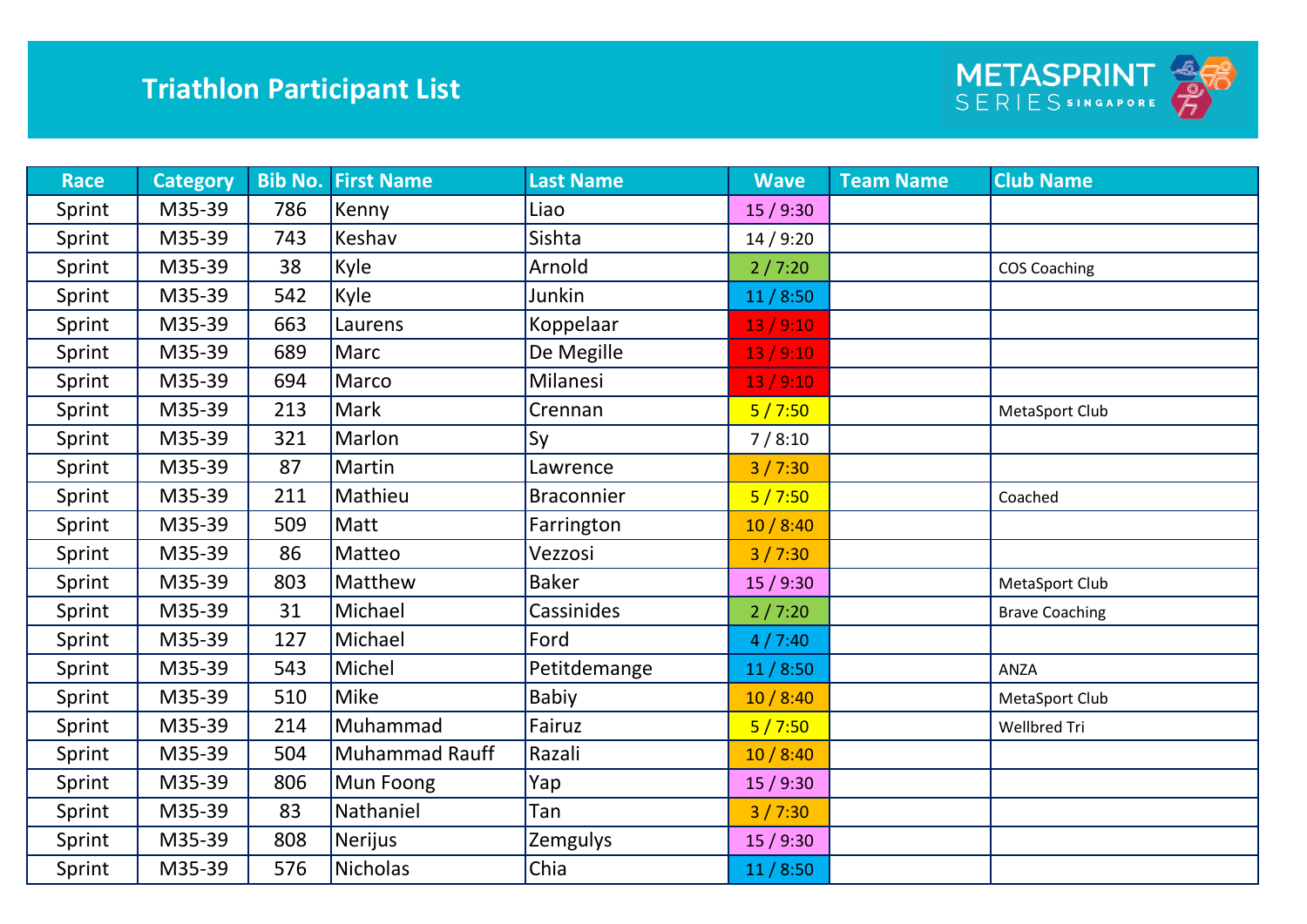

| <b>Race</b> | <b>Category</b> |     | <b>Bib No. First Name</b> | <b>Last Name</b>  | <b>Wave</b> | <b>Team Name</b> | <b>Club Name</b>                  |
|-------------|-----------------|-----|---------------------------|-------------------|-------------|------------------|-----------------------------------|
| Sprint      | M35-39          | 459 | <b>Nicholas</b>           | Chukiat           | 9/8:30      |                  | <b>Tribal Triathlon Singapore</b> |
| Sprint      | M35-39          | 391 | <b>Nicholas</b>           | Chun              | 8/8:20      |                  |                                   |
| Sprint      | M35-39          | 48  | <b>Nicholas</b>           | Van Breda         | 2/7:20      |                  |                                   |
| Sprint      | M35-39          | 84  | <b>Nishant</b>            | Tyagi             | 3 / 7:30    |                  |                                   |
| Sprint      | M35-39          | 212 | Orlando Jr                | Chimicag          | 5/7:50      |                  |                                   |
| Sprint      | M35-39          | 366 | Owen                      | Reid              | 8/8:20      |                  | Singapore Shufflers               |
| Sprint      | M35-39          | 460 | Philip                    | Bazany            | 9/8:30      |                  |                                   |
| Sprint      | M35-39          | 508 | Philip                    | <b>Steggals</b>   | 10/8:40     |                  |                                   |
| Sprint      | M35-39          | 505 | Pierre-Eliott             | Roussel-Corbineau | 10/8:40     |                  | Well Bred Tri                     |
| Sprint      | M35-39          | 387 | <b>Rahmat Idris</b>       | Mangga Barani     | 8/8:20      |                  |                                   |
| Sprint      | M35-39          | 812 | Rajamani                  | Kandasamy         | 15/9:30     |                  |                                   |
| Sprint      | M35-39          | 219 | Reuben                    | Tan               | 5/7:50      |                  |                                   |
| Sprint      | M35-39          | 54  | Rich                      | <b>Bacon</b>      | 2/7:20      |                  | MetaSport Club                    |
| Sprint      | M35-39          | 695 | Roc                       | Harry             | 13/9:10     |                  |                                   |
| Sprint      | M35-39          | 210 | Russell                   | De Chernatony     | 5/7:50      |                  | MetaSport Club                    |
| Sprint      | M35-39          | 388 | Samuel                    | <b>Dennis</b>     | 8/8:20      |                  |                                   |
| Sprint      | M35-39          | 693 | Saurabh                   | Gupta             | 13/9:10     |                  | ANZA                              |
| Sprint      | M35-39          | 512 | Shimon                    | Sakai             | 10/8:40     |                  |                                   |
| Sprint      | M35-39          | 506 | <b>Sinisa</b>             | Martincevic       | 10/8:40     |                  | <b>COS Coaching</b>               |
| Sprint      | M35-39          | 598 | Sky                       | Cheng             | 11/8:50     |                  |                                   |
| Sprint      | M35-39          | 82  | Stephen                   | Honey             | 3/7:30      |                  | <b>Dulwich College Singapore</b>  |
| Sprint      | M35-39          | 457 | <b>Steve</b>              | Ward              | 9/8:30      |                  |                                   |
| Sprint      | M35-39          | 304 | Tanguy                    | De La Sablière    | 7/8:10      |                  |                                   |
| Sprint      | M35-39          | 573 | Vikram                    | <b>Bala</b>       | 11/8:50     |                  |                                   |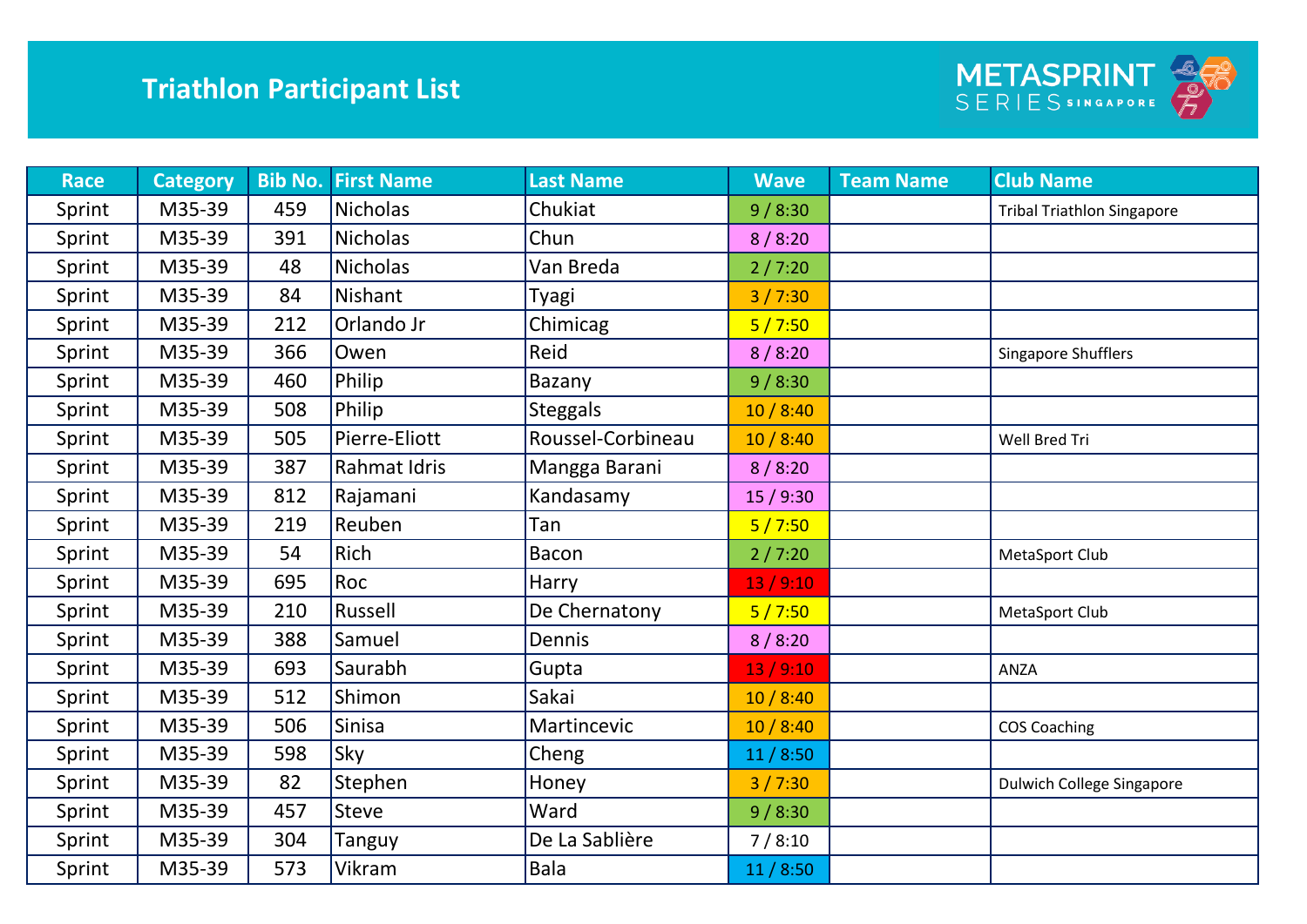

| <b>Race</b>   | <b>Category</b> | <b>Bib No.</b> | <b>First Name</b> | <b>Last Name</b>   | <b>Wave</b> | <b>Team Name</b> | <b>Club Name</b> |
|---------------|-----------------|----------------|-------------------|--------------------|-------------|------------------|------------------|
| Sprint        | M35-39          | 456            | Wei Hoong         | Yong               | 9/8:30      |                  |                  |
| Sprint        | M35-39          | 365            | Will              | Kerr               | 8/8:20      |                  |                  |
| Sprint        | M35-39          | 367            | Wille             | Loo                | 8/8:20      |                  | MetaSport Club   |
| Sprint        | M35-39          | 205            | Yong Quan         | Tan                | 5/7:50      |                  |                  |
| Sprint        | M35-39          | 822            | Zhengtong         | Wei                | 15/9:30     |                  |                  |
| Sprint        | M35-39          | 395            | Zhenyuan          | Han                | 8/8:20      |                  |                  |
| Sprint        | M35-39          | 458            | Zhi Jian Marcus   | Teo                | 9/8:30      |                  |                  |
| <b>Sprint</b> | M40-44          |                |                   |                    |             |                  |                  |
| Sprint        | M40-44          | 465            | Aaric             | Yeo                | 9/8:30      |                  |                  |
| Sprint        | M40-44          | 788            | Adrian            | <b>Bennett</b>     | 15 / 9:30   |                  |                  |
| Sprint        | M40-44          | 42             | Adrian            | Ooi                | 2/7:20      |                  |                  |
| Sprint        | M40-44          | 697            | Adrian            | Steel              | 13/9:10     |                  |                  |
| Sprint        | M40-44          | 462            | Aleksei           | Maslov             | 9/8:30      |                  |                  |
| Sprint        | M40-44          | 588            | Alexander         | Novikov            | 11/8:50     |                  |                  |
| Sprint        | M40-44          | 580            | Altaz             | Dagha              | 11/8:50     |                  |                  |
| Sprint        | M40-44          | 330            | Alvin             | Teo                | 7/8:10      |                  |                  |
| Sprint        | M40-44          | 585            | Alvin             | Tan                | 11/8:50     |                  |                  |
| Sprint        | M40-44          | 463            | Andrew            | Cox                | 9/8:30      |                  |                  |
| Sprint        | M40-44          | 581            | Andrew            | Smith              | 11/8:50     |                  |                  |
| Sprint        | M40-44          | 402            | Andrew            | Talbot             | 8/8:20      |                  |                  |
| Sprint        | M40-44          | 790            | Andrew            | <b>Ward Curran</b> | 15/9:30     |                  |                  |
| Sprint        | M40-44          | 516            | Andy              | Cropp              | 10/8:40     |                  |                  |
| Sprint        | M40-44          | 746            | Andy              | Reynolds           | 14/9:20     |                  |                  |
| Sprint        | M40-44          | 307            | Andy              | Teo                | 7/8:10      |                  |                  |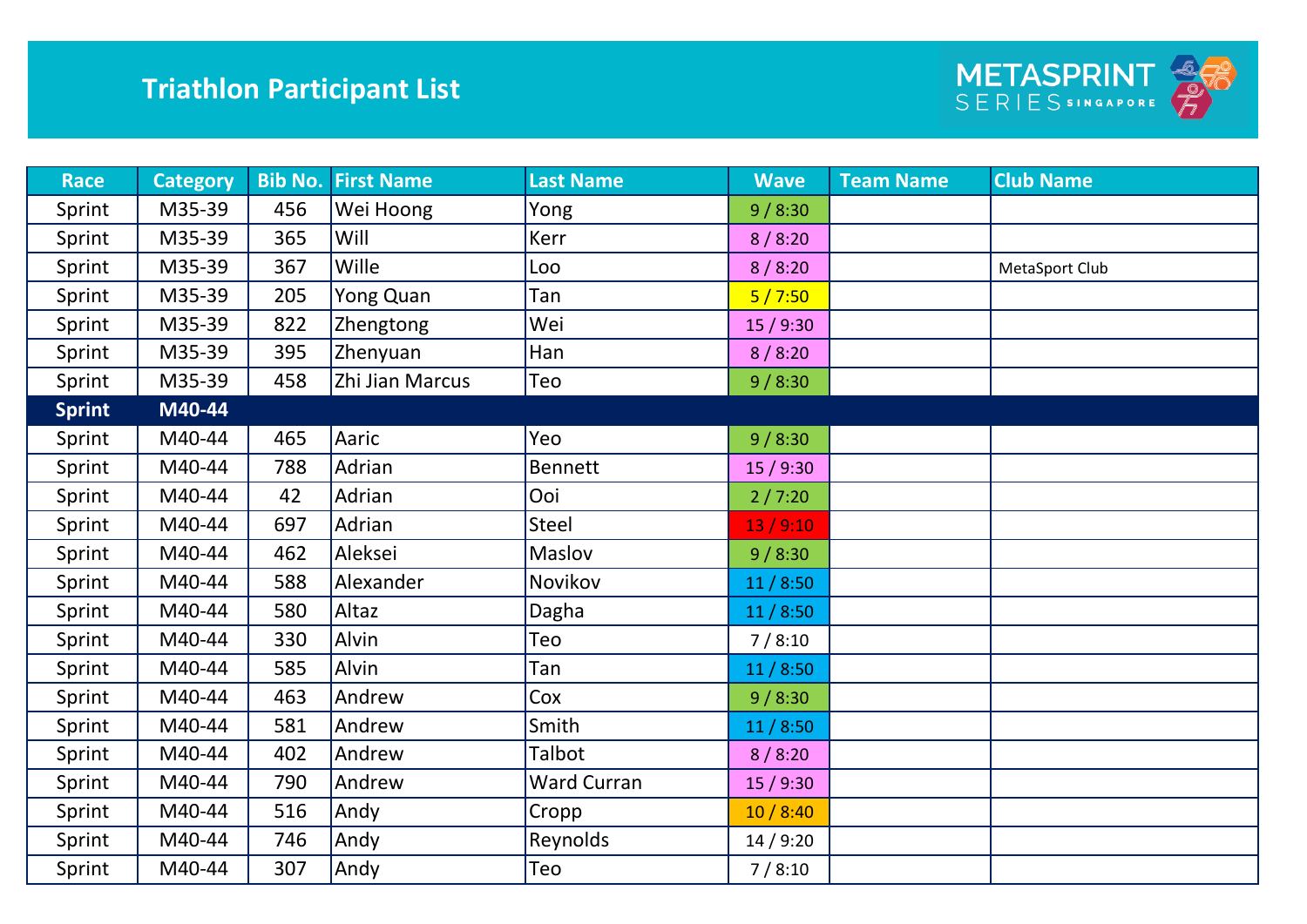

| <b>Race</b> | <b>Category</b> |     | <b>Bib No. First Name</b> | <b>Last Name</b> | <b>Wave</b> | <b>Team Name</b> | <b>Club Name</b>                  |
|-------------|-----------------|-----|---------------------------|------------------|-------------|------------------|-----------------------------------|
| Sprint      | M40-44          | 587 | Andy                      | Lee              | 11/8:50     |                  |                                   |
| Sprint      | M40-44          | 397 | Anna                      | Fritz            | 8/8:20      |                  |                                   |
| Sprint      | M40-44          | 101 | Asa                       | Mendoza          | 3/7:30      |                  |                                   |
| Sprint      | M40-44          | 108 | Aschton                   | Hansen           | 3/7:30      |                  | <b>Tribal Triathlon Singapore</b> |
| Sprint      | M40-44          | 90  | Atsushi                   | Seki             | 3/7:30      |                  |                                   |
| Sprint      | M40-44          | 226 | Aurelien                  | <b>Bonnet</b>    | 5/7:50      |                  |                                   |
| Sprint      | M40-44          | 760 | <b>Ben</b>                | Deacon           | 14/9:20     |                  |                                   |
| Sprint      | M40-44          | 326 | <b>Benedict</b>           | Saw              | 7/8:10      |                  |                                   |
| Sprint      | M40-44          | 400 | <b>Boaz</b>               | Wibowo           | 8/8:20      |                  | Terai Melayu                      |
| Sprint      | M40-44          | 515 | <b>Brandon</b>            | Loke             | 10/8:40     |                  |                                   |
| Sprint      | M40-44          | 220 | Carlos                    | Estrada          | 5/7:50      |                  |                                   |
| Sprint      | M40-44          | 332 | <b>Chee Tiong</b>         | Lim              | 7/8:10      |                  |                                   |
| Sprint      | M40-44          | 160 | Chin Him                  | Lee              | 4/7:40      |                  |                                   |
| Sprint      | M40-44          | 696 | Chivy                     | Chan             | 13/9:10     |                  |                                   |
| Sprint      | M40-44          | 161 | Choon Hoe                 | Ho               | 4/7:40      |                  |                                   |
| Sprint      | M40-44          | 699 | Christopher               | Lanaway          | 13/9:10     |                  |                                   |
| Sprint      | M40-44          | 698 | Chua                      | Songhao          | 13/9:10     |                  |                                   |
| Sprint      | M40-44          | 766 | Damien Benedict           | Chan             | 14/9:20     |                  |                                   |
| Sprint      | M40-44          | 702 | Dan                       | <b>Hicks</b>     | 13/9:10     |                  |                                   |
| Sprint      | M40-44          | 91  | Danial                    | Phua             | 3/7:30      |                  | <b>Newbie Triathletes</b>         |
| Sprint      | M40-44          | 65  | Daniel                    | Allender         | 3 / 7:30    |                  |                                   |
| Sprint      | M40-44          | 334 | Daniel                    | Knohl            | 7/8:10      |                  |                                   |
| Sprint      | M40-44          | 97  | Darren                    | Ma               | 3/7:30      |                  | ANZA                              |
| Sprint      | M40-44          | 100 | David                     | <b>Mullins</b>   | 3/7:30      |                  |                                   |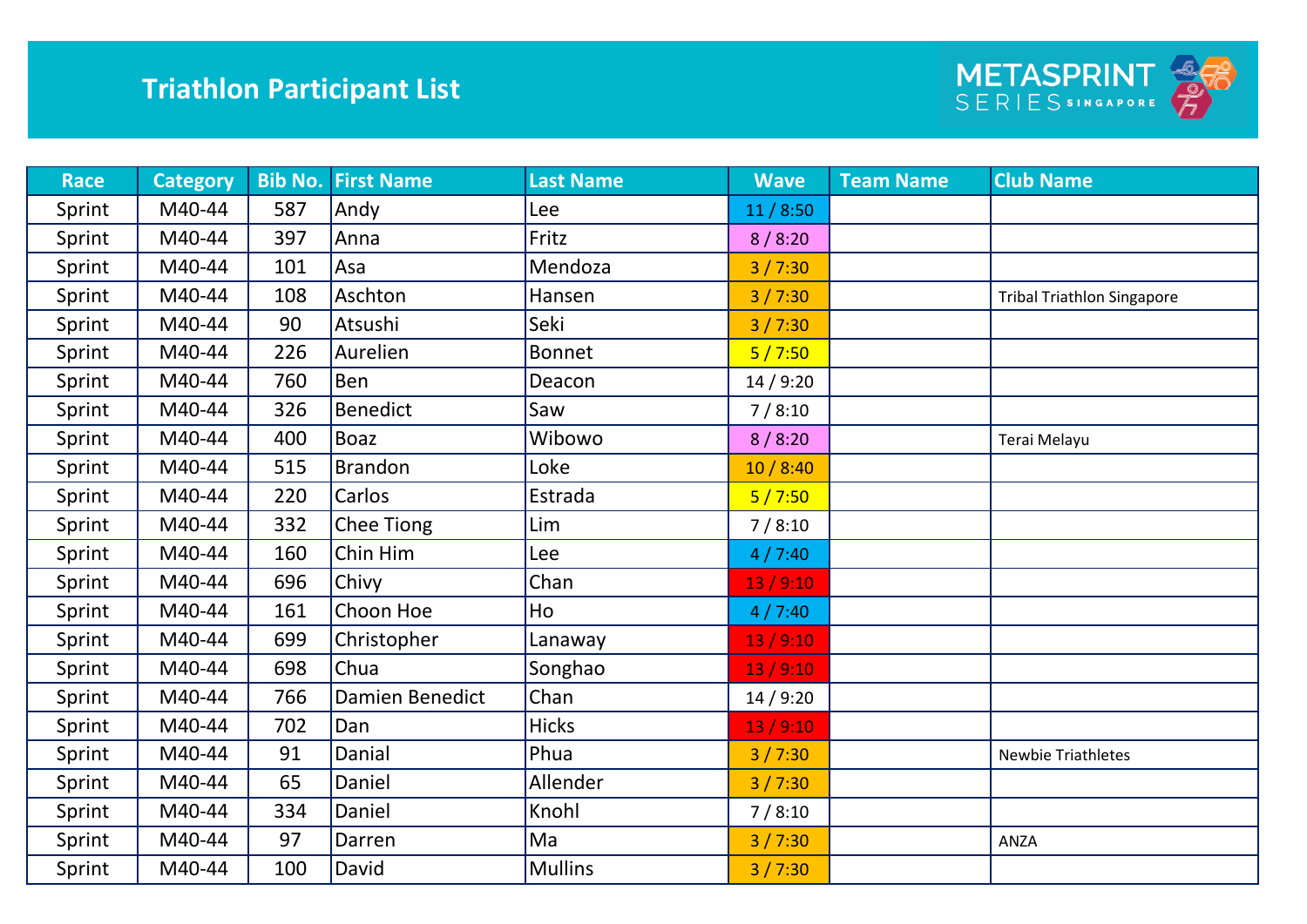

| <b>Race</b> | <b>Category</b> |     | <b>Bib No. First Name</b> | <b>Last Name</b>      | <b>Wave</b> | <b>Team Name</b> | <b>Club Name</b>           |
|-------------|-----------------|-----|---------------------------|-----------------------|-------------|------------------|----------------------------|
| Sprint      | M40-44          | 224 | David                     | <b>Vincent Daniel</b> | 5/7:50      |                  | <b>Thaarumaaru Runners</b> |
| Sprint      | M40-44          | 767 | David                     | Wong                  | 14/9:20     |                  |                            |
| Sprint      | M40-44          | 164 | Doo Bo                    | Chung                 | 4/7:40      |                  |                            |
| Sprint      | M40-44          | 732 | Edward                    | Carter                | 14/9:20     |                  |                            |
| Sprint      | M40-44          | 106 | Ee Poh                    | Ong                   | 3/7:30      |                  | <b>COS Coaching</b>        |
| Sprint      | M40-44          | 464 | Egis                      | Rimkus                | 9/8:30      |                  |                            |
| Sprint      | M40-44          | 431 | <b>Erwin Rommel</b>       | Espinosa              | 9/8:30      |                  | Sugarcane                  |
| Sprint      | M40-44          | 95  | Étienne                   | Kasperczyk            | 3/7:30      |                  |                            |
| Sprint      | M40-44          | 163 | Ewen                      | Plougastel            | 4/7:40      |                  |                            |
| Sprint      | M40-44          | 45  | Ewin                      | Teo                   | 2/7:20      |                  | New Moon KHcycle           |
| Sprint      | M40-44          | 327 | Fadzly                    | Othman                | 7/8:10      |                  | Terai Melayu               |
| Sprint      | M40-44          | 93  | <b>Flavio Marco</b>       | Rusconi               | 3/7:30      |                  |                            |
| Sprint      | M40-44          | 583 | Francois-Xavier           | Douay                 | 11/8:50     |                  |                            |
| Sprint      | M40-44          | 104 | Gary                      | Lam                   | 3/7:30      |                  |                            |
| Sprint      | M40-44          | 368 | Hafiz                     | Osman                 | 8/8:20      |                  |                            |
| Sprint      | M40-44          | 37  | Haythem                   | El-Ansary             | 2/7:20      |                  | ANZA                       |
| Sprint      | M40-44          | 96  | lan                       | Stewart               | 3/7:30      |                  | Dulwich College Singapore  |
| Sprint      | M40-44          | 223 | James                     | Field                 | 5/7:50      |                  |                            |
| Sprint      | M40-44          | 325 | Jan-Viggo                 | Johansen              | 7/8:10      |                  |                            |
| Sprint      | M40-44          | 586 | Jonathan                  | Rake                  | 11/8:50     |                  |                            |
| Sprint      | M40-44          | 514 | Josselin                  | Pitard                | 10/8:40     |                  |                            |
| Sprint      | M40-44          | 704 | Julian                    | Lim                   | 13/9:10     |                  | ANZA                       |
| Sprint      | M40-44          | 225 | Karhoe                    | Chan                  | 5/7:50      |                  | MetaSport Club             |
| Sprint      | M40-44          | 403 | Ken                       | Forbes                | 8/8:20      |                  | ANZA                       |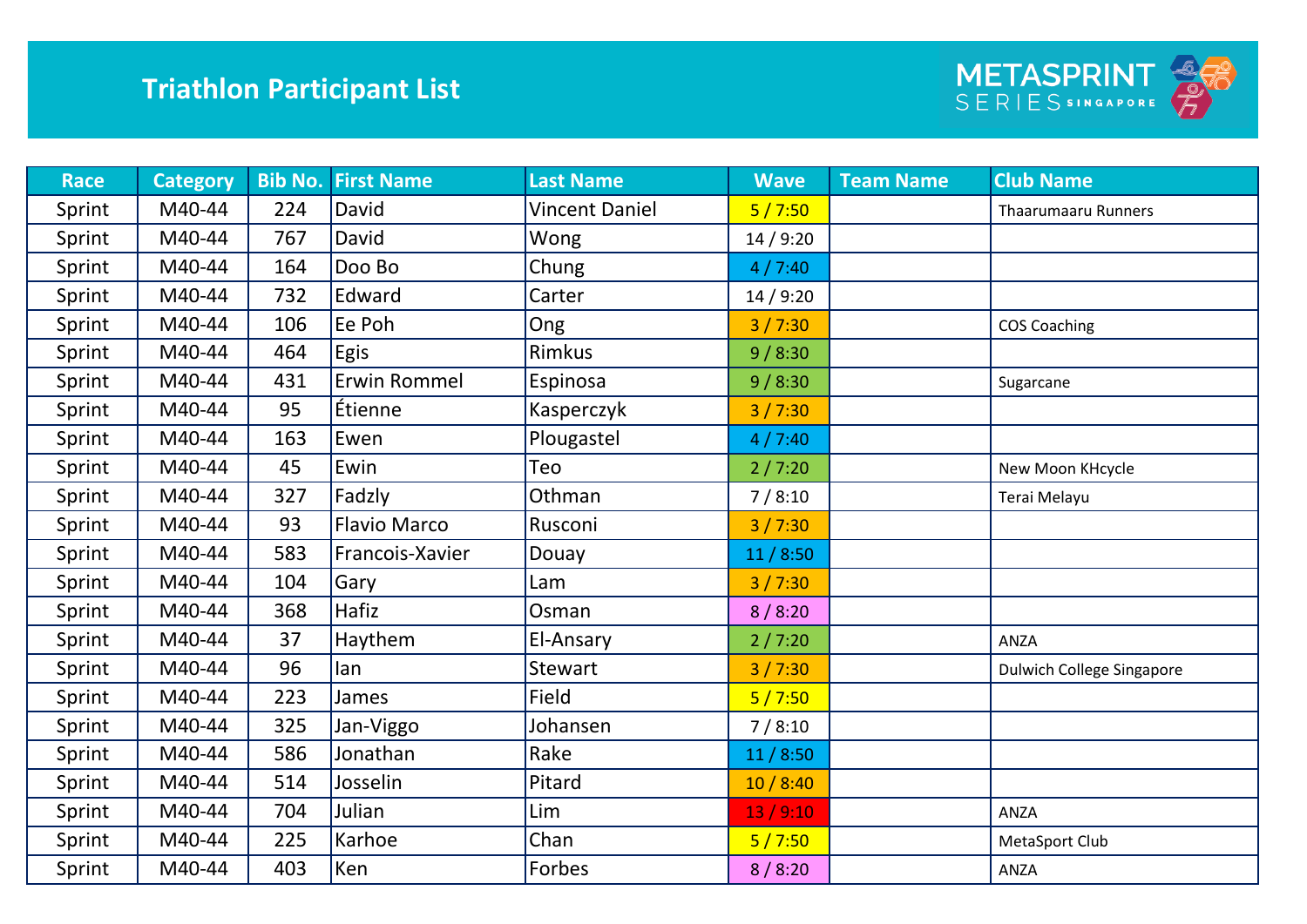

| <b>Race</b> | <b>Category</b> |     | <b>Bib No. First Name</b> | <b>Last Name</b>        | <b>Wave</b> | <b>Team Name</b> | <b>Club Name</b>                  |
|-------------|-----------------|-----|---------------------------|-------------------------|-------------|------------------|-----------------------------------|
| Sprint      | M40-44          | 324 | Kenneth                   | Cheung                  | 7/8:10      |                  |                                   |
| Sprint      | M40-44          | 399 | <b>Kevin</b>              | <b>Slack</b>            | 8/8:20      |                  |                                   |
| Sprint      | M40-44          | 162 | <b>Kwok Wern</b>          | Ho                      | 4/7:40      |                  |                                   |
| Sprint      | M40-44          | 396 | Louis                     | Teo                     | 8/8:20      |                  |                                   |
| Sprint      | M40-44          | 736 | Luke                      | <b>Diaz</b>             | 14/9:20     |                  |                                   |
| Sprint      | M40-44          | 584 | Manoj                     | Mishra                  | 11/8:50     |                  |                                   |
| Sprint      | M40-44          | 105 | Mark                      | Castrey                 | 3/7:30      |                  |                                   |
| Sprint      | M40-44          | 737 | Masayuki                  | Kanayama                | 14/9:20     |                  |                                   |
| Sprint      | M40-44          | 430 | Matthew                   | <b>Brown</b>            | 9/8:30      |                  | Singapore Shufflers               |
| Sprint      | M40-44          | 787 | Milton                    | Tan                     | 15/9:30     |                  |                                   |
| Sprint      | M40-44          | 791 | Minendra                  | <b>Bhattarai</b>        | 15/9:30     |                  |                                   |
| Sprint      | M40-44          | 745 | <b>Mohamed Shahrul</b>    | <b>Bin Mohamed Diah</b> | 14/9:20     |                  |                                   |
| Sprint      | M40-44          | 401 | Mun Kit                   | Chong                   | 8/8:20      |                  | <b>Tribal Triathlon Singapore</b> |
| Sprint      | M40-44          | 329 | Navarro                   | Regie Lape              | 7/8:10      |                  |                                   |
| Sprint      | M40-44          | 703 | <b>Nicholas</b>           | Padgalskas              | 13/9:10     |                  |                                   |
| Sprint      | M40-44          | 47  | <b>Nicolas</b>            | <b>Maes</b>             | 2/7:20      |                  | ANZA                              |
| Sprint      | M40-44          | 39  | <b>Nicolas</b>            | Philippe                | 2/7:20      |                  | 859                               |
| Sprint      | M40-44          | 35  | Nikolai                   | Jenkins                 | 2/7:20      |                  | Arrivo Primo Singapura            |
| Sprint      | M40-44          | 103 | Pavel                     | Suchy                   | 3/7:30      |                  |                                   |
| Sprint      | M40-44          | 333 | Peter                     | Farnsworth              | 7/8:10      |                  | <b>COS Coaching</b>               |
| Sprint      | M40-44          | 789 | Pierre                    | Kolko Epinat            | 15/9:30     |                  |                                   |
| Sprint      | M40-44          | 132 | Pierre-Louis              | Migairou                | 4/7:40      |                  |                                   |
| Sprint      | M40-44          | 701 | Richard                   | <b>Brooks</b>           | 13/9:10     |                  | <b>Dulwich College Singapore</b>  |
| Sprint      | M40-44          | 582 | Richard                   | <b>Williams</b>         | 11/8:50     |                  |                                   |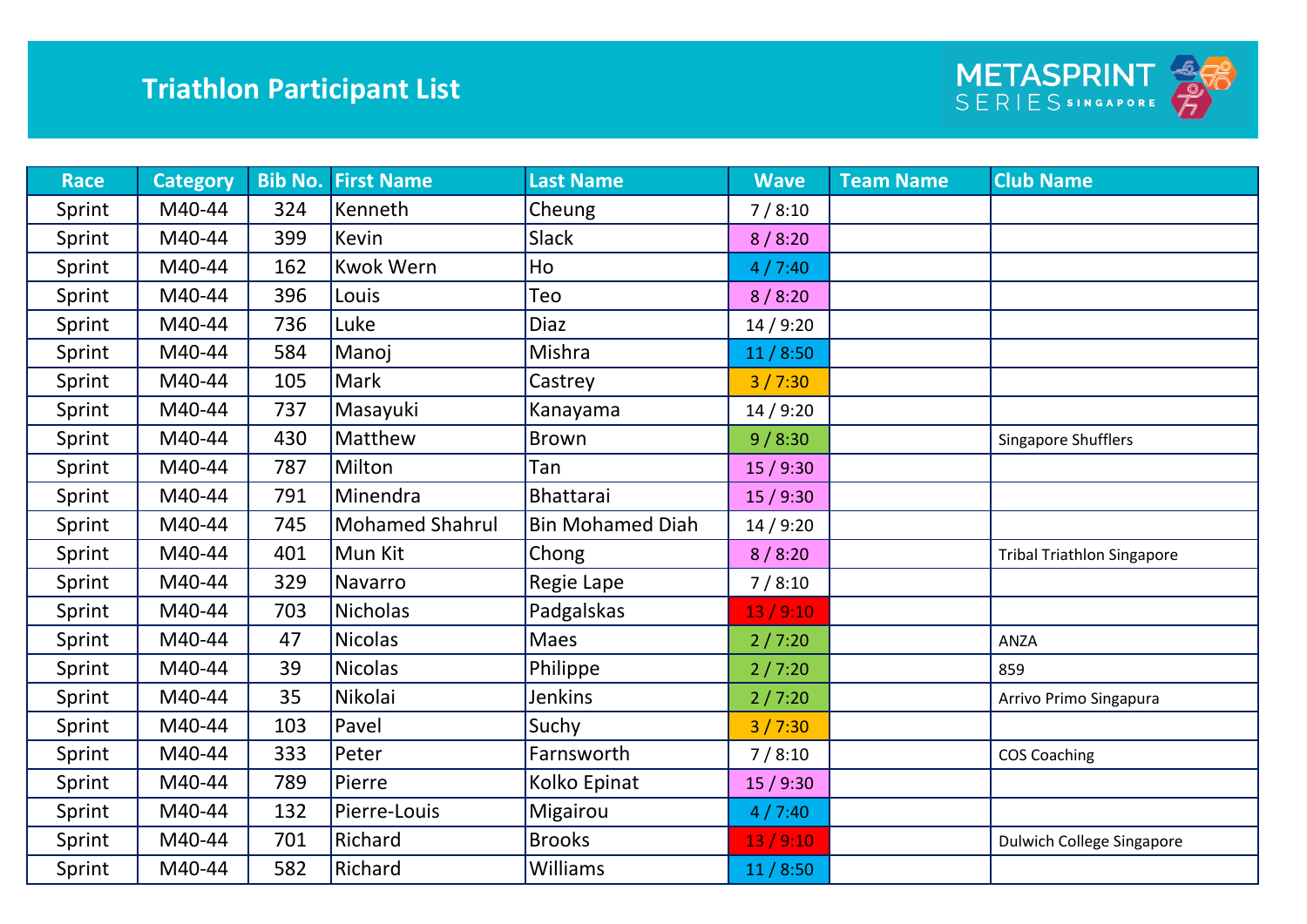

| <b>Race</b>   | <b>Category</b> |     | <b>Bib No. First Name</b> | <b>Last Name</b> | <b>Wave</b> | <b>Team Name</b> | <b>Club Name</b>                    |
|---------------|-----------------|-----|---------------------------|------------------|-------------|------------------|-------------------------------------|
| Sprint        | M40-44          | 484 | Ruud                      | Langeveld        | 10/8:40     |                  |                                     |
| Sprint        | M40-44          | 398 | Sami                      | Nazar            | 8/8:20      |                  | Decathlon                           |
| Sprint        | M40-44          | 328 | Sebastien                 | <b>Borne</b>     | 7/8:10      |                  |                                     |
| Sprint        | M40-44          | 700 | Sicris Rey                | Embay            | 13/9:10     |                  |                                     |
| Sprint        | M40-44          | 107 | Sin                       | Peng Hwee        | 3/7:30      |                  |                                     |
| Sprint        | M40-44          | 66  | Stephen                   | <b>Banfield</b>  | 3/7:30      |                  | <b>Elevate Performance Coaching</b> |
| Sprint        | M40-44          | 306 | Swami                     | Ganesh           | 7/8:10      |                  |                                     |
| Sprint        | M40-44          | 222 | Thomas                    | Choi             | 5/7:50      |                  |                                     |
| Sprint        | M40-44          | 221 | Thomas                    | Verotte          | 5/7:50      |                  |                                     |
| Sprint        | M40-44          | 131 | Tien                      | Tan              | 4/7:40      |                  |                                     |
| Sprint        | M40-44          | 187 | Tim                       | Maiden           | 5/7:50      |                  |                                     |
| Sprint        | M40-44          | 99  | <b>Tuomas</b>             | Peltoniemi       | 3/7:30      |                  |                                     |
| Sprint        | M40-44          | 513 | Tze Wen                   | Chong            | 10/8:40     |                  |                                     |
| Sprint        | M40-44          | 404 | Vincent                   | Kok              | 8/8:20      |                  |                                     |
| Sprint        | M40-44          | 578 | Vincent                   | Lerouvillois     | 11/8:50     |                  |                                     |
| Sprint        | M40-44          | 579 | Vladislav                 | Tsyryuk          | 11/8:50     |                  |                                     |
| Sprint        | M40-44          | 744 | Wesley                    | <b>Boers</b>     | 14/9:20     |                  |                                     |
| Sprint        | M40-44          | 331 | <b>Yeow Siang</b>         | <b>Ng</b>        | 7/8:10      |                  |                                     |
| Sprint        | M40-44          | 461 | Yosuke                    | Arai             | 9/8:30      |                  |                                     |
| Sprint        | M40-44          | 722 | Yuki                      | Hamada           | 14/9:20     |                  |                                     |
| Sprint        | M40-44          | 323 | Yuki                      | Yamamoto         | 7/8:10      |                  |                                     |
| <b>Sprint</b> | M45-49          |     |                           |                  |             |                  |                                     |
| Sprint        | M45-49          | 758 | Aaron                     | <b>Hallmark</b>  | 14/9:20     |                  |                                     |
| Sprint        | M45-49          | 749 | Alexander                 | Harrison         | 14/9:20     |                  | <b>Tanglin Trust School</b>         |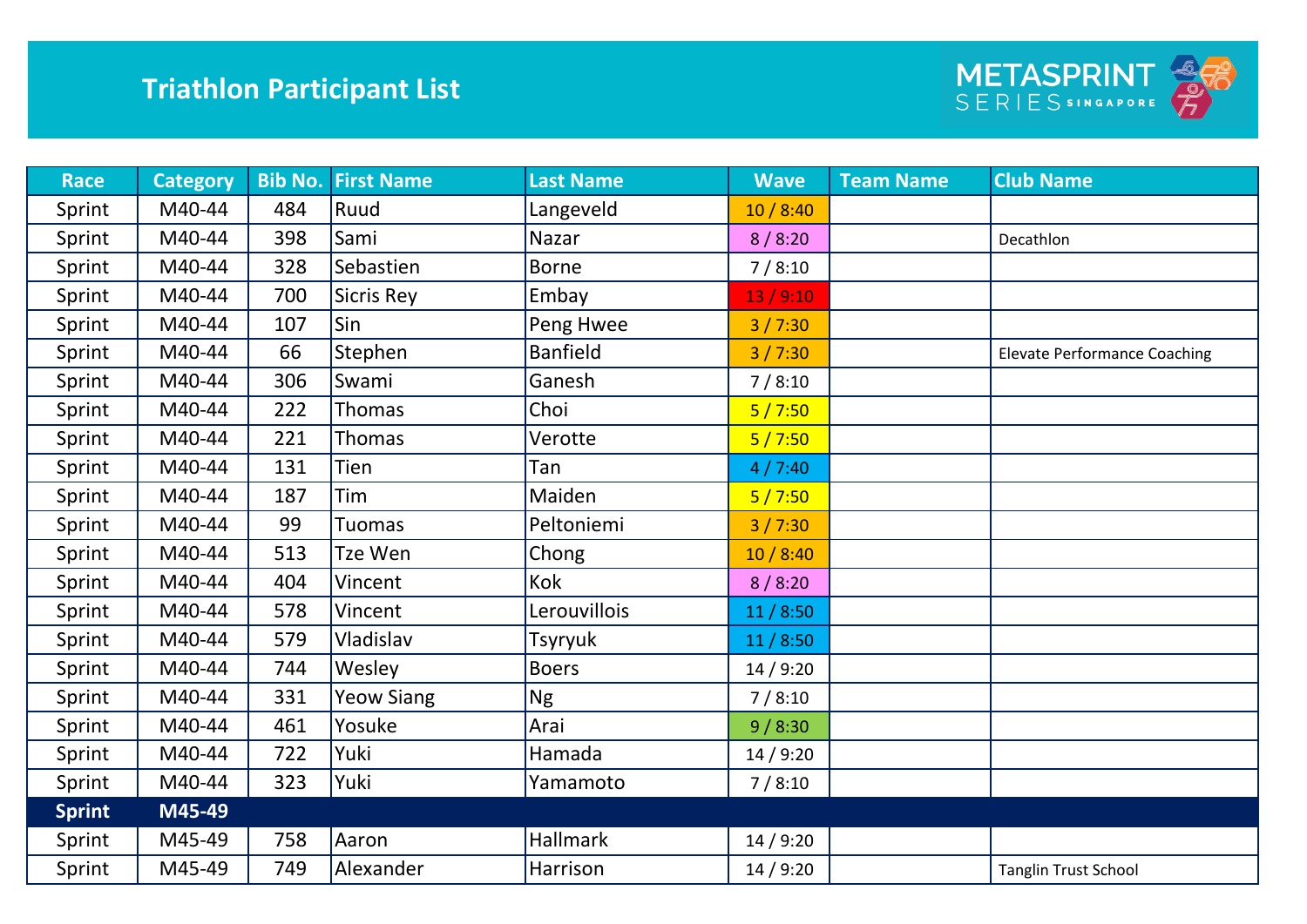

| <b>Race</b> | <b>Category</b> |     | <b>Bib No. First Name</b> | <b>Last Name</b> | <b>Wave</b> | <b>Team Name</b> | <b>Club Name</b>                  |
|-------------|-----------------|-----|---------------------------|------------------|-------------|------------------|-----------------------------------|
| Sprint      | M45-49          | 67  | Alexandre                 | Dardel           | 3/7:30      |                  | MetaSport Club                    |
| Sprint      | M45-49          | 728 | Alister                   | <b>Beck</b>      | 14/9:20     |                  |                                   |
| Sprint      | M45-49          | 729 | Andreas                   | Enderlin         | 14/9:20     |                  |                                   |
| Sprint      | M45-49          | 473 | Andrew                    | Nurney           | 9/8:30      |                  |                                   |
| Sprint      | M45-49          | 782 | Andy                      | Meehan           | 15/9:30     |                  | Coached                           |
| Sprint      | M45-49          | 189 | Andy                      | Williams         | 5/7:50      |                  | <b>COS Coaching</b>               |
| Sprint      | M45-49          | 519 | Ben                       | Munroe           | 10/8:40     |                  |                                   |
| Sprint      | M45-49          | 474 | <b>Beng Sue David</b>     | Gan              | 9/8:30      |                  |                                   |
| Sprint      | M45-49          | 724 | <b>Bertrand</b>           | Garnier          | 14/9:20     |                  |                                   |
| Sprint      | M45-49          | 230 | Boo Beng                  | Khoo             | 5/7:50      |                  | <b>FISHLIKE SINGAPORE</b>         |
| Sprint      | M45-49          | 761 | <b>Brian</b>              | O'Dwyer          | 14/9:20     |                  | Singapore American School         |
| Sprint      | M45-49          | 664 | <b>Bruno</b>              | Pierobon         | 13/9:10     |                  |                                   |
| Sprint      | M45-49          | 470 | <b>Budi</b>               | Akbarsjah        | 9/8:30      |                  |                                   |
| Sprint      | M45-49          | 762 | Carlos                    | Clavel           | 14/9:20     |                  | ANZA                              |
| Sprint      | M45-49          | 468 | Cedric                    | Humblot          | 9/8:30      |                  |                                   |
| Sprint      | M45-49          | 521 | Chang                     | <b>Kim Huat</b>  | 10/8:40     |                  |                                   |
| Sprint      | M45-49          | 173 | Chee Kuan                 | Tang             | 4/7:40      |                  |                                   |
| Sprint      | M45-49          | 335 | Cheng Hoo                 | Lim              | 7/8:10      |                  |                                   |
| Sprint      | M45-49          | 412 | Chian Yong                | Gui              | 8/8:20      |                  |                                   |
| Sprint      | M45-49          | 432 | Choonmoon                 | Jeon             | 9/8:30      |                  |                                   |
| Sprint      | M45-49          | 467 | Chor Yik                  | Tan              | 9/8:30      |                  | <b>Tribal Triathlon Singapore</b> |
| Sprint      | M45-49          | 544 | <b>Chris</b>              | Feret            | 11/8:50     |                  |                                   |
| Sprint      | M45-49          | 765 | Christian                 | Westbeld         | 14/9:20     |                  |                                   |
| Sprint      | M45-49          | 545 | Chung Kiat                | Poon             | 11/8:50     |                  |                                   |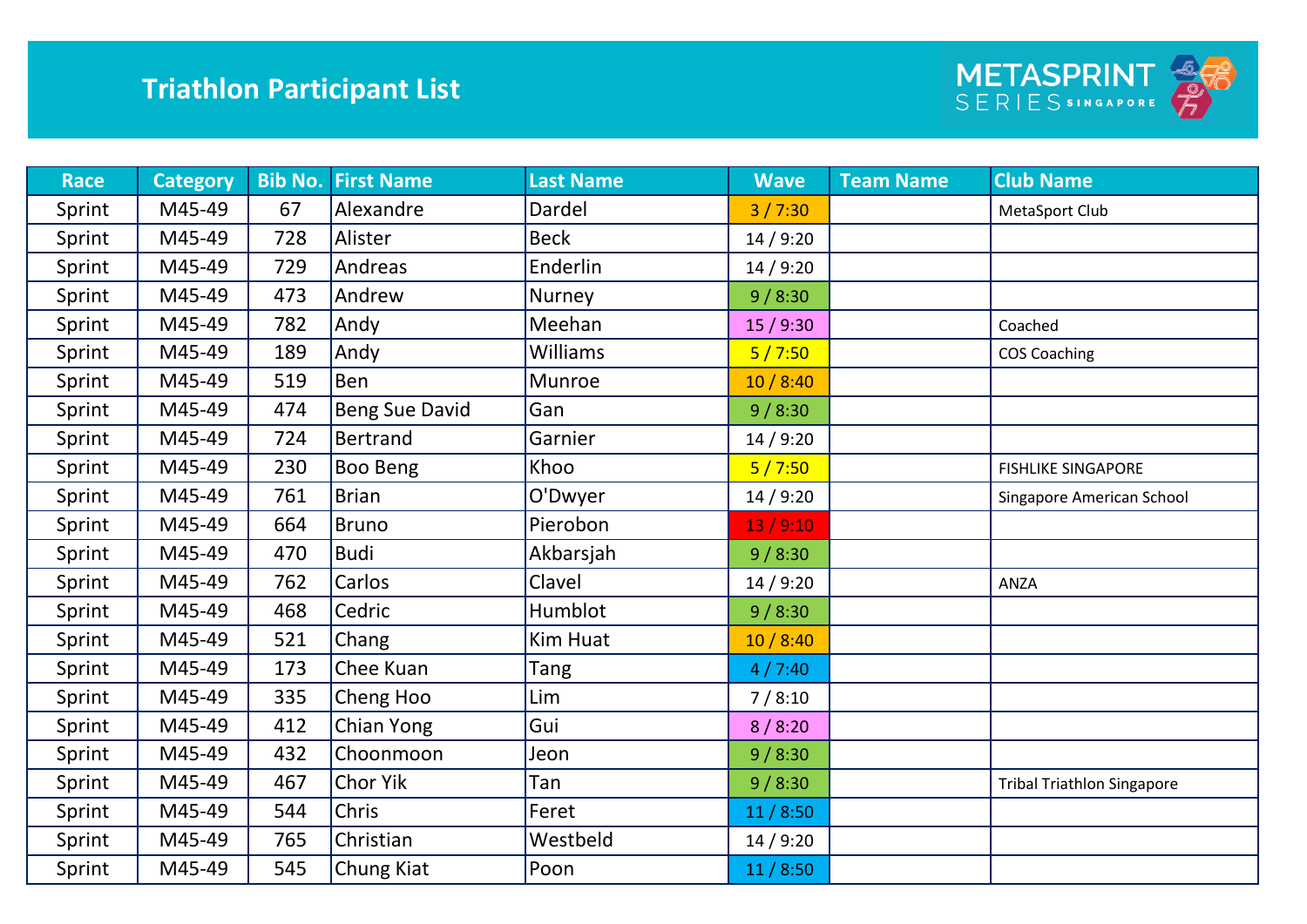

| <b>Race</b> | <b>Category</b> | <b>Bib No.</b> | <b>First Name</b> | <b>Last Name</b> | <b>Wave</b> | <b>Team Name</b> | <b>Club Name</b>             |
|-------------|-----------------|----------------|-------------------|------------------|-------------|------------------|------------------------------|
| Sprint      | M45-49          | 165            | Clement           | Ahiekpor         | 4/7:40      |                  |                              |
| Sprint      | M45-49          | 344            | Daniel            | Gan              | 7/8:10      |                  | <b>MacRitchie Runners 25</b> |
| Sprint      | M45-49          | 341            | David             | Han              | 7/8:10      |                  |                              |
| Sprint      | M45-49          | 706            | David             | Lacherade        | 13/9:10     |                  |                              |
| Sprint      | M45-49          | 471            | David             | Oh               | 9/8:30      |                  |                              |
| Sprint      | M45-49          | 466            | <b>Deke</b>       | Pedrick          | 9/8:30      |                  | MetaSport Club               |
| Sprint      | M45-49          | 170            | Don               | <b>Stokes</b>    | 4/7:40      |                  |                              |
| Sprint      | M45-49          | 546            | Duncan            | Howard           | 11/8:50     |                  | ANZA                         |
| Sprint      | M45-49          | 479            | Enrique           | Patrickson       | 9/8:30      |                  |                              |
| Sprint      | M45-49          | 475            | Fariz             | Tajularus        | 9/8:30      |                  |                              |
| Sprint      | M45-49          | 705            | Gerald            | Araujo           | 13/9:10     |                  |                              |
| Sprint      | M45-49          | 232            | Geran             | Guerrero         | 5/7:50      |                  |                              |
| Sprint      | M45-49          | 433            | <b>Gilles</b>     | Pascual          | 9/8:30      |                  |                              |
| Sprint      | M45-49          | 41             | Gregoire          | Sauve            | 2/7:20      |                  |                              |
| Sprint      | M45-49          | 110            | Hiroyuki          | Miyake           | 3/7:30      |                  |                              |
| Sprint      | M45-49          | 518            | Hugo              | <b>Heitling</b>  | 10/8:40     |                  |                              |
| Sprint      | M45-49          | 707            | Jackie            | Chen             | 13/9:10     |                  |                              |
| Sprint      | M45-49          | 338            | James             | <b>Hewitt</b>    | 7/8:10      |                  |                              |
| Sprint      | M45-49          | 308            | Jamie             | Morgan           | 7/8:10      |                  |                              |
| Sprint      | M45-49          | 228            | Jason             | Yai              | 5/7:50      |                  | <b>Newbie Triathletes</b>    |
| Sprint      | M45-49          | 174            | Jeffrey           | Pruis            | 4/7:40      |                  | ANZA                         |
| Sprint      | M45-49          | 408            | Jeffrey           | Wong             | 8/8:20      |                  | <b>Newbie Triathletes</b>    |
| Sprint      | M45-49          | 734            | Joe               | Tan              | 14/9:20     |                  |                              |
| Sprint      | M45-49          | 229            | Joey              | Veloso           | 5/7:50      |                  |                              |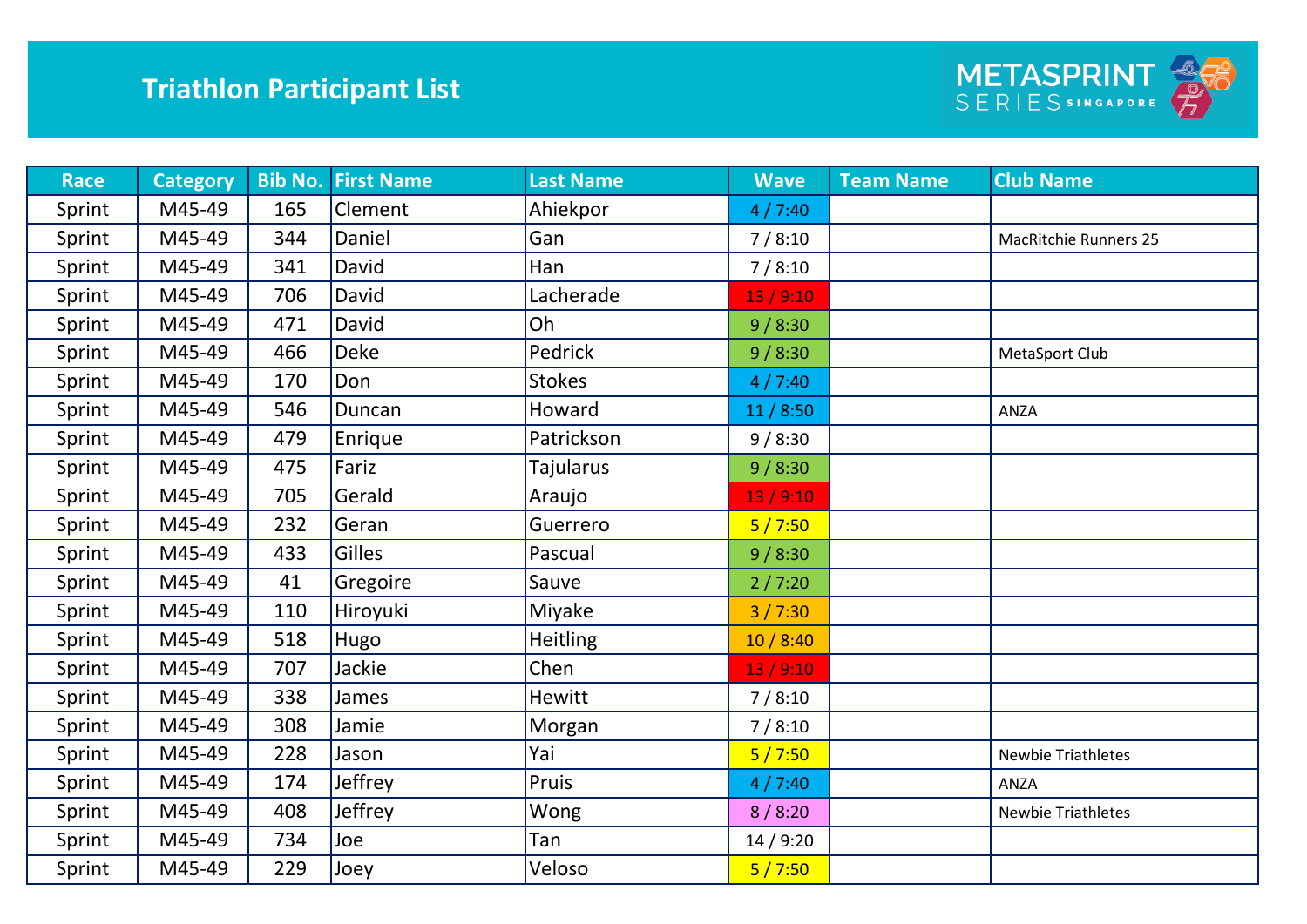

| <b>Race</b> | <b>Category</b> |     | <b>Bib No. First Name</b> | <b>Last Name</b>   | <b>Wave</b> | <b>Team Name</b> | <b>Club Name</b>                      |
|-------------|-----------------|-----|---------------------------|--------------------|-------------|------------------|---------------------------------------|
| Sprint      | M45-49          | 405 | Justin                    | Tan                | 8/8:20      |                  |                                       |
| Sprint      | M45-49          | 166 | Keisuke                   | Ogawa              | 4/7:40      |                  |                                       |
| Sprint      | M45-49          | 434 | Kentaro                   | Mochizuki          | 9/8:30      |                  | <b>Tribal Triathlon Singapore</b>     |
| Sprint      | M45-49          | 406 | Khin Chuen                | <b>Gerald Yong</b> | 8/8:20      |                  | Team SL                               |
| Sprint      | M45-49          | 343 | Klaus                     | Mueller            | 7/8:10      |                  |                                       |
| Sprint      | M45-49          | 109 | <b>Kum Kuen</b>           | Fong               | 3/7:30      |                  |                                       |
| Sprint      | M45-49          | 797 | Leo                       | Chan               | 15/9:30     |                  |                                       |
| Sprint      | M45-49          | 435 | Leslie                    | Chew               | 9/8:30      |                  | <b>Elevate Performance Coaching</b>   |
| Sprint      | M45-49          | 823 | Luke                      | Millar             | 15 / 9:30   |                  | <b>Elevate Performance Coaching</b>   |
| Sprint      | M45-49          | 799 | M                         | Faizul             | 15/9:30     |                  |                                       |
| Sprint      | M45-49          | 801 | Mark                      | Dolan              | 15/9:30     |                  | MetaSport Club                        |
| Sprint      | M45-49          | 171 | Mark                      | Fisher             | 4/7:40      |                  |                                       |
| Sprint      | M45-49          | 36  | Mark                      | Jansen             | 2/7:20      |                  |                                       |
| Sprint      | M45-49          | 169 | Mark Wei Seng             | Mu                 | 4/7:40      |                  |                                       |
| Sprint      | M45-49          | 409 | Masri                     | Mohamed            | 8/8:20      |                  | <b>COS Coaching</b>                   |
| Sprint      | M45-49          | 747 | Matthew                   | Latham             | 14 / 9:20   |                  | ANZA                                  |
| Sprint      | M45-49          | 748 | Matthieu                  | Pere               | 14/9:20     |                  |                                       |
| Sprint      | M45-49          | 665 | Mauro                     | Pravettoni         | 13/9:10     |                  | National University of Singapore (NU! |
| Sprint      | M45-49          | 469 | Max                       | <b>Ng</b>          | 9/8:30      |                  |                                       |
| Sprint      | M45-49          | 413 | Mehul                     | Khimasia           | 8/8:20      |                  |                                       |
| Sprint      | M45-49          | 708 | Mustagim                  | Mohamed            | 13/9:10     |                  | Coached                               |
| Sprint      | M45-49          | 472 | <b>Nicholas</b>           | Fang               | 9/8:30      |                  |                                       |
| Sprint      | M45-49          | 738 | <b>Nick</b>               | Jonsson            | 14/9:20     |                  |                                       |
| Sprint      | M45-49          | 517 | Paul                      | Abrey              | 10/8:40     |                  | Coached                               |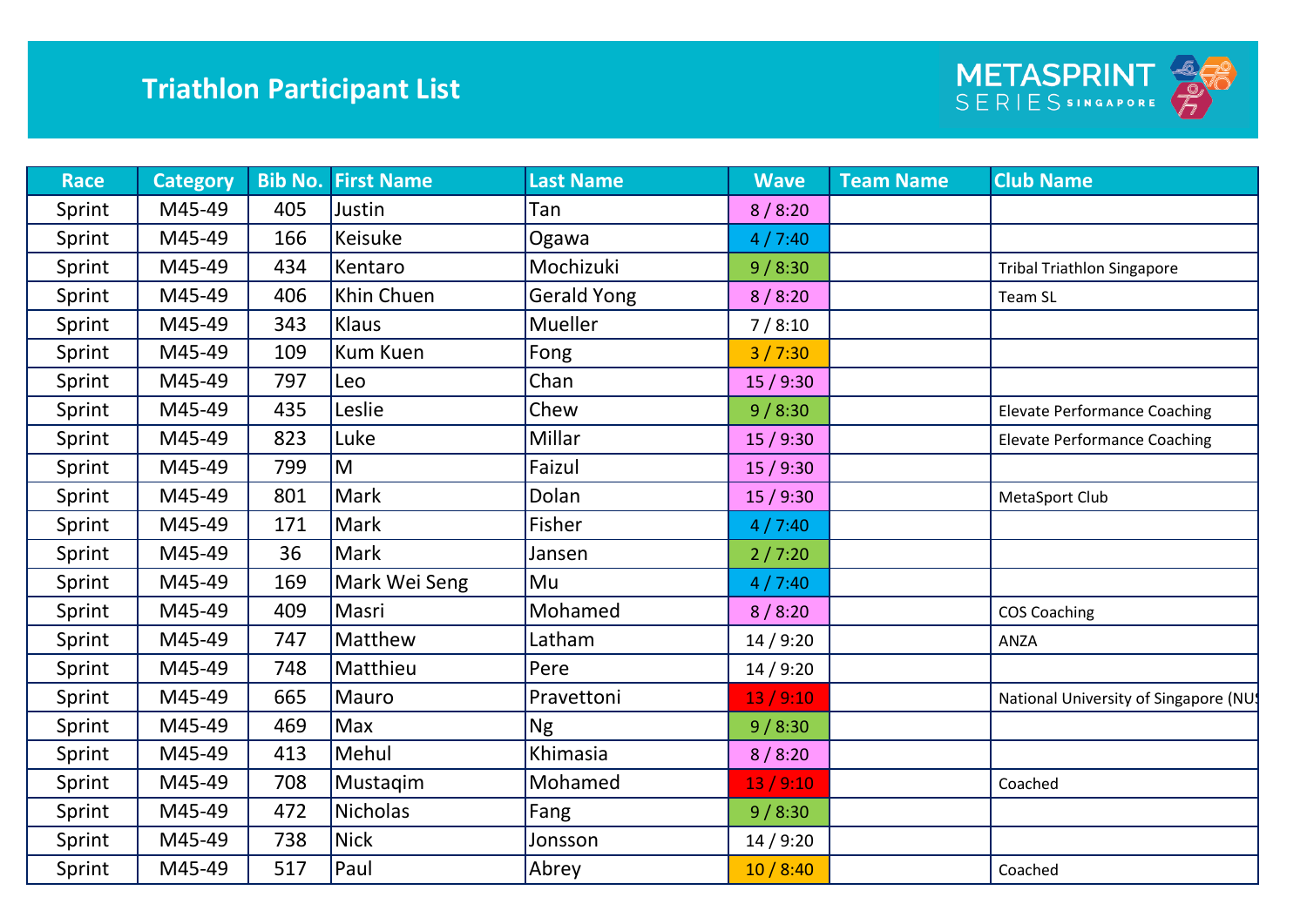

| <b>Race</b> | <b>Category</b> |     | <b>Bib No. First Name</b> | <b>Last Name</b>      | <b>Wave</b> | <b>Team Name</b> | <b>Club Name</b>                  |
|-------------|-----------------|-----|---------------------------|-----------------------|-------------|------------------|-----------------------------------|
| Sprint      | M45-49          | 233 | Paul                      | Cameron               | 5/7:50      |                  |                                   |
| Sprint      | M45-49          | 723 | Paul                      | Simpson               | 14/9:20     |                  |                                   |
| Sprint      | M45-49          | 167 | Peter                     | Cuthbert              | 4/7:40      |                  |                                   |
| Sprint      | M45-49          | 411 | Phillip                   | Hall                  | 8/8:20      |                  |                                   |
| Sprint      | M45-49          | 68  | Regis                     | Paumier               | 3/7:30      |                  |                                   |
| Sprint      | M45-49          | 436 | Renaud                    | Joly                  | 9/8:30      |                  | Coached                           |
| Sprint      | M45-49          | 410 | Rene                      | <b>Hillig</b>         | 8/8:20      |                  |                                   |
| Sprint      | M45-49          | 168 | Rico                      | Teo                   | 4/7:40      |                  |                                   |
| Sprint      | M45-49          | 407 | Roushan                   | Hussain               | 8/8:20      |                  |                                   |
| Sprint      | M45-49          | 309 | Roy                       | Lee                   | 7/8:10      |                  |                                   |
| Sprint      | M45-49          | 336 | Rsii                      | Matanguihan           | 7/8:10      |                  |                                   |
| Sprint      | M45-49          | 342 | Russell                   | Van Der Water         | 7/8:10      |                  |                                   |
| Sprint      | M45-49          | 231 | Salvador                  | <b>Alarcon Alacio</b> | 5/7:50      |                  | Arrivo Primo Singapura            |
| Sprint      | M45-49          | 340 | Sebastien                 | Cabanel               | 7/8:10      |                  |                                   |
| Sprint      | M45-49          | 590 | Shekhar                   | Dhanvijay             | 11/8:50     |                  | MetaSport Club                    |
| Sprint      | M45-49          | 591 | Shoji                     | Sakai                 | 11/8:50     |                  |                                   |
| Sprint      | M45-49          | 227 | Siew Kwan                 | Tang                  | 5/7:50      |                  | Fishlike Singapore                |
| Sprint      | M45-49          | 783 | Simon                     | <b>Bailey</b>         | 15/9:30     |                  |                                   |
| Sprint      | M45-49          | 188 | Simon                     | Gardiner              | 5/7:50      |                  |                                   |
| Sprint      | M45-49          | 666 | Simon                     | Mercer                | 13/9:10     |                  |                                   |
| Sprint      | M45-49          | 476 | Simone                    | Lovati                | 9/8:30      |                  | <b>Tribal Triathlon Singapore</b> |
| Sprint      | M45-49          | 337 | Stefan                    | Kinscher              | 7/8:10      |                  |                                   |
| Sprint      | M45-49          | 520 | Vincent                   | Lee                   | 10/8:40     |                  |                                   |
| Sprint      | M45-49          | 818 | Wajit                     | Ali                   | 15/9:30     |                  |                                   |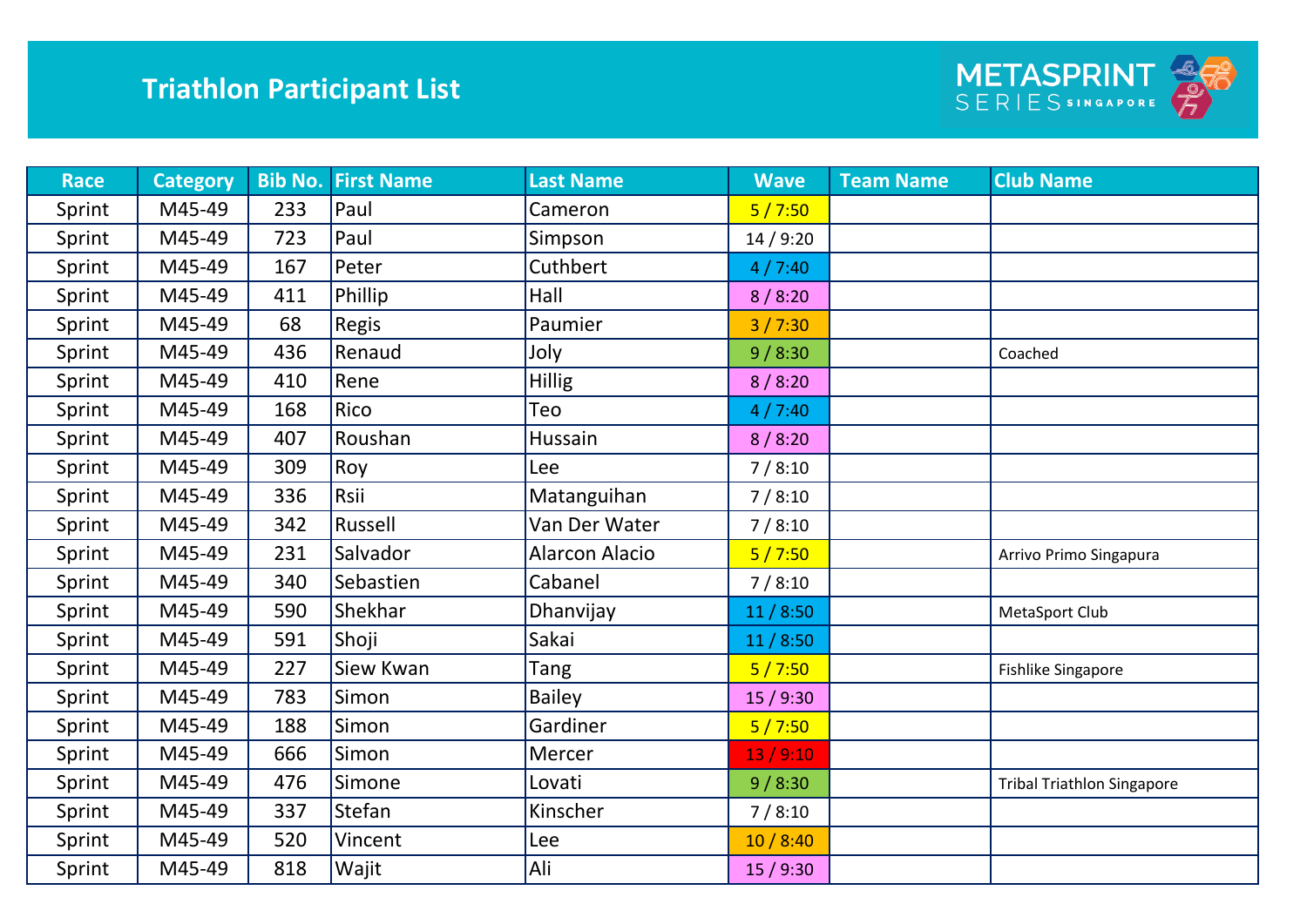

| <b>Race</b>   | <b>Category</b> | <b>Bib No.</b> | <b>First Name</b> | <b>Last Name</b> | <b>Wave</b> | <b>Team Name</b> | <b>Club Name</b>                  |
|---------------|-----------------|----------------|-------------------|------------------|-------------|------------------|-----------------------------------|
| Sprint        | M45-49          | 589            | Wesley            | Kim              | 11/8:50     |                  |                                   |
| Sprint        | M45-49          | 781            | Yann              | Le Goff          | 15/9:30     |                  |                                   |
| Sprint        | M45-49          | 339            | Yeok Koon         | Quak             | 7/8:10      |                  |                                   |
| <b>Sprint</b> | M50-54          |                |                   |                  |             |                  |                                   |
| Sprint        | M50-54          | 759            | Alex              | Manson           | 14/9:20     |                  |                                   |
| Sprint        | M50-54          | 50             | Andrew            | Fleming          | 2/7:20      |                  |                                   |
| Sprint        | M50-54          | 714            | Andrew            | Kiwanuka         | 13/9:10     |                  |                                   |
| Sprint        | M50-54          | 477            | Ang               | Mh               | 9/8:30      |                  |                                   |
| Sprint        | M50-54          | 594            | Arran             | <b>Brennan</b>   | 11/8:50     |                  |                                   |
| Sprint        | M50-54          | 715            | Axel              | Schweitzer       | 13/9:10     |                  |                                   |
| Sprint        | M50-54          | 369            | <b>Brett</b>      | Hayes            | 8/8:20      |                  | MetaSport Club                    |
| Sprint        | M50-54          | 236            | <b>Brian</b>      | Lam              | 5/7:50      |                  |                                   |
| Sprint        | M50-54          | 710            | Chee Pheng        | Lim              | 13/9:10     |                  |                                   |
| Sprint        | M50-54          | 113            | Chris             | Shie             | 3/7:30      |                  |                                   |
| Sprint        | M50-54          | 112            | Chun Wai          | Leong            | 3/7:30      |                  | <b>Newbie Triathletes</b>         |
| Sprint        | M50-54          | 593            | Colin             | Clark            | 11/8:50     |                  |                                   |
| Sprint        | M50-54          | 667            | Damian            | <b>Buckley</b>   | 13/9:10     |                  |                                   |
| Sprint        | M50-54          | 190            | Dean              | Pearce           | 5/7:50      |                  | MetaSport Club                    |
| Sprint        | M50-54          | 235            | Deo               | Patron           | 5/7:50      |                  |                                   |
| Sprint        | M50-54          | 177            | Dr Francisco      | Salcido-Ochoa    | 4/7:40      |                  | OLYMPIA Lifestyle by Dr Francisco |
| Sprint        | M50-54          | 414            | Edwin             | Hooy             | 8/8:20      |                  |                                   |
| Sprint        | M50-54          | 712            | Favid             | Szmukler         | 13/9:10     |                  |                                   |
| Sprint        | M50-54          | 111            | Frederic          | Devos            | 3/7:30      |                  |                                   |
| Sprint        | M50-54          | 485            | Gurvan            | Robineau         | 10/8:40     |                  |                                   |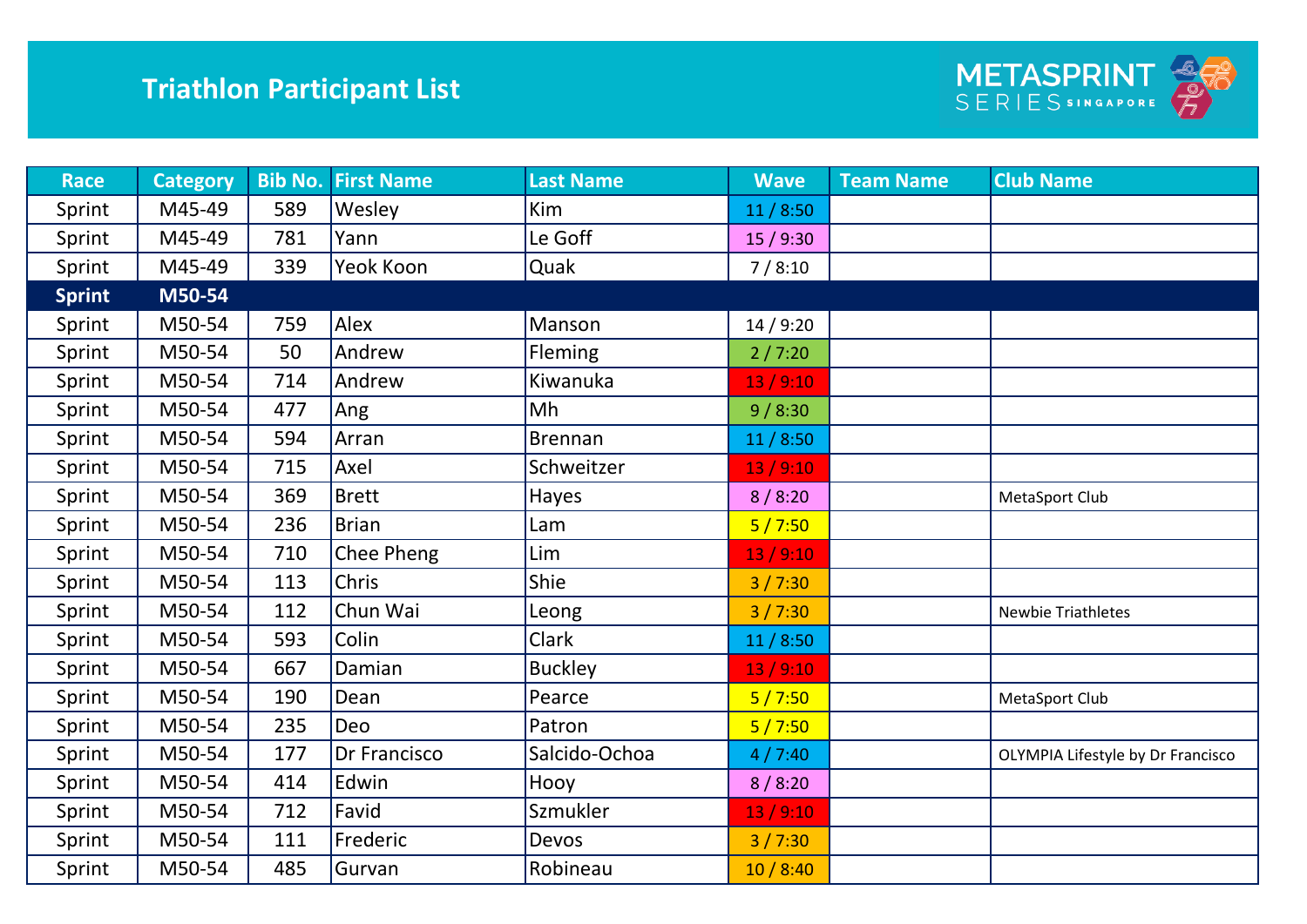

| <b>Race</b> | <b>Category</b> |     | <b>Bib No. First Name</b> | <b>Last Name</b> | <b>Wave</b> | <b>Team Name</b> | <b>Club Name</b>                    |
|-------------|-----------------|-----|---------------------------|------------------|-------------|------------------|-------------------------------------|
| Sprint      | M50-54          | 769 | Guy                       | Markham          | 14/9:20     |                  |                                     |
| Sprint      | M50-54          | 346 | Hans                      | Nasemann         | 7/8:10      |                  |                                     |
| Sprint      | M50-54          | 547 | Herve                     | Conseil          | 11/8:50     |                  |                                     |
| Sprint      | M50-54          | 176 | <b>Hse Ming</b>           | Chan             | 4/7:40      |                  | <b>Elevate Performance Coaching</b> |
| Sprint      | M50-54          | 709 | James                     | Lester           | 13/9:10     |                  |                                     |
| Sprint      | M50-54          | 523 | John                      | Shoemaker        | 10/8:40     |                  |                                     |
| Sprint      | M50-54          | 524 | Jonathan                  | Wilkinson        | 10/8:40     |                  |                                     |
| Sprint      | M50-54          | 752 | Kanagarajah               | Nadarajah        | 14/9:20     |                  | tri makal                           |
| Sprint      | M50-54          | 824 | <b>Kok Chuan</b>          | Chua             | 15/9:30     |                  |                                     |
| Sprint      | M50-54          | 796 | <b>Kurt</b>               | <b>Bridge</b>    | 15/9:30     |                  |                                     |
| Sprint      | M50-54          | 352 | Lee                       | Teck Lim         | 7/8:10      |                  | <b>Elevate Performance Coaching</b> |
| Sprint      | M50-54          | 349 | Leek Ooi                  | Tan              | 7/8:10      |                  |                                     |
| Sprint      | M50-54          | 751 | Luki                      | Soeradinata      | 14/9:20     |                  |                                     |
| Sprint      | M50-54          | 178 | Marcelo                   | Cosas            | 4/7:40      |                  | Singapore Womens Triathlon Club     |
| Sprint      | M50-54          | 350 | Martin                    | Hauske           | 7/8:10      |                  |                                     |
| Sprint      | M50-54          | 592 | Matthew                   | Grey             | 11/8:50     |                  |                                     |
| Sprint      | M50-54          | 792 | Matthew                   | <b>Maguire</b>   | 15/9:30     |                  |                                     |
| Sprint      | M50-54          | 711 | Mikko                     | Soh              | 13/9:10     |                  | <b>Newbie Triathletes</b>           |
| Sprint      | M50-54          | 713 | <b>Mohd Firoze</b>        | Hashim           | 13/9:10     |                  |                                     |
| Sprint      | M50-54          | 348 | Morandi                   | Simone           | 7/8:10      |                  |                                     |
| Sprint      | M50-54          | 353 | Mun Tat                   | Chan             | 7/8:10      |                  |                                     |
| Sprint      | M50-54          | 118 | Murray                    | <b>Higgs</b>     | 3/7:30      |                  |                                     |
| Sprint      | M50-54          | 415 | <b>Neil</b>               | Bowyer           | 8/8:20      |                  |                                     |
| Sprint      | M50-54          | 668 | <b>Nick</b>               | Gray             | 13/9:10     |                  |                                     |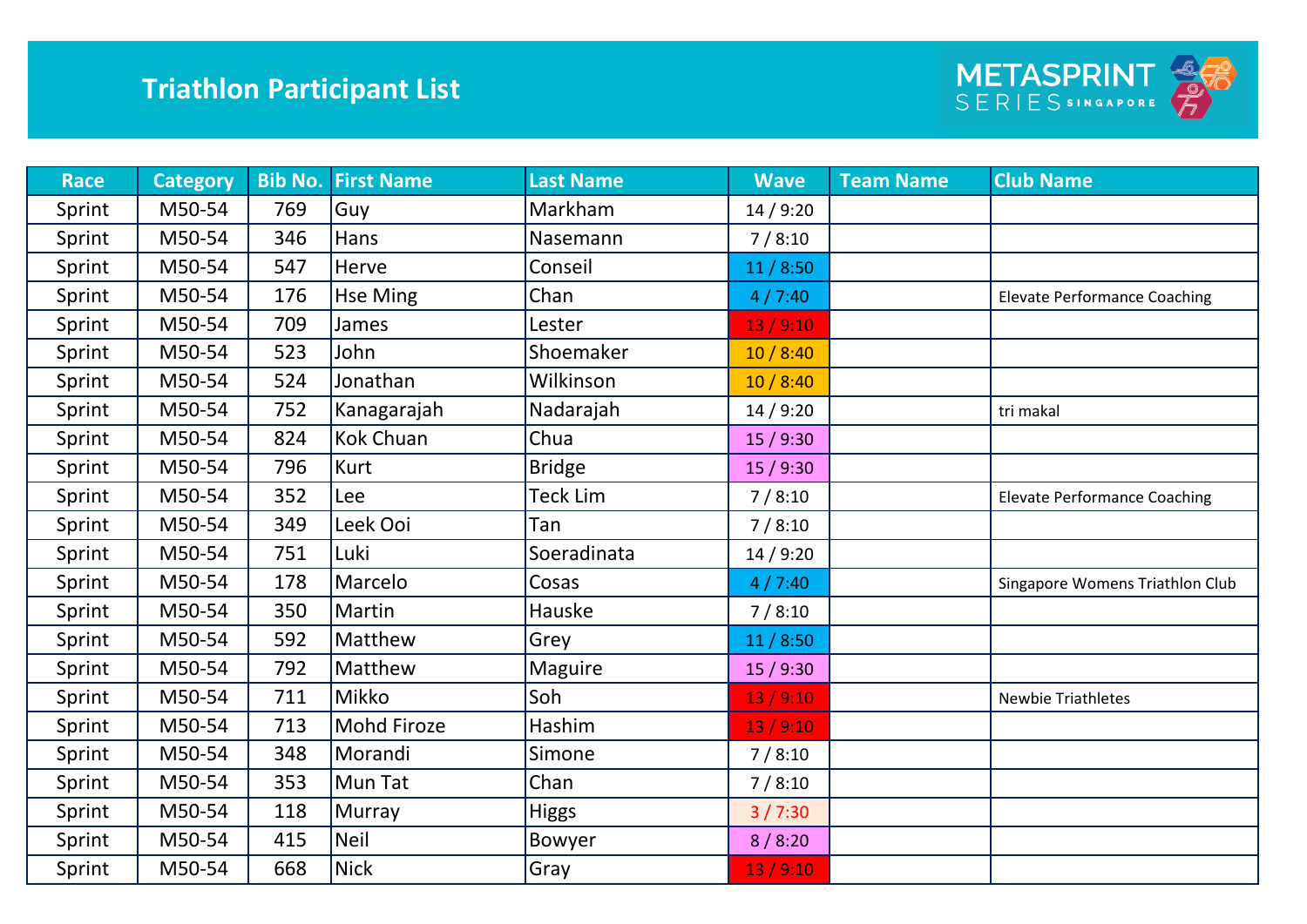

| <b>Race</b>   | <b>Category</b> |     | <b>Bib No. First Name</b> | <b>Last Name</b> | <b>Wave</b> | <b>Team Name</b> | <b>Club Name</b>    |
|---------------|-----------------|-----|---------------------------|------------------|-------------|------------------|---------------------|
| Sprint        | M50-54          | 810 | <b>Nick</b>               | Lim              | 15/9:30     |                  |                     |
| Sprint        | M50-54          | 811 | Patrick                   | <b>Hopkins</b>   | 15/9:30     |                  |                     |
| Sprint        | M50-54          | 525 | Pin                       | Chen             | 10/8:40     |                  |                     |
| Sprint        | M50-54          | 549 | Po Yu                     | Huang            | 11/8:50     |                  | MetaSport Club      |
| Sprint        | M50-54          | 347 | Ray                       | Yew              | 7/8:10      |                  |                     |
| Sprint        | M50-54          | 179 | Richard                   | Ireland          | 4/7:40      |                  |                     |
| Sprint        | M50-54          | 750 | Richard                   | <b>Schippers</b> | 14/9:20     |                  |                     |
| Sprint        | M50-54          | 416 | Robbie                    | Chana            | 8/8:20      |                  |                     |
| Sprint        | M50-54          | 814 | Romain                    | Voog             | 15/9:30     |                  |                     |
| Sprint        | M50-54          | 548 | Scott                     | Dunn             | 11/8:50     |                  |                     |
| Sprint        | M50-54          | 345 | Sin-Huat                  | Koh              | 7/8:10      |                  |                     |
| Sprint        | M50-54          | 134 | SI                        |                  | 4/7:40      |                  |                     |
| Sprint        | M50-54          | 180 | <b>Stuart</b>             | Klein            | 4/7:40      |                  | MetaSport Club      |
| Sprint        | M50-54          | 417 | Terence                   | Tan              | 8/8:20      |                  |                     |
| Sprint        | M50-54          | 817 | Todd                      | Whittemore       | 15/9:30     |                  |                     |
| Sprint        | M50-54          | 351 | Vinay                     | Chainani         | 7/8:10      |                  | MetaSport Club      |
| Sprint        | M50-54          | 234 | Wai Sum                   | Chan             | 5/7:50      |                  |                     |
| Sprint        | M50-54          | 725 | Wee Kian                  | Teo              | 14/9:20     |                  |                     |
| Sprint        | M50-54          | 133 | Yoichi                    | Kanzaki          | 4/7:40      |                  |                     |
| Sprint        | M50-54          | 522 | Yoong Whye                | Johnny Leong     | 10/8:40     |                  |                     |
| <b>Sprint</b> | M55-59          |     |                           |                  |             |                  |                     |
| Sprint        | M55-59          | 730 | Andreas                   | Kohn             | 14 / 9:20   |                  |                     |
| Sprint        | M55-59          | 753 | Au                        | Ai Seng          | 14/9:20     |                  |                     |
| Sprint        | M55-59          | 115 | <b>Brent</b>              | Morgans          | 3 / 7:30    |                  | <b>COS Coaching</b> |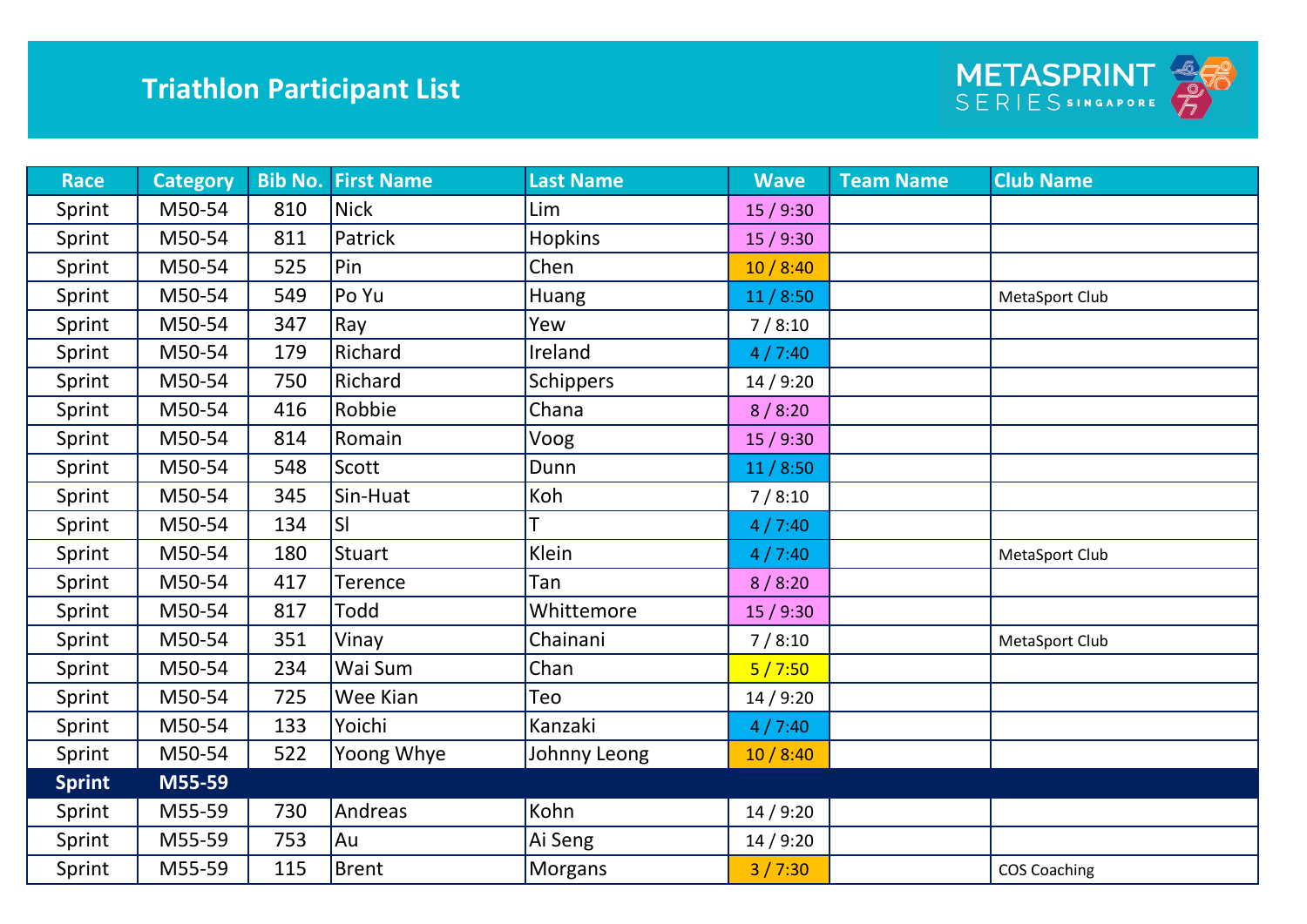

| <b>Race</b>   | <b>Category</b> |     | <b>Bib No. First Name</b> | <b>Last Name</b> | <b>Wave</b> | <b>Team Name</b> | <b>Club Name</b>   |
|---------------|-----------------|-----|---------------------------|------------------|-------------|------------------|--------------------|
| Sprint        | M55-59          | 551 | Chew Choon                | Tan              | 11/8:50     |                  |                    |
| Sprint        | M55-59          | 718 | Fernando                  | Salazar          | 13/9:10     |                  |                    |
| Sprint        | M55-59          | 529 | Francois                  | De Repentigny    | 10/8:40     |                  |                    |
| Sprint        | M55-59          | 372 | Frank                     | Courtney-Jay     | 8/8:20      |                  | <b>ANZA</b>        |
| Sprint        | M55-59          | 370 | Guy                       | Losson           | 8/8:20      |                  |                    |
| Sprint        | M55-59          | 527 | Hideki                    | Mochizuki        | 10/8:40     |                  |                    |
| Sprint        | M55-59          | 716 | Hideki                    | Mochizuki        | 13/9:10     |                  |                    |
| Sprint        | M55-59          | 717 | Ichiro                    | Kawada           | 13/9:10     |                  |                    |
| Sprint        | M55-59          | 669 | Jan                       | Zastera          | 13/9:10     |                  | <b>Team Fabian</b> |
| Sprint        | M55-59          | 354 | Kah Whye                  | Lee              | 7/8:10      |                  |                    |
| Sprint        | M55-59          | 238 | Kavin                     | Phillips         | 5/7:50      |                  |                    |
| Sprint        | M55-59          | 114 | Koh Chuan                 | Liow             | 3/7:30      |                  |                    |
| Sprint        | M55-59          | 239 | Lloyd                     | Eastment         | 5/7:50      |                  |                    |
| Sprint        | M55-59          | 726 | Mathias                   | Deubel           | 14/9:20     |                  |                    |
| Sprint        | M55-59          | 754 | Mike                      | Molloy           | 14/9:20     |                  |                    |
| Sprint        | M55-59          | 528 | Patrick                   | Staedler         | 10/8:40     |                  |                    |
| Sprint        | M55-59          | 526 | Paul                      | <b>Bradshaw</b>  | 10/8:40     |                  |                    |
| Sprint        | M55-59          | 371 | Peter                     | Tierney          | 8/8:20      |                  |                    |
| Sprint        | M55-59          | 478 | Sagi                      | Karni            | 9/8:30      |                  |                    |
| Sprint        | M55-59          | 355 | Scott                     | Lyall            | 7/8:10      |                  | Coached            |
| Sprint        | M55-59          | 815 | Stephane                  | Pautard          | 15/9:30     |                  |                    |
| Sprint        | M55-59          | 550 | Tomoyuki                  | Kato             | 11/8:50     |                  |                    |
| Sprint        | M55-59          | 418 | <b>Tong Peng</b>          | Lim              | 8/8:20      |                  |                    |
| <b>Sprint</b> | M60-64          |     |                           |                  |             |                  |                    |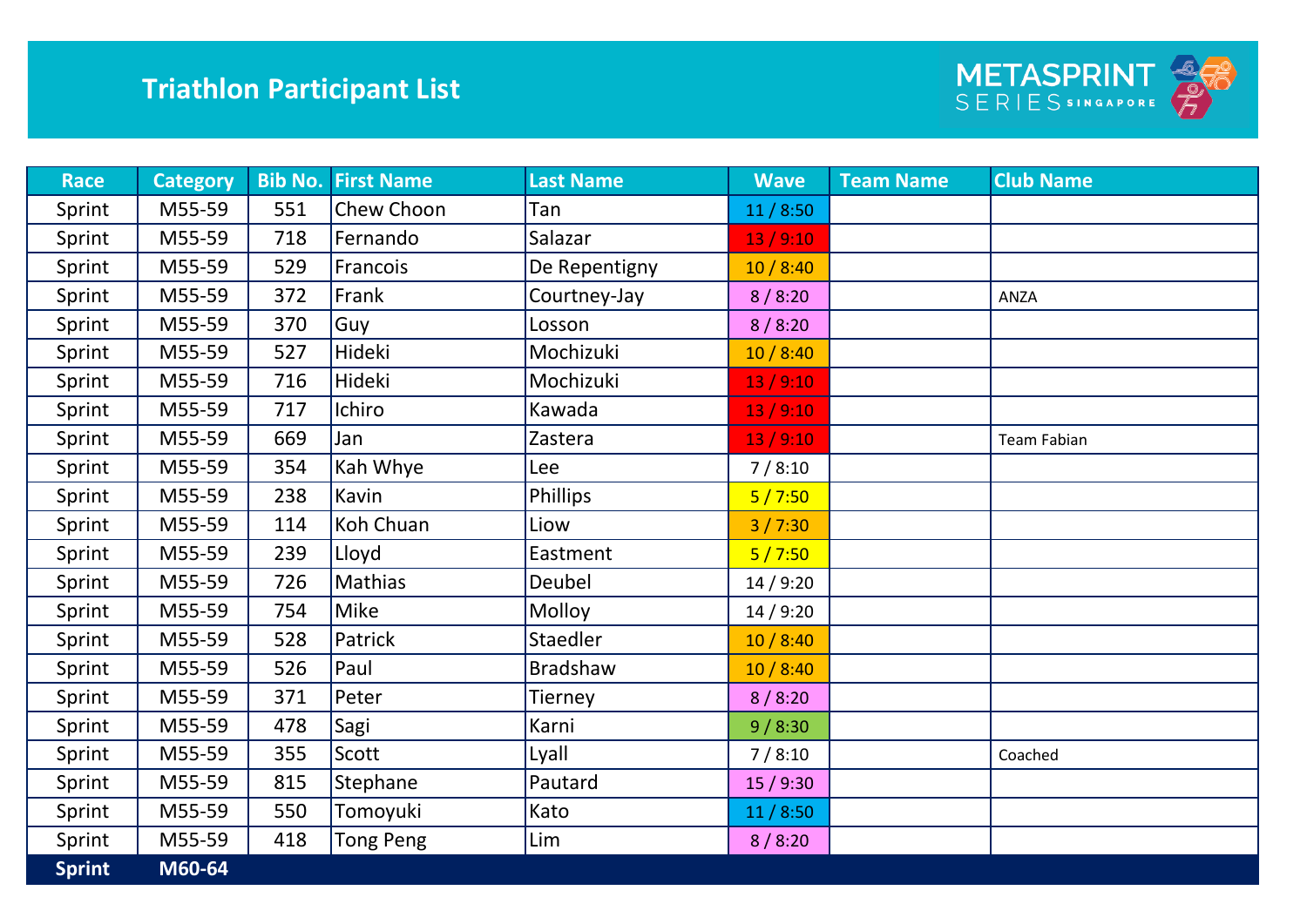

| <b>Race</b>   | <b>Category</b> |     | <b>Bib No. First Name</b> | <b>Last Name</b> | <b>Wave</b> | <b>Team Name</b> | <b>Club Name</b>         |
|---------------|-----------------|-----|---------------------------|------------------|-------------|------------------|--------------------------|
| Sprint        | M60-64          | 719 | Andrew                    | Ladd             | 13/9:10     |                  | MetaSport Club           |
| Sprint        | M60-64          | 356 | <b>Bertrand</b>           | <b>Tellier</b>   | 7/8:10      |                  |                          |
| Sprint        | M60-64          | 731 | Carl                      | Skadian          | 14/9:20     |                  |                          |
| Sprint        | M60-64          | 530 | David John                | Smith            | 10/8:40     |                  |                          |
| Sprint        | M60-64          | 768 | Eric                      | Roose            | 14/9:20     |                  |                          |
| Sprint        | M60-64          | 191 | Francois                  | Lancon           | 5/7:50      |                  |                          |
| Sprint        | M60-64          | 357 | Harold                    | <b>Or</b>        | 7/8:10      |                  |                          |
| Sprint        | M60-64          | 116 | Hiroyuki                  | <b>Tanaka</b>    | 3/7:30      |                  |                          |
| Sprint        | M60-64          | 532 | Hong Tat                  | Puah             | 10/8:40     |                  |                          |
| Sprint        | M60-64          | 373 | lan                       | Wright           | 8/8:20      |                  |                          |
| Sprint        | M60-64          | 755 | Jean-Christophe           | Serkumian        | 14/9:20     |                  |                          |
| Sprint        | M60-64          | 552 | Joachim                   | Ackermann        | 11/8:50     |                  |                          |
| Sprint        | M60-64          | 419 | Johan Lau                 | Diderichsen      | 8/8:20      |                  |                          |
| Sprint        | M60-64          | 735 | Jonathan                  | Earnshaw         | 14/9:20     |                  |                          |
| Sprint        | M60-64          | 756 | Kay Chuan                 | Tan              | 14/9:20     |                  |                          |
| Sprint        | M60-64          | 807 | Murray                    | Alldritt         | 15/9:30     |                  |                          |
| Sprint        | M60-64          | 69  | Patrick                   | De Moustier      | 3/7:30      |                  |                          |
| Sprint        | M60-64          | 486 | Peaceful                  | Warrior          | 10/8:40     |                  | MetaSport Club           |
| Sprint        | M60-64          | 595 | <b>Tuck Meng</b>          | Yang             | 11/8:50     |                  | MetaSport Club           |
| Sprint        | M60-64          | 531 | Yoichi                    | Takesawa         | 10/8:40     |                  |                          |
| <b>Sprint</b> | M65-69          |     |                           |                  |             |                  |                          |
| Sprint        | M65-69          | 757 | Chris                     | Bray             | 14/9:20     |                  |                          |
| Sprint        | M65-69          | 117 | Peter                     | Allen            | 3/7:30      |                  | <b>West Coast Riders</b> |
| Sprint        | M65-69          | 420 | Rainer                    | <b>Tenius</b>    | 8/8:20      |                  |                          |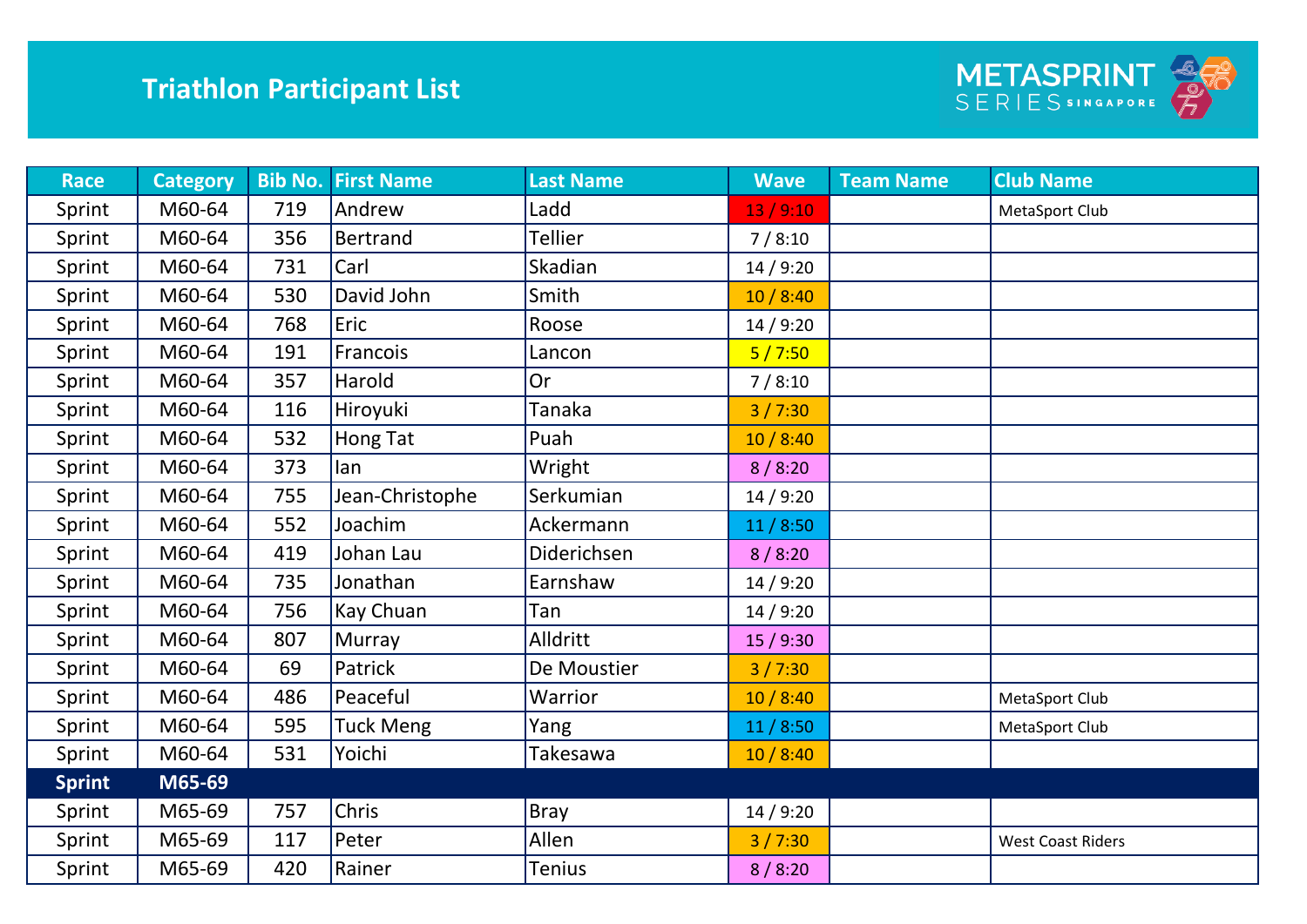

| <b>Race</b>   | <b>Category</b>     |     | <b>Bib No. First Name</b> | <b>Last Name</b>   | <b>Wave</b> | <b>Team Name</b> | <b>Club Name</b>                |
|---------------|---------------------|-----|---------------------------|--------------------|-------------|------------------|---------------------------------|
| <b>Sprint</b> | M70+                |     |                           |                    |             |                  |                                 |
| Sprint        | M70-74              | 825 | Hans                      | <b>Bock</b>        | 15/9:30     |                  |                                 |
| Sprint        | M70-74              | 596 | Peter                     | Ng Ngiap Kui       | 11/8:50     |                  | <b>Newbie Triathletes</b>       |
| <b>Sprint</b> | <b>Women's Team</b> |     |                           |                    |             |                  |                                 |
| Sprint        | Team F              | 136 | Cristina                  | Capaldi-Cosas      | 4/7:40      | Cee-Vees         | Singapore Womens Triathlon Club |
| Sprint        | Team F              | 136 | Veronica                  | Travesani          |             | Cee-Vees         | Singapore Womens Triathlon Club |
| Sprint        | Team F              | 250 | Hanim                     | Hamzah             | 6/8:00      | Internal Inferno |                                 |
| Sprint        | Team F              | 250 | Louise                    | Lai                |             | Internal Inferno |                                 |
| Sprint        | Team F              | 250 | Rossana                   | Abueva             |             | Internal Inferno |                                 |
| Sprint        | Team F              | 819 | Lina                      | Rahman             | 15/9:30     | On X On          |                                 |
| Sprint        | Team F              | 819 | Nazimah                   | Aziz               |             | On X On          |                                 |
| Sprint        | Team F              | 819 | <b>Nicole</b>             | lman               |             | On X On          |                                 |
| Sprint        | Team F              | 257 | Alice                     | <b>Budisatrijo</b> | 6/8:00      | <b>Team Ams</b>  |                                 |
| Sprint        | Team F              | 257 | Melba                     | Pria               |             | <b>Team Ams</b>  |                                 |
| Sprint        | Team F              | 257 | Wan Sie                   | Lee                |             | Team Ams         |                                 |
| Sprint        | Team F              | 143 | El Fuon                   | Yap                | 4/7:40      | the 3 musketeers |                                 |
| Sprint        | Team F              | 143 | Hooi Yee                  | Tan                |             | the 3 musketeers |                                 |
| Sprint        | Team F              | 143 | May Ling                  | Yang               |             | the 3 musketeers |                                 |
| Sprint        | Team F              | 609 | Emma                      | Noguchi            | 12/9:00     | <b>WONDER</b>    |                                 |
| Sprint        | Team F              | 609 | Patricia                  | Lee                |             | <b>WONDER</b>    |                                 |
| Sprint        | Team F              | 609 | Simone                    | <b>Baldwin</b>     |             | <b>WONDER</b>    |                                 |
| <b>Sprint</b> | <b>Men's Team</b>   |     |                           |                    |             |                  |                                 |
| Sprint        | Team M              | 553 | Muhammad                  | Nur Ismaik         | 11/8:50     | <b>ASCOM</b>     |                                 |
| Sprint        | Team M              | 553 | <b>Rudy Elfian</b>        | Sapri              |             | <b>ASCOM</b>     |                                 |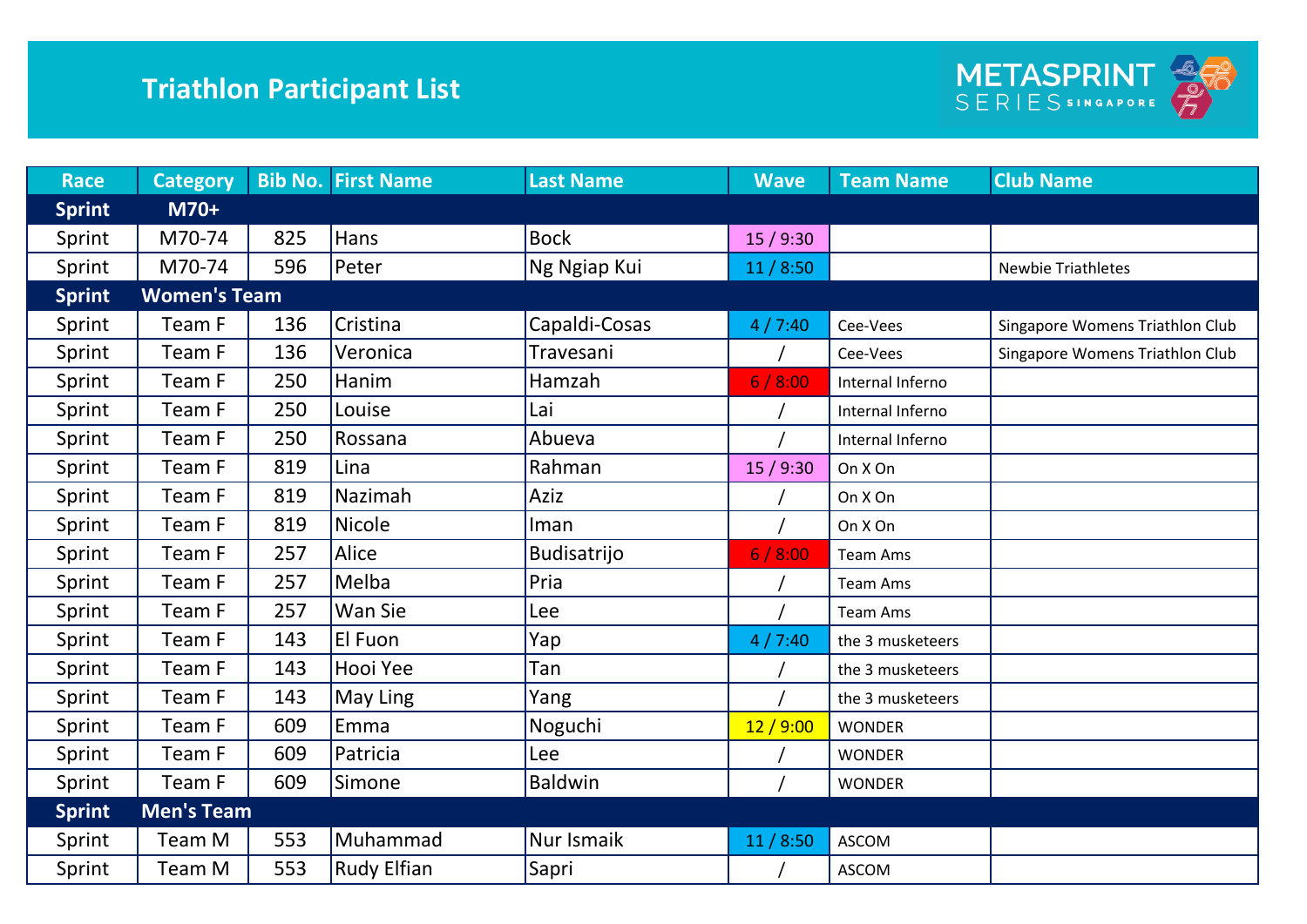

| <b>Race</b> | <b>Category</b> |     | <b>Bib No. First Name</b> | <b>Last Name</b> | <b>Wave</b> | <b>Team Name</b>      | <b>Club Name</b>                  |
|-------------|-----------------|-----|---------------------------|------------------|-------------|-----------------------|-----------------------------------|
| Sprint      | Team M          | 553 | Zulkifli                  | Masri            |             | <b>ASCOM</b>          |                                   |
| Sprint      | Team M          | 73  | Andrew                    | Peck             | 3/7:30      | EmAndTaz              |                                   |
| Sprint      | Team M          | 374 | Muhammad                  | Sadikin Nurfaqih |             | <b>Heavy Truckers</b> |                                   |
| Sprint      | Team M          | 374 | Muhammad                  | Zarie            | 8/8:20      | <b>Heavy Truckers</b> |                                   |
| Sprint      | Team M          | 374 | Sallehin                  | Rakim            |             | <b>Heavy Truckers</b> |                                   |
| Sprint      | Team M          | 661 | Paul                      | Carpenter        | 13/9:10     | In it for the Craic   |                                   |
| Sprint      | Team M          | 301 | Orcun                     | <b>Tezel</b>     |             | <b>iRonORPete</b>     |                                   |
| Sprint      | Team M          | 301 | Peter                     | <b>Bocquet</b>   |             | <b>iRonORPete</b>     |                                   |
| Sprint      | Team M          | 301 | Ron                       | Wang             |             | <b>iRonORPete</b>     |                                   |
| Sprint      | Team M          | 92  | Anubhav                   | Mehrotra         | 3/7:30      | Pixoken               | SwimSmooth Singapore              |
| Sprint      | Team M          | 92  | Tariq                     | Ebrahim          |             | Pixoken               |                                   |
| Sprint      | Team M          | 94  | Anthony                   | <b>Brown</b>     |             | Red Dot Running Com   | Dulwich College Singapore         |
| Sprint      | Team M          | 94  | Chris                     | <b>Timms</b>     | 3/7:30      | Red Dot Running Com   | <b>Dulwich College Singapore</b>  |
| Sprint      | Team M          | 94  | Ethan                     | Lee              |             | Red Dot Running Com   | Dulwich College Singapore         |
| Sprint      | Team M          | 98  | Azri                      | Yusof            |             | SPS                   |                                   |
| Sprint      | Team M          | 98  | Yong Heng                 | Cher             |             | SPS                   |                                   |
| Sprint      | Team M          | 98  | Zainul                    | Arrifin          | 3/7:30      | SPS                   |                                   |
| Sprint      | Team M          | 311 | Eric                      | Loo              |             | <b>Team EEL</b>       |                                   |
| Sprint      | Team M          | 311 | Eugene                    | Seah             | 7/8:10      | <b>Team EEL</b>       |                                   |
| Sprint      | Team M          | 311 | Leon                      | Leow             |             | <b>Team EEL</b>       |                                   |
| Sprint      | Team M          | 422 | Chee Kiong                | Goh              | 9/8:30      | <b>TRIBAL 2</b>       | <b>Tribal Triathlon Singapore</b> |
| Sprint      | Team M          | 422 | Jerron                    | Chua             |             | <b>TRIBAL 2</b>       | <b>Tribal Triathlon Singapore</b> |
| Sprint      | Team M          | 422 | Lenith                    | Cheng            |             | <b>TRIBAL 2</b>       | <b>Tribal Triathlon Singapore</b> |
| Sprint      | Team M          | 488 | Christian                 | Low              |             | <b>TRIBAL Team 4</b>  | <b>Tribal Triathlon Singapore</b> |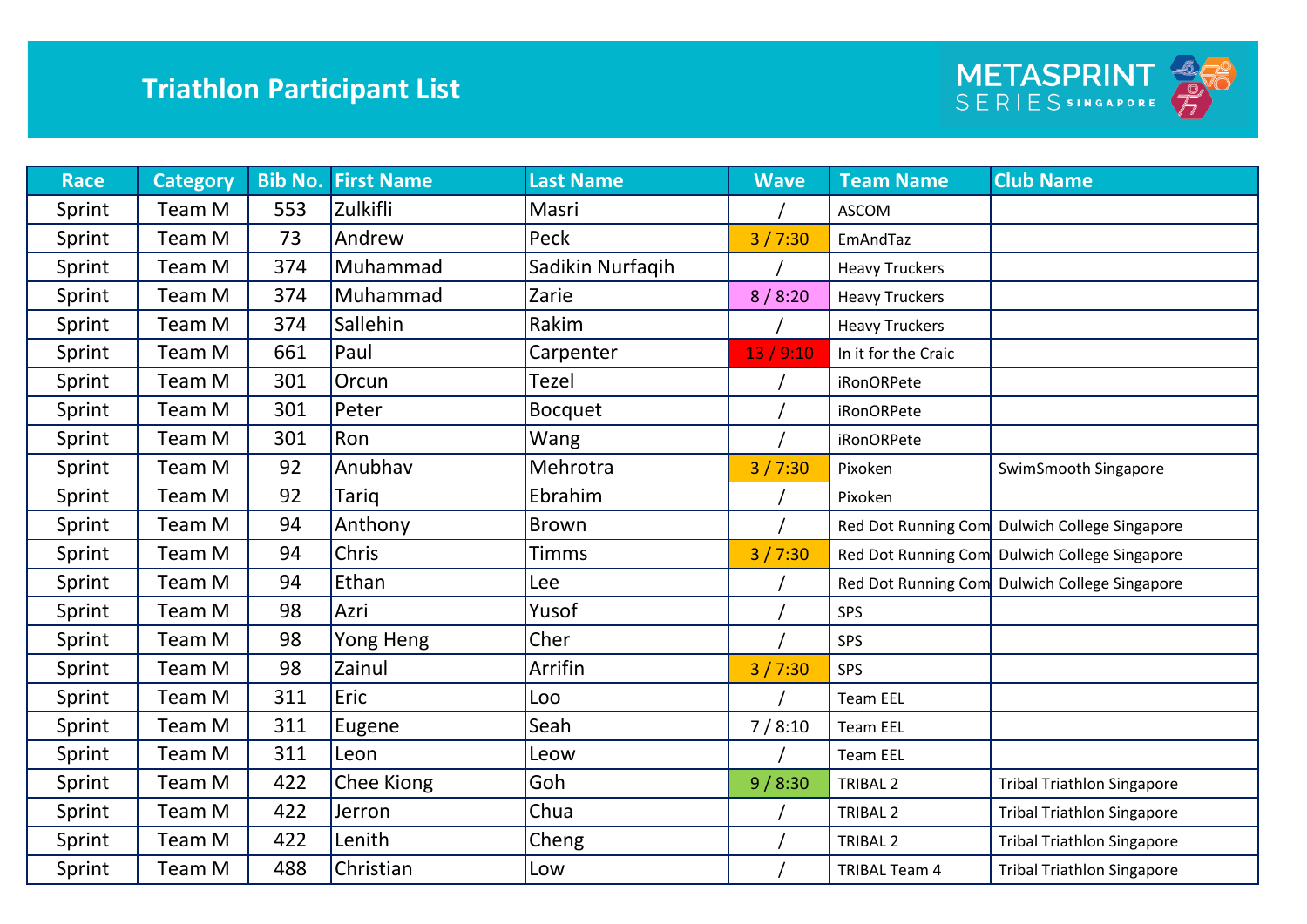

| <b>Race</b>   | <b>Category</b>   | <b>Bib No.</b> | <b>First Name</b> | <b>Last Name</b> | <b>Wave</b> | <b>Team Name</b>            | <b>Club Name</b>                    |
|---------------|-------------------|----------------|-------------------|------------------|-------------|-----------------------------|-------------------------------------|
| Sprint        | Team M            | 488            | Julian            | Wong             | 10/8:40     | <b>TRIBAL Team 4</b>        | <b>Tribal Triathlon Singapore</b>   |
| Sprint        | Team M            | 488            | Yong Heng         | Chew             |             | <b>TRIBAL Team 4</b>        | <b>Tribal Triathlon Singapore</b>   |
| <b>Sprint</b> | <b>Mixed Team</b> |                |                   |                  |             |                             |                                     |
| Sprint        | Team X            | 421            | Rob               | Fisher           | 9/8:30      | <b>Barras Barracudas</b>    |                                     |
| Sprint        | Team X            | 421            | Scarlett          | Fisher           |             | <b>Barras Barracudas</b>    |                                     |
| Sprint        | Team X            | 135            | Howie             | Tan              |             | <b>Battlefront Crossfit</b> |                                     |
| Sprint        | Team X            | 135            | Jo Lynn           | Teh              | 4/7:40      | <b>Battlefront Crossfit</b> |                                     |
| Sprint        | Team X            | 135            | Todd              | Chiang           |             | <b>Battlefront Crossfit</b> |                                     |
| Sprint        | Team X            | 138            | Irene             | Chia             |             | <b>Dynamic Trio</b>         |                                     |
| Sprint        | Team X            | 138            | Lili              | Gan              |             | <b>Dynamic Trio</b>         |                                     |
| Sprint        | Team X            | 138            | Peter             | Chua             | 4/7:40      | <b>Dynamic Trio</b>         |                                     |
| Sprint        | Team X            | 251            | Ana Fides         | Delos Reyes      | 6/8:00      | <b>IRONMAN</b>              |                                     |
| Sprint        | Team X            | 251            | Leo               | Bayrante         |             | <b>IRONMAN</b>              |                                     |
| Sprint        | Team X            | 251            | Michael           | <b>Natural</b>   |             | <b>IRONMAN</b>              |                                     |
| Sprint        | Team X            | 77             | <b>Bob</b>        | Ang              |             | <b>JOKERS</b>               | <b>Newbie Triathletes</b>           |
| Sprint        | Team X            | 77             | Claudia           | Lim              |             | <b>JOKERS</b>               | <b>Elevate Performance Coaching</b> |
| Sprint        | Team X            | 77             | Ken               | Wu               | 3/7:30      | <b>JOKERS</b>               | <b>Newbie Triathletes</b>           |
| Sprint        | Team X            | 310            | <b>Baptiste</b>   | Debove           |             | Les Biloutes                |                                     |
| Sprint        | Team X            | 310            | Julie             | Debove           |             | Les Biloutes                |                                     |
| Sprint        | Team X            | 310            | Vincent           | Debove           | 7/8:10      | Les Biloutes                |                                     |
| Sprint        | Team X            | 139            | <b>Chor Meng</b>  | Er               |             | <b>Perfect Strangers</b>    |                                     |
| Sprint        | Team X            | 139            | Duah              | Corinne          |             | <b>Perfect Strangers</b>    |                                     |
| Sprint        | Team X            | 139            | Kai Yang          | Tay              | 4/7:40      | <b>Perfect Strangers</b>    |                                     |
| Sprint        | Team X            | 820            | Clara             | Neden            |             | Spr[in]ters                 |                                     |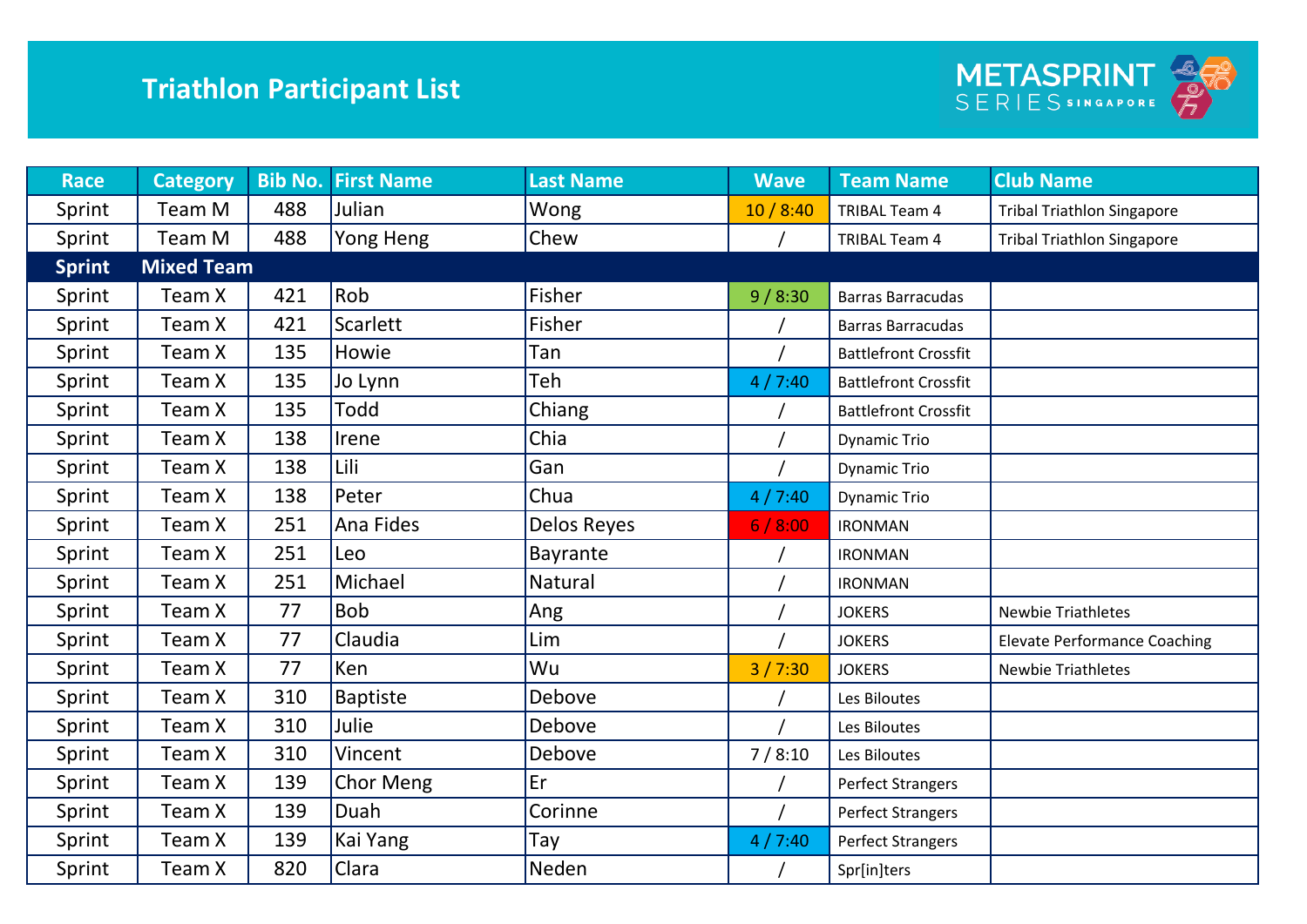

| <b>Race</b> | <b>Category</b> | <b>Bib No.</b> | <b>First Name</b>   | <b>Last Name</b>        | <b>Wave</b> | <b>Team Name</b>        | <b>Club Name</b>                  |
|-------------|-----------------|----------------|---------------------|-------------------------|-------------|-------------------------|-----------------------------------|
| Sprint      | Team X          | 820            | Eddyman             | Kharma                  | 15 / 9:30   | Spr[in]ters             | UFIT                              |
| Sprint      | Team X          | 820            | Pamela              | Ibarra                  |             | Spr[in]ters             |                                   |
| Sprint      | Team X          | 140            | Ajay                | Gundecha                | 4/7:40      | Taboo                   |                                   |
| Sprint      | Team X          | 140            | Rupal               | Khimasia                |             | Taboo                   |                                   |
| Sprint      | Team X          | 487            | <b>Bennett</b>      | Tan                     |             | <b>Team GVB</b>         | <b>Tribal Triathlon Singapore</b> |
| Sprint      | Team X          | 487            | Gin Wen             | Yeo                     | 10/8:40     | <b>Team GVB</b>         | <b>Tribal Triathlon Singapore</b> |
| Sprint      | Team X          | 487            | Vimal               | D                       |             | Team GVB                | <b>Tribal Triathlon Singapore</b> |
| Sprint      | Team X          | 670            | <b>Tridaddy Gil</b> | Perez                   | 13/9:10     | <b>Team Perez</b>       |                                   |
| Sprint      | Team X          | 670            | Trimama Chris       | Perez                   |             | <b>Team Perez</b>       |                                   |
| Sprint      | Team X          | 145            | Ren Jie             | Kang                    |             | THE FAT BUOYS           |                                   |
| Sprint      | Team X          | 145            | Sarah Grace         | Gaurani                 | 4/7:40      | THE FAT BUOYS           |                                   |
| Sprint      | Team X          | 145            | <b>Wing Tong</b>    | Leung                   |             | THE FAT BUOYS           |                                   |
| Sprint      | Team X          | 146            | Kenny               | Wong                    |             | The Young Ones          |                                   |
| Sprint      | Team X          | 146            | Paulyn              | Lee                     |             | The Young Ones          |                                   |
| Sprint      | Team X          | 146            | Vivian              | Chee                    | 4/7:40      | The Young Ones          |                                   |
| Sprint      | Team X          | 148            | Agustina            | Agustina                |             | Three's A Company       |                                   |
| Sprint      | Team X          | 148            | Lee Lian            | Ang                     | 4/7:40      | Three's A Company       |                                   |
| Sprint      | Team X          | 148            | <b>Nizam</b>        | <b>Bin Senawi</b>       |             | Three's A Company       |                                   |
| Sprint      | Team X          | 437            | Lester              | Tan                     | 9/8:30      | <b>TRIBAL Team One</b>  | <b>Tribal Triathlon Singapore</b> |
| Sprint      | Team X          | 437            | Lim                 | <b>Chee Yean Adrian</b> |             | <b>TRIBAL Team One</b>  |                                   |
| Sprint      | Team X          | 437            | Wei Qian            | Chew                    |             | <b>TRIBAL Team One</b>  | <b>Tribal Triathlon Singapore</b> |
| Sprint      | Team X          | 172            | Argyrios            | <b>Daskalopoulos</b>    |             | <b>Tripple Brownies</b> |                                   |
| Sprint      | Team X          | 172            | Janice              | <b>Ng</b>               | 4/7:40      | <b>Tripple Brownies</b> |                                   |
| Sprint      | Team X          | 172            | Syafiq              | Tan                     |             | <b>Tripple Brownies</b> |                                   |